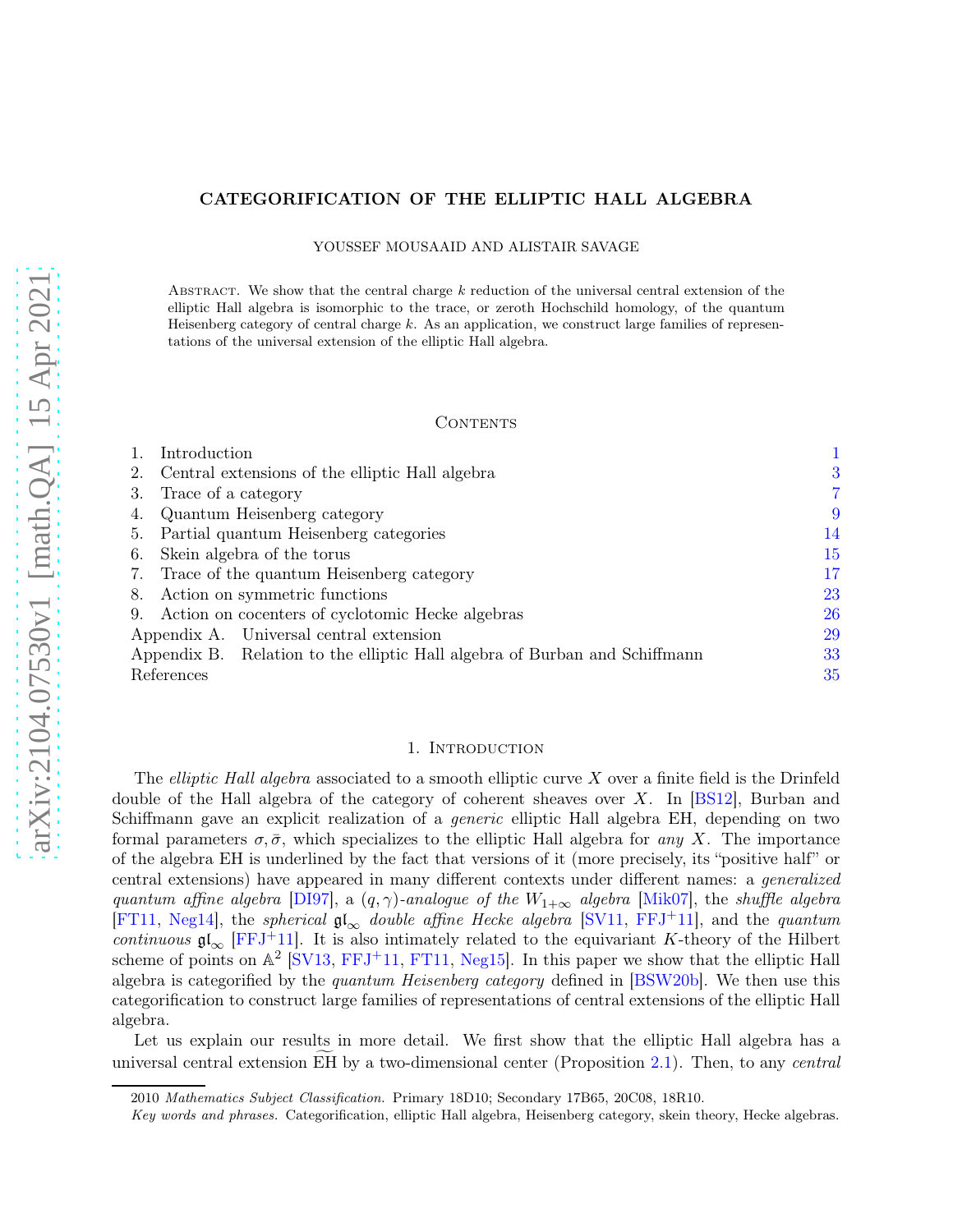charge  $k \in \mathbb{Z}$ , one can define a natural central reduction EH<sub>k</sub>. In fact, every central reduction of EH is isomorphic to  $EH_k$  for some k (Proposition [2.4\)](#page-3-0).

To this same central charge, one can associate a quantum Heisenberg category *Heis*<sup>k</sup> as in [\[BSW20b\]](#page-34-9). This is a strict k-linear pivotal monoidal category modelled on the affine Hecke algebras of type A. When  $k \neq 0$ , it acts naturally on the category of modules for cyclotomic Hecke algebras of level |k|. When  $k = -1$ , it extends an earlier q-deformed Heisenberg category introduced in [\[LS13\]](#page-34-10). On the other hand, when  $k = 0$ , it is the framed HOMFLYPT skein category over the annulus and it acts naturally on the category of modules for  $U_q(\mathfrak{gl}_n)$ .

The trace, or zeroth Hochschild homology, of a small k-linear category is the k-module

$$
\mathrm{Tr}(\mathcal{C}) := \left(\bigoplus_{X \in \mathcal{C}} \mathrm{End}_{\mathcal{C}}(X)\right) / \mathrm{span}_{\Bbbk} \{f \circ g - g \circ f\},\
$$

where f and g run through all pairs of morphisms  $f: X \to Y$  and  $g: Y \to X$  in C. The trace can be thought of as a categorical analogue of the cocenter of an algebra. If C is monoidal, then  $\text{Tr}(\mathcal{C})$ is naturally an associative k-algebra. The main result of the current paper (Theorem [7.1\)](#page-16-1) is that there is an isomorphism of algebras

(1.1) 
$$
\mathbf{EH}_k \stackrel{\cong}{\to} \mathrm{Tr}(\mathcal{H}\mathbf{e}\mathbf{i}\mathbf{s}_k).
$$

This isomorphism is given explicitly, by specifying the images of the elements of a natural basis for  $EH_k$ .

When  $k = 0$ ,  $Tr(\mathcal{H}e^{i\omega}$  is isomorphic to the skein algebra of the torus. This skein algebra was identified with  $EH = EH_0$  by Morton and Samuelson [\[MS17\]](#page-34-11). On the other hand, when  $k = -1$ , the q-deformed Heisenberg category of [\[LS13\]](#page-34-10) was identified with the positive half of  $EH_{-1}$  by Cautis, Lauda, Licata, Samuelson, and Sussan  $\lbrack \text{CLL}^+18 \rbrack$ . This corresponds to the fact that the q-deformed Heisenberg category can be viewed as "half" of the quantum Heisenberg category *Heis*−1. (See Remark [7.9.](#page-22-1)) In some sense,  $\text{Tr}(\mathcal{H}$ *eis*<sub>k</sub>) can be thought of as a deformation of the skein algebra of the torus, depending on the central charge  $k$ , that breaks the symmetry between the two directions. This central charge deformation allows us to categorify arbitrary central reductions  $EH_k$ .

The split Grothendieck ring  $K_0(\mathcal{H}e^{iS_k})$  of the quantum Heisenberg category is conjecturally isomorphic to the central charge k reduction Heis<sub>k</sub> of the universal enveloping algebra of the infinite rank Heisenberg Lie algebra. (The corresponding statement for the *degenerate* Heisenberg category has been proved; see [\[BSW18,](#page-34-13) Th. 1.1].) The Chern character map gives a homomorphism  $K_0(\mathcal{H}eis_k) \to \text{Tr}(\mathcal{H}eis_k)$ . Assuming the aforementioned conjecture, this corresponds to a natural inclusion Heis $_k \hookrightarrow$  EH<sub>k</sub>. (See Remark [2.3.](#page-3-1))

One immediate application of our categorification of  $E H_k$  is that we obtain a large number of representations of this algebra. The first family of representations arises from the fact that the trace of a linear pivotal category acts naturally on its center, which is the endomorphism algebra of the unit object. For the quantum Heisenberg category, the center is isomorphic to  $Sym \otimes Sym$ , where Sym is the algebra of symmetric functions. Thus, we obtain a natural family of actions of  $EH_k$  on Sym  $\otimes$  Sym depending on a parameter t in the ground ring. This generalizes an action of  $EH = EH_0$  on Sym  $\otimes$  Sym described in [\[MS17,](#page-34-11) §4], corresponding to the action of the skein algebra of the torus acting on the skein of the annulus.

The second family of representations emerges from the natural action of  $\mathcal{H}$ eis<sub>k</sub> on the category of modules for cyclotomic Hecke algebras. Passing to traces, this yields an action of  $EH_k$  on the cocenters of cyclotomic Hecke algebras. We expect these actions to be related to the geometry of moduli spaces of framed torsion-free sheaves on  $\mathbb{P}^2$ , extending work of Schiffmann and Vasserot [\[SV13\]](#page-35-0). (See Remark [9.4.](#page-27-0))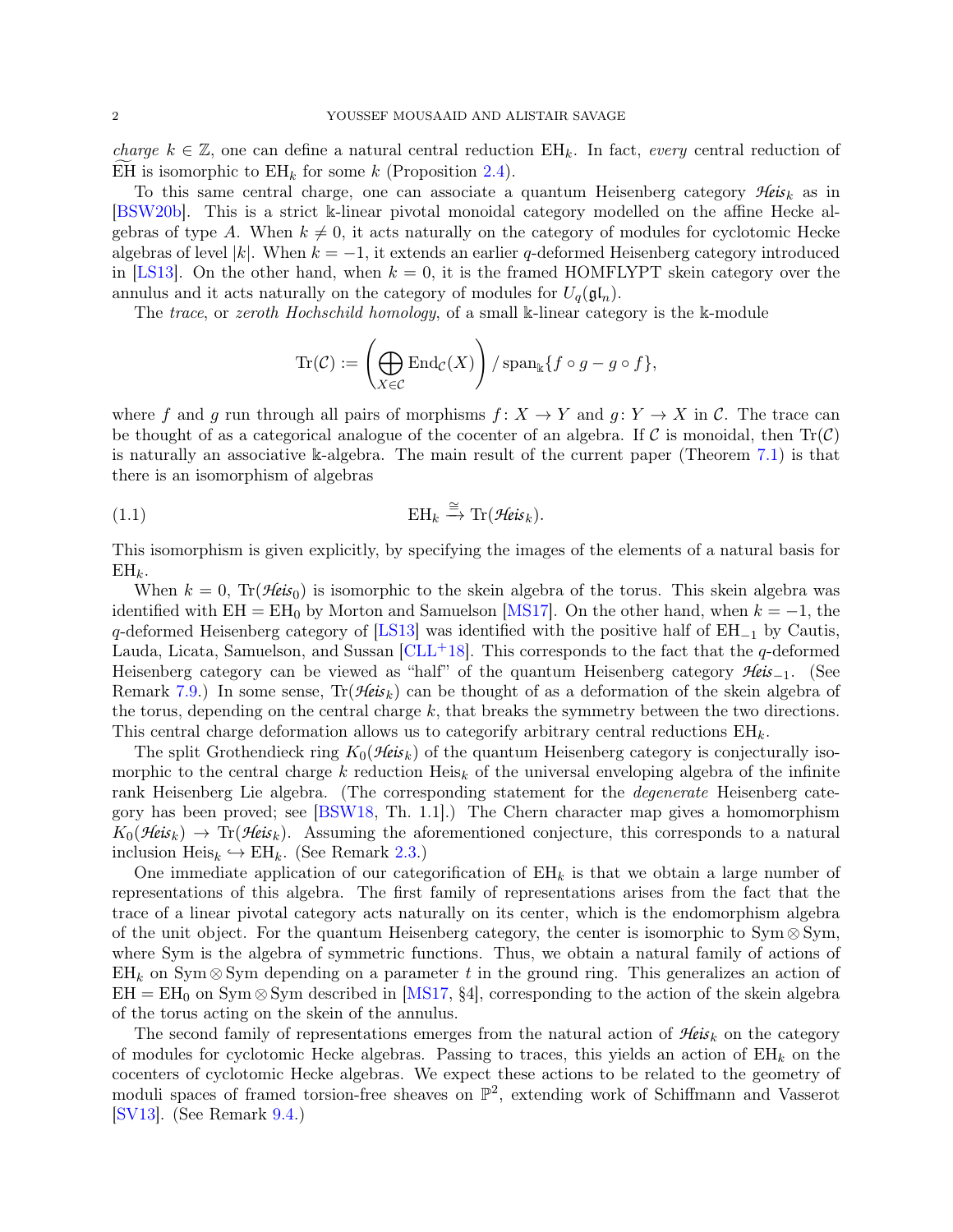We also expect that the results of the current paper can be generalized by incorporating a Frobenius superalgebra. More precisely, to every Frobenius superalgebra A and central charge  $k \in \mathbb{Z}$ , there is a quantum Frobenius Heisenberg category, introduced in [\[BSW20c\]](#page-34-14). The trace of this category should be isomorphic to a Frobenius algebra generalization of  $EH_k$ . In the degenerate setting, the trace of the Frobenius Heisenberg category was related to a Frobenius algebra generalization of the W-algebra  $W_{1+\infty}$  in [\[RS\]](#page-34-15).

Acknowledgements. This research was supported by Discovery Grant RGPIN-2017-03854 from the Natural Sciences and Engineering Research Council of Canada. The authors would like to thank J. Brundan, D. Ciubotaru, A. Licata, P. Samuelson, and E. Vasserot for helpful conversations.

#### 2. Central extensions of the elliptic Hall algebra

<span id="page-2-0"></span>In this section we introduce our main algebra of interest, which is a specialization of a central extension of the elliptic Hall algebra of Burban and Schiffmann [\[BS12\]](#page-34-1). We give here a direct description of this algebra, and explain the connection to the algebra of Burban and Schiffmann (which is not needed for the results of the current paper) in Appendix [B.](#page-32-0)

In this section, unless otherwise specified, we work over an arbitrary integral domain k, and we fix  $q \in \mathbb{k}^{\times}$  such that

(2.1) 
$$
\{d\} := q^d - q^{-d} \in \mathbb{k}^\times \text{ for all } d \neq 0.
$$

Thus the most generic choice is  $\mathbb{k} = \mathbb{Z}[q^{\pm 1}, \{d\}^{-1} : d \geq 1]$ . All algebras and tensor products are over k unless otherwise indicated.

## 2.1. Universal central extension. Let

<span id="page-2-3"></span><span id="page-2-2"></span>
$$
\mathbf{Z} := \mathbb{Z}^2, \quad \mathbf{Z}^* := \mathbf{Z} \setminus \{(0,0)\},
$$
  

$$
\mathbf{Z}^+ := \{(r,n) \in \mathbf{Z} : n > 0 \text{ or } n = 0, r > 0\}, \quad \mathbf{Z}^- := -\mathbf{Z}^+.
$$

Let  $\mathfrak{E}$ f be the Lie algebra over k with basis  $w_x, x \in \mathbb{Z}^*$ , and Lie bracket given by

(2.2) 
$$
[w_{\mathbf{x}}, w_{\mathbf{y}}] = \{d\}w_{\mathbf{x}+\mathbf{y}}, \text{ where } d = \det(\mathbf{x} \mid \mathbf{y}).
$$

Here  $(\mathbf{x} \ \mathbf{y})$  denotes the  $2 \times 2$  matrix with columns **x** and **y**. We will write  $w_{r,n}$  for  $w_{(r,n)}$ , and we adopt the convention that  $w_{0,0} = 0$ . It is a straightforward computation to verify that  $(2.2)$  satisfies the axioms of a Lie bracket. It is also not hard to see that  $\mathfrak{E} \mathfrak{H}$  is perfect, that is,  $[\mathfrak{E} \mathfrak{H}, \mathfrak{E} \mathfrak{H}] = \mathfrak{E} \mathfrak{H}$ . Thus,  $\mathfrak{E}5$  has a universal central extension, which we now describe.

Let  $\mathbf{Z}_{\mathbb{k}} := \mathbb{k} \otimes_{\mathbb{Z}} \mathbf{Z} \cong \mathbb{k}^2$ . It is straightforward to check that the k-bilinear map

<span id="page-2-4"></span>
$$
\mathfrak{E}\mathfrak{H}\times\mathfrak{E}\mathfrak{H}\to\mathbf{Z}_{\mathbb{k}},\quad (w_{\mathbf{x}},w_{\mathbf{y}})\mapsto\delta_{\mathbf{x},-\mathbf{y}}\mathbf{x},
$$

is a 2-cocycle, where we view  $\mathbf{Z}_k$  as a trivial  $\mathfrak{E}\mathfrak{H}$ -module. Let  $\mathfrak{E}\mathfrak{H}$  be the corresponding central extension. Thus,  $\mathfrak{E} \mathfrak{H} = \mathfrak{E} \mathfrak{H} \oplus \mathbf{Z}_{\mathbb{k}}$  as k-modules, with Lie bracket given by the fact that the elements of  $\mathbf{Z}_k$  are central and

<span id="page-2-1"></span>(2.3) 
$$
[w_{\mathbf{x}}, w_{\mathbf{y}}] = \{d\}w_{\mathbf{x}+\mathbf{y}} + \delta_{\mathbf{x}, -\mathbf{y}}\mathbf{x}, \text{ where } d = \det(\mathbf{x} \mid \mathbf{y}).
$$

**Proposition 2.1.** If q is not integral over the canonical image of  $\mathbb{Z}$  in  $\mathbb{k}$ , then the Lie algebra  $\mathfrak{E}$ f is the universal central extension of  $\mathfrak{E}$ 5.

Since Proposition [2.1](#page-2-1) is not directly used elsewhere in the paper, and its verification is somewhat lengthy, we have relegated the proof to Appendix [A.](#page-28-0) We do not know if the genericity assumption on  $q$  is necessary.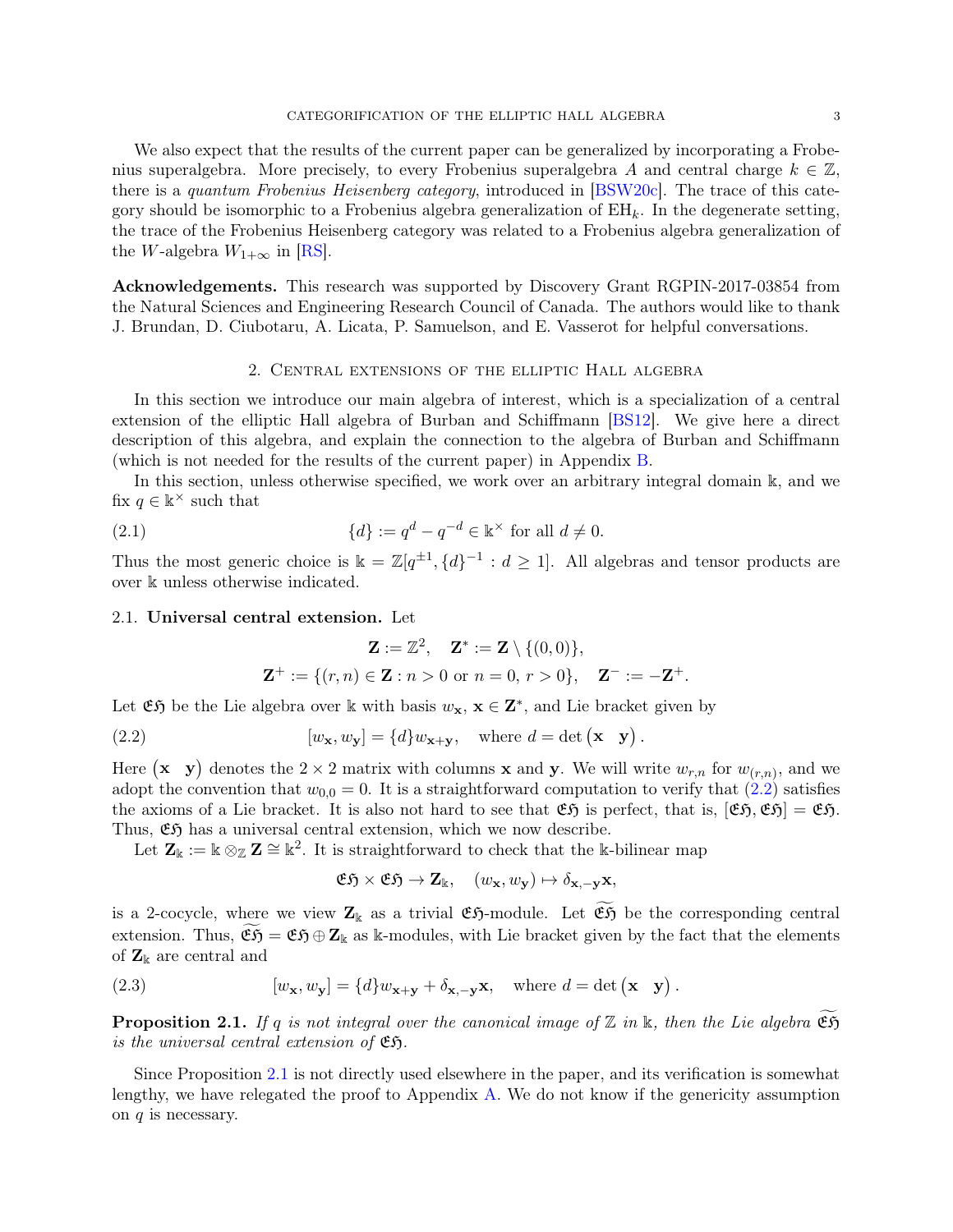**Corollary 2.2.** The second cohomology module  $H^2(\mathfrak{E}\mathfrak{H}; \mathbb{k})$  has rank two, with basis given by the classes of the two cocycles  $\mathfrak{E} \mathfrak{H} \times \mathfrak{E} \mathfrak{H} \to \mathbb{k}$  defined by

$$
(w_{\mathbf{x}}, w_{\mathbf{y}}) \mapsto \delta_{\mathbf{x}, -\mathbf{y}} r
$$
, and  $(w_{\mathbf{x}}, w_{\mathbf{y}}) \mapsto \delta_{\mathbf{x}, -\mathbf{y}} n$ ,

<span id="page-3-1"></span>for  $\mathbf{x} = (r, n) \in \mathbf{Z}^*, \mathbf{y} \in \mathbf{Z}^*.$ 

**Remark 2.3.** The Lie algebra  $\mathfrak{E}$  contains a copy of the infinite rank Heisenberg algebra for every rank one sublattice of **Z**. More precisely, for  $\mathbf{x} \in \mathbf{Z}^*$ , we have

(2.4) 
$$
[w_{i\mathbf{x}}, w_{j\mathbf{x}}] = i\delta_{i,-j}\mathbf{x}, \quad i, j \in \mathbb{Z} \setminus \{0\},
$$

<span id="page-3-5"></span>and so span<sub>k</sub> $\{w_{i\mathbf{x}}, \mathbf{x} : i \in \mathbb{Z} \setminus \{0\}\}\$ is an infinite rank Heisenberg algebra with central element **x**.

2.2. Central reductions. Let  $\widetilde{EH}$  be the universal enveloping algebra of  $\widetilde{\mathfrak{E}}$ , For a Z-linear map  $\lambda: \mathbf{Z} \to \mathbb{Z}$ , define the corresponding central reduction

(2.5) 
$$
EH_{\lambda} = EH/\langle \mathbf{x} - \lambda(\mathbf{x}) : \mathbf{x} \in \mathbf{Z} \rangle.
$$

For  $k \in \mathbb{Z}$ , let

<span id="page-3-6"></span>
$$
\lambda_k \colon \mathbf{Z} \to \mathbb{Z}, \quad (r, n) \mapsto kn,
$$

and define  $EH_k := EH_{\lambda_k}$ . Thus,  $EH_k$  is the associative k-algebra generated by  $w_x, x \in \mathbb{Z}^*$ , and relations

(2.6) 
$$
[w_{\mathbf{x}}, w_{\mathbf{y}}] = \{d\}w_{\mathbf{x}+\mathbf{y}} + kn\delta_{\mathbf{x}, -\mathbf{y}}, \text{ where } d = \det(\mathbf{x} \mid \mathbf{y}), \mathbf{x} = (r, n).
$$

We will denote the image of  $w_x$  in EH<sub>k</sub> again by  $w_x$ .

<span id="page-3-3"></span>The integral general linear group  $GL_2(\mathbb{Z})$  acts on EH by k-algebra automorphisms via

$$
(2.7) \quad \widetilde{\mathbf{EH}} \xrightarrow{\cong} \widetilde{\mathbf{EH}}, \quad w_{\mathbf{x}} \mapsto \det(\gamma)w_{\gamma\mathbf{x}}, \quad \mathbf{x} \mapsto \gamma\mathbf{x}, \quad \mathbf{x} \in \mathbf{Z}, \ \gamma \in \mathrm{GL}_2(\mathbb{Z}).
$$

For a Z-linear map  $\lambda: \mathbf{Z} \to \mathbb{Z}$ , this induces isomorphisms

(2.8) 
$$
\mathbf{EH}_{\lambda} \xrightarrow{\cong} \mathbf{EH}_{\lambda \gamma^{-1}}, \qquad \gamma \in \mathrm{GL}_2(\mathbb{Z}).
$$

<span id="page-3-0"></span>The importance of the  $EH_k$  is given by the following result, which says that every central reduction is isomorphic to some  $EH_k$ .

**Proposition 2.4.** For every  $\mathbb{Z}$ -linear map  $\lambda: \mathbf{Z} \to \mathbb{Z}$ , there exists  $k \in \mathbb{Z}$  such that  $\text{EH}_{\lambda} \cong \text{EH}_{k}$  as algebras.

*Proof.* Let  $\lambda: \mathbf{Z} \to \mathbb{Z}$  be a Z-linear map. Thus, there exist  $a, b \in \mathbb{Z}$  such that  $\lambda(r, n) = ar + bn$ . Let  $k = \gcd(a, b)$ , and choose  $c, d \in \mathbb{Z}$  such that  $ac + bd = k$ . Define

<span id="page-3-2"></span>
$$
\gamma = \begin{pmatrix} d & -c \\ a/k & b/k \end{pmatrix} \in \text{GL}_2(\mathbb{Z}), \qquad \text{so that} \quad \gamma^{-1} = \begin{pmatrix} b/k & c \\ -a/k & d \end{pmatrix}
$$

Then we have  $\lambda \gamma^{-1} = \lambda_k$ , and the result follows from [\(2.8\)](#page-3-2).

**Remark 2.5.** Note that  $EH_0 \cong U(\mathfrak{E5})$ . Furthermore, by [\[MS17,](#page-34-11) Th. 2, Th. 3], EH<sub>0</sub> is isomorphic to the elliptic Hall algebra of [\[BS12\]](#page-34-1), specialized at  $\bar{\sigma} = q^2 = \sigma^{-1}$ .

<span id="page-3-4"></span>Remark 2.6. Being the universal enveloping algebra of a Lie algebra, EH has a natural Hopf algebra structure. For Z-linear maps  $\lambda_1, \lambda_2 \colon \mathbf{Z} \to \mathbb{Z}$ , the coproduct on EH induces an algebra homomorphism  $E_{\lambda_1+\lambda_2} \to E_{\lambda_1} \otimes E_{\lambda_2}$ . In particular, if M is an EH<sub>k</sub>-module and N is an EH<sub>k</sub>module, then  $M \otimes N$  is naturally an  $\text{EH}_{k+l}$ -module.

.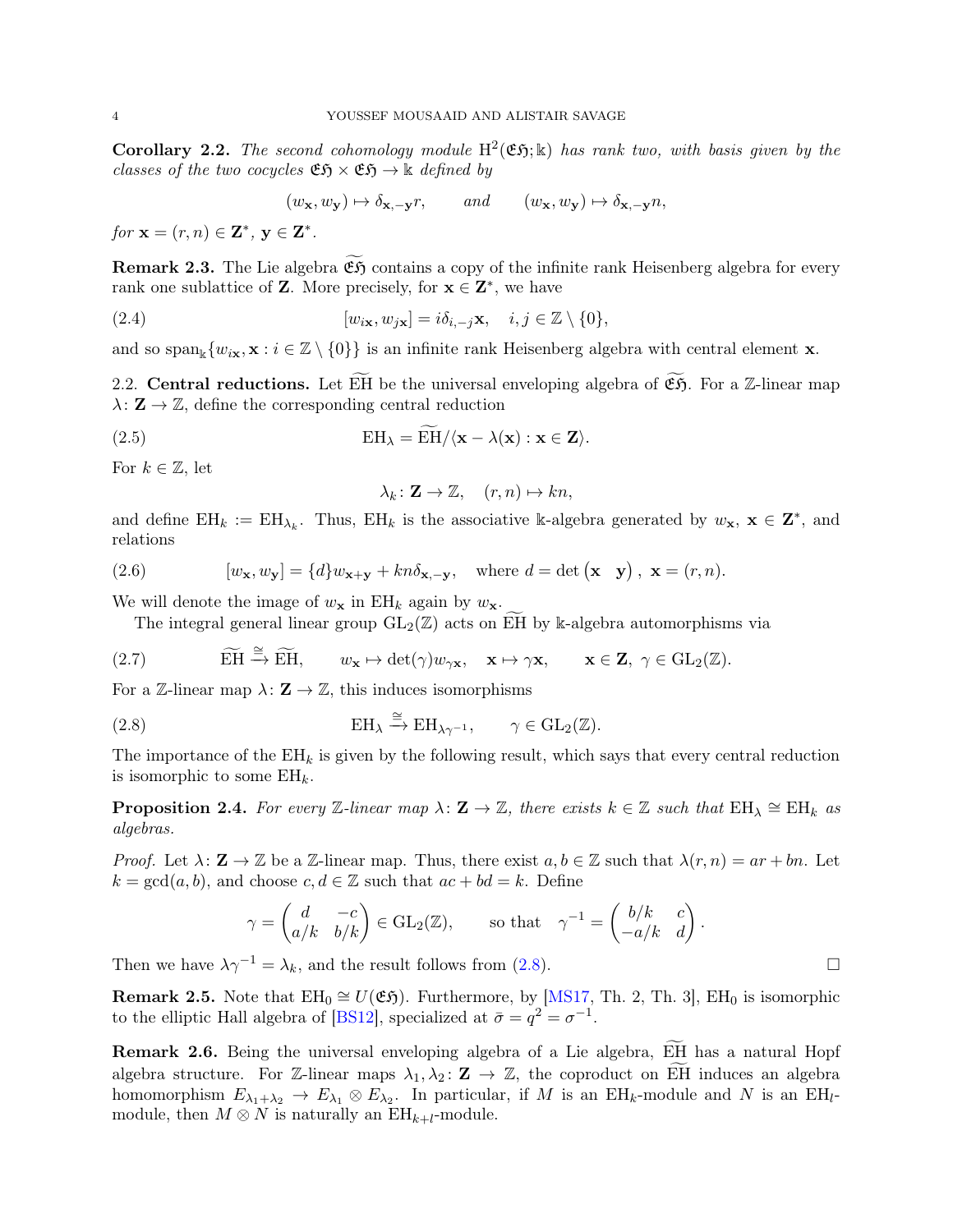Let  $EH^{\pm}$  be the subalgebra of  $\widetilde{EH}$  generated by  $w_{\mathbf{x}}$ ,  $\mathbf{x} \in \mathbf{Z}^{\pm}$ . Note that, for any  $k \in \mathbb{Z}$ ,  $EH^{\pm}$  is also isomorphic to the subalgebra of  $EH_k$  generated by the  $w_x$ ,  $x \in \mathbb{Z}^{\pm}$ . It follows from the PBW theorem that multiplication induces a linear isomorphism

<span id="page-4-8"></span>(2.9) 
$$
EH^{+} \otimes EH^{-} \xrightarrow{\cong} EH_{k}.
$$

We have automorphisms

<span id="page-4-0"></span>(2.10) 
$$
\psi: \widetilde{EH} \xrightarrow{\cong} \widetilde{EH}, \qquad w_{\mathbf{x}} \mapsto w_{-\mathbf{x}}, \qquad \mathbf{x} \mapsto -\mathbf{x},
$$

(2.11) 
$$
\omega: \widetilde{\mathbb{H}} \xrightarrow{\cong} \widetilde{\mathbb{H}}, \qquad w_{r,n} \mapsto (-1)^{n+1} w_{r,-n}, \qquad (r,n) \mapsto (r,-n),
$$

and  $\psi(EH^{\pm}) = EH^{\mp}$ . (Note that  $\psi$  is the automorphism [\(2.7\)](#page-3-3) for  $\gamma$  equal to negative the identity matrix.) For  $k \in \mathbb{Z}$ ,  $\psi$  and  $\omega$  induce algebra isomorphisms

(2.12) 
$$
\psi_k: \text{EH}_k \xrightarrow{\cong} \text{EH}_{-k}, \qquad w_\mathbf{x} \mapsto w_{-\mathbf{x}},
$$

<span id="page-4-7"></span>(2.13) 
$$
\omega_k \colon \mathrm{EH}_k \xrightarrow{\cong} \mathrm{EH}_{-k}, \qquad w_{r,n} \mapsto (-1)^{n+1} w_{r,-n}.
$$

# <span id="page-4-1"></span>2.3. Biangular presentations.

**Lemma 2.7.** The subalgebra  $EH^{\pm}$  is generated by the elements  $w_{r,\pm 1}$ ,  $r \in \mathbb{Z}$ , and  $w_{\pm r,0}$ ,  $r \geq 1$ .

*Proof.* It suffices to consider  $EH^+$ , since the result for  $EH^-$  then follows by applying the involution  $\psi$  from [\(2.10\)](#page-4-0). Let EH' be the subalgebra of EH generated by the elements  $w_{r,1}$ ,  $r \in \mathbb{Z}$ , and  $w_{r,0}, r \geq 1$ . We show by induction on  $n \geq 1$  that  $w_{r,n} \in \text{EH}'$  for all  $r \in \mathbb{Z}$ , from which the lemma follows. The base case  $n = 1$  holds by definition. Let  $n \geq 1$ , and assume that  $w_{r,n} \in \text{EH}'$ for all  $r \in \mathbb{Z}$ . If  $r \neq 0$ , then  $w_{r,n+1} = \{r\}^{-1}[w_{r,n}, w_{0,1}] \in \text{EH}'$ . Otherwise, if  $r = 0$ , we have  $w_{0,n+1} = \{n+1\}^{-1}[w_{1,n}, w_{-1,1}] \in \text{EH}'$ .

<span id="page-4-2"></span>**Lemma 2.8.** Suppose  $\mathfrak g$  is a Lie algebra with k-module decomposition  $\mathfrak g = \mathfrak g_1 \oplus \mathfrak g_2$ , where  $\mathfrak g_1, \mathfrak g_2$  are Lie subalgebras of  $\mathfrak g$ . Furthermore, suppose that  $S_i$  is a set of generators of  $\mathfrak g_i$  for  $i=1,2$ , and that  $[x, y] \in S_1 \cup S_2$  for all  $x \in S_1$ ,  $y \in S_2$ . Then

$$
U(\mathfrak{g}) \cong (U(\mathfrak{g}_1) \star U(\mathfrak{g}_2)) / \langle xy - yx - [x, y] : x \in S_1, y \in S_2 \rangle,
$$

where  $\star$  denotes the free product of associative algebras.

*Proof.* Let I be the ideal  $\langle xy - yx - [x, y] : x \in S_1, y \in S_2 \rangle$ . Consider the sequence

$$
U(\mathfrak{g}_1)\otimes U(\mathfrak{g}_2)\xrightarrow{f} \left(U(\mathfrak{g}_1)\star U(\mathfrak{g}_2)\right)/I\xrightarrow{g} U(\mathfrak{g}),
$$

where f is the k-linear map given by multiplication, and g is the algebra homomorphism arising from the universal property of the free product and the fact that the generators of I are zero in  $U(\mathfrak{g})$ . The assumption  $\mathfrak{g} = \mathfrak{g}_1 \oplus \mathfrak{g}_2$  implies that g is surjective. Now, elements of  $U(\mathfrak{g}_1) \star U(\mathfrak{g}_2)$  can be written as linear combinations of words in  $S_1 \cup S_2$ . In the quotient  $(U(\mathfrak{g}_1) \star U(\mathfrak{g}_2))/I$ , one can use the generators of I to move elements of  $U(\mathfrak{g}_1)$  to the left of elements of  $U(\mathfrak{g}_2)$  modulo shorter words. This implies that the map f is surjective. Finally, the composition  $gf$  is a linear isomorphism by the PBW theorem. It follows that g is surjective, and hence an isomorphism.  $\square$ 

**Proposition 2.9.** The algebra EH is isomorphic to the free product of the algebras  $EH^{+} \otimes U(\mathbf{Z}_{k})$ and EH<sup>−</sup> modulo the following relations:

<span id="page-4-5"></span>
$$
(2.14) \t\t [w_{s,-1}, w_{1,1}] = \{s+1\}w_{s+1,0} - \delta_{s,-1}(1,1), \t\t s \in \mathbb{Z},
$$

<span id="page-4-3"></span>(2.15) 
$$
[w_{s,\pm 1}, w_{\mp r,0}] = \{r\} w_{s\mp r,\pm 1}, \qquad r \ge 1, s \in \mathbb{Z},
$$

<span id="page-4-6"></span>(2.16) 
$$
[w_{r,0}, w_{-s,0}] = \delta_{r,s}(r,0), \qquad r,s \ge 1,
$$

<span id="page-4-4"></span>(2.17) 
$$
[\mathbf{x}, w_{r,-1}] = [\mathbf{x}, w_{-s,0}] = 0, \qquad r \in \mathbb{Z}, s \ge 1, \mathbf{x} \in \mathbf{Z}.
$$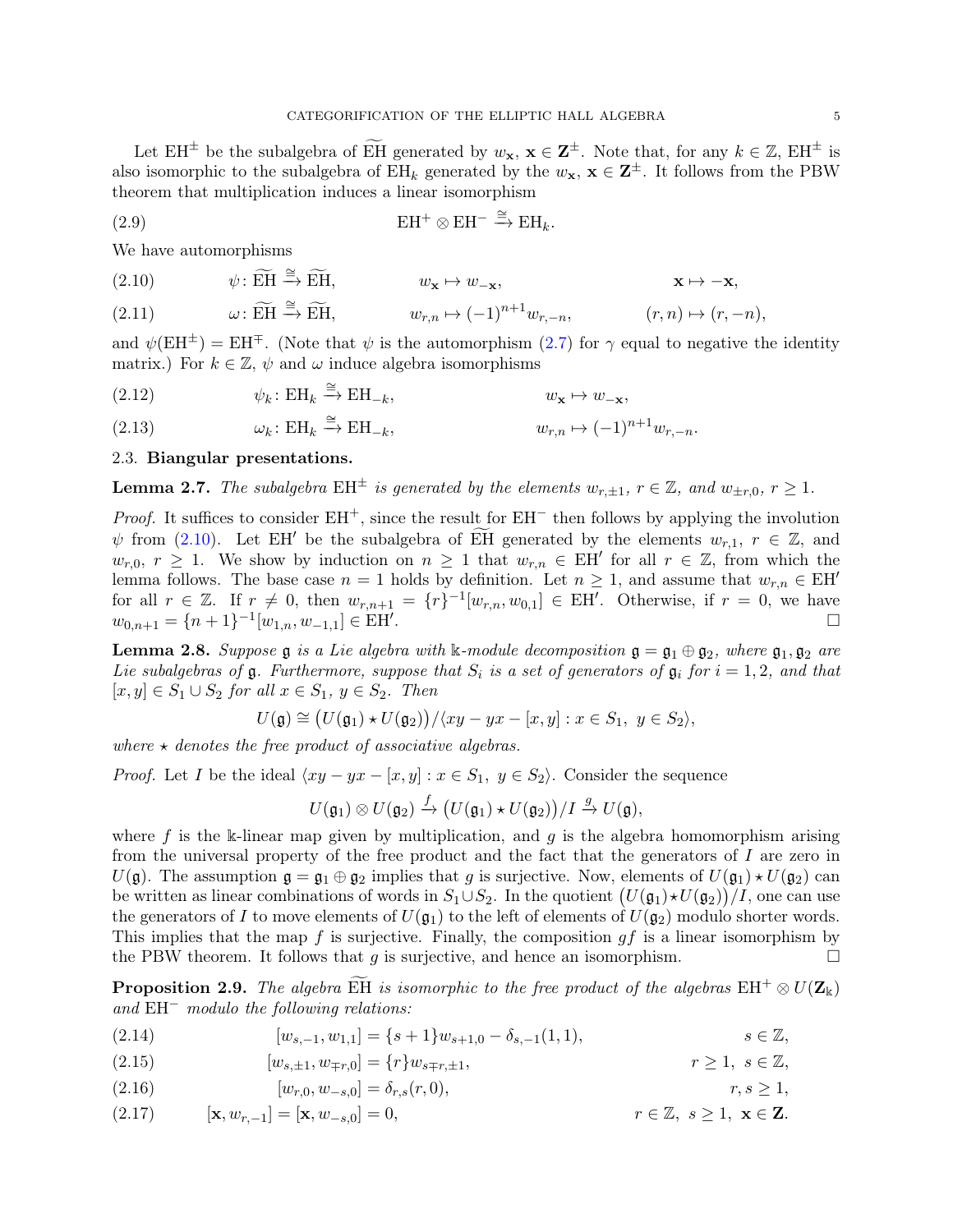Proof. Let  $\mathfrak{g} = \mathfrak{E} \mathfrak{H}$ ,  $\mathfrak{g}_1 = \text{span}_{\mathbb{k}} \{ w_x, y : x \in \mathbb{Z}^+, y \in \mathbb{Z} \}$ ,  $\mathfrak{g}_2 = \text{span}_{\mathbb{k}} \{ w_x : x \in \mathbb{Z}^- \}$ ,  $S_1 =$  $\{x, w_{r,1}, w_{s,0} : x \in \mathbb{Z}, r \in \mathbb{Z}, s \geq 1\}, S_2 = \{w_{r,-1}, w_{-s,0} : r \in \mathbb{Z}, s \geq 1\}.$  Then it follows from Lemmas [2.7](#page-4-1) and [2.8](#page-4-2) that EH is isomorphic to the free product of the algebras  $EH^{+} \otimes U(\mathbf{Z}_{k})$  and EH<sup> $-$ </sup> modulo the relations  $(2.15)$  to  $(2.17)$  and

<span id="page-5-0"></span>
$$
(2.18) \t\t [w_{s,-1}, w_{r,1}] = \{r+s\}w_{r+s,0} + \delta_{r,-s}(s,-1), \quad r, s \in \mathbb{Z},
$$

which specializes to  $(2.14)$  when  $r = 1$ .

It remains to show that the relations  $(2.14)$  to  $(2.17)$  imply  $(2.18)$ . We first prove that they imply the  $r \ge 1$  cases of [\(2.18\)](#page-5-0) by induction on r. Fix  $r \ge 1$  and suppose that (2.18) holds for all  $s \in \mathbb{Z}$ . Then, for  $s \in \mathbb{Z}$ , we have

$$
\{1\}[w_{s,-1}, w_{r+1,1}] \stackrel{(2.15)}{=} [w_{s,-1}, [w_{1,0}, w_{r,1}]]
$$
  
\n
$$
= [[w_{s,-1}, w_{1,0}], w_{r,1}] + [w_{1,0}, [w_{s,-1}, w_{r,1}]]
$$
  
\n
$$
\stackrel{(2.15)}{=} \{1\}[w_{s+1,-1}, w_{r,1}] + \{r+s\}[w_{1,0}, w_{r+s,0}] + \delta_{r,-s}[w_{1,0}, (s,-1)]
$$
  
\n
$$
\stackrel{(2.16)}{=} \{1\}\{r+s+1\}w_{r+s+1,0} + \{1\}\delta_{r+1,-s}(s+1,-1) - \{1\}\delta_{r+1,-s}(1,0)
$$
  
\n
$$
= \{1\}\{r+s+1\}w_{r+s+1,0} + \{1\}\delta_{r+1,-s}(s,-1),
$$

where we used the Jacobi identity in the second equality and the induction hypothesis in the third and fourth equalities. Dividing both sides by  $\{1\}$ , this completes the proof of the induction step.

Finally, we prove that [\(2.14\)](#page-4-5) to [\(2.17\)](#page-4-4) imply [\(2.18\)](#page-5-0) for  $r \le 1$  by induction on r. Fix  $r \le 1$  and suppose that [\(2.18\)](#page-5-0) holds for all  $s \in \mathbb{Z}$ . Then, for  $s \in \mathbb{Z}$ , we have

$$
\{1\}[w_{s,-1}, w_{r-1,1}] \stackrel{(2.15)}{=} [w_{s,-1}, [w_{r,1}, w_{-1,0}]]
$$
  
\n
$$
= [[w_{s,-1}, w_{r,1}], w_{-1,0}] + [w_{r,1}, [w_{s,-1}, w_{-1,0}]]
$$
  
\n
$$
\stackrel{(2.15)}{=} \{r + s\}[w_{r+s,0}, w_{-1,0}] + \delta_{r,-s}[(s,-1), w_{-1,0}] - \{1\}[w_{r,1}, w_{s-1,-1}]
$$
  
\n
$$
\stackrel{(2.16)}{=} \{1\}\delta_{r-1,-s}(1,0) + \{1\}\{r + s - 1\}w_{r+s-1,0} - \{1\}\delta_{r-1,-s}(r,1)
$$
  
\n
$$
= \{1\}\{r + s - 1\}w_{r+s-1,0} + \{1\}\delta_{r-1,-s}(s,-1),
$$

where we used the Jacobi identity in the second equality, the induction hypothesis in the third and fourth equalities, and the relation  $[w_{s,-1}, w_{-1,0}] = -\{1\}w_{s-1,-1}$  in EH<sup>-</sup> in the third equality.  $\square$ 

<span id="page-5-2"></span>**Corollary 2.10.** For  $k \in \mathbb{Z}$ , the algebra  $EH_k$  is isomorphic to the free product of the algebras  $EH^+$ and EH<sup>−</sup> modulo the relations

<span id="page-5-3"></span>(2.19)  $[w_{s-1}, w_{1,1}] = \{s+1\}w_{s+1,0} - \delta_{s,-1}k, \qquad s \in \mathbb{Z},$ 

<span id="page-5-5"></span>
$$
(2.20) \t\t [w_{s,\pm 1}, w_{\mp r,0}] = \{r\} w_{s\mp r,\pm 1}, \t\t r \ge 1, s \in \mathbb{Z},
$$

<span id="page-5-4"></span>
$$
(2.21) \t\t [w_{r,0}, w_{-s,0}] = 0, \t\t r, s \ge 1.
$$

<span id="page-5-1"></span>**Lemma 2.11.** For  $k \in \mathbb{Z}$ , EH<sub>k</sub> is generated, as an algebra, by  $w_{r,\pm 1}$ ,  $r \in \mathbb{Z}$ .

*Proof.* Fix  $k \in \mathbb{Z}$ . Let A denote the subalgebra of EH<sub>k</sub> generated by  $w_{r,\pm 1}$ ,  $r \in \mathbb{Z}$ . By Lemma [2.7,](#page-4-1) it suffices to show that  $w_{r,0} \in A$  for all nonzero  $r \in \mathbb{Z}$ . But this follows easily from the fact that, for  $r \in \mathbb{Z}, r \neq 0$ , we have  $[w_{0,-1}, w_{r,1}] = \{r\}w_{r,0}$ .

**Corollary 2.12.** The isomorphism  $\omega_k$  from [\(2.13\)](#page-4-7) is the unique isomorphism  $EH_k \stackrel{\cong}{\rightarrow} EH_{-k}$  such that  $w_{r,\pm 1} \mapsto w_{r,\mp 1}$  for  $r \in \mathbb{Z}$ .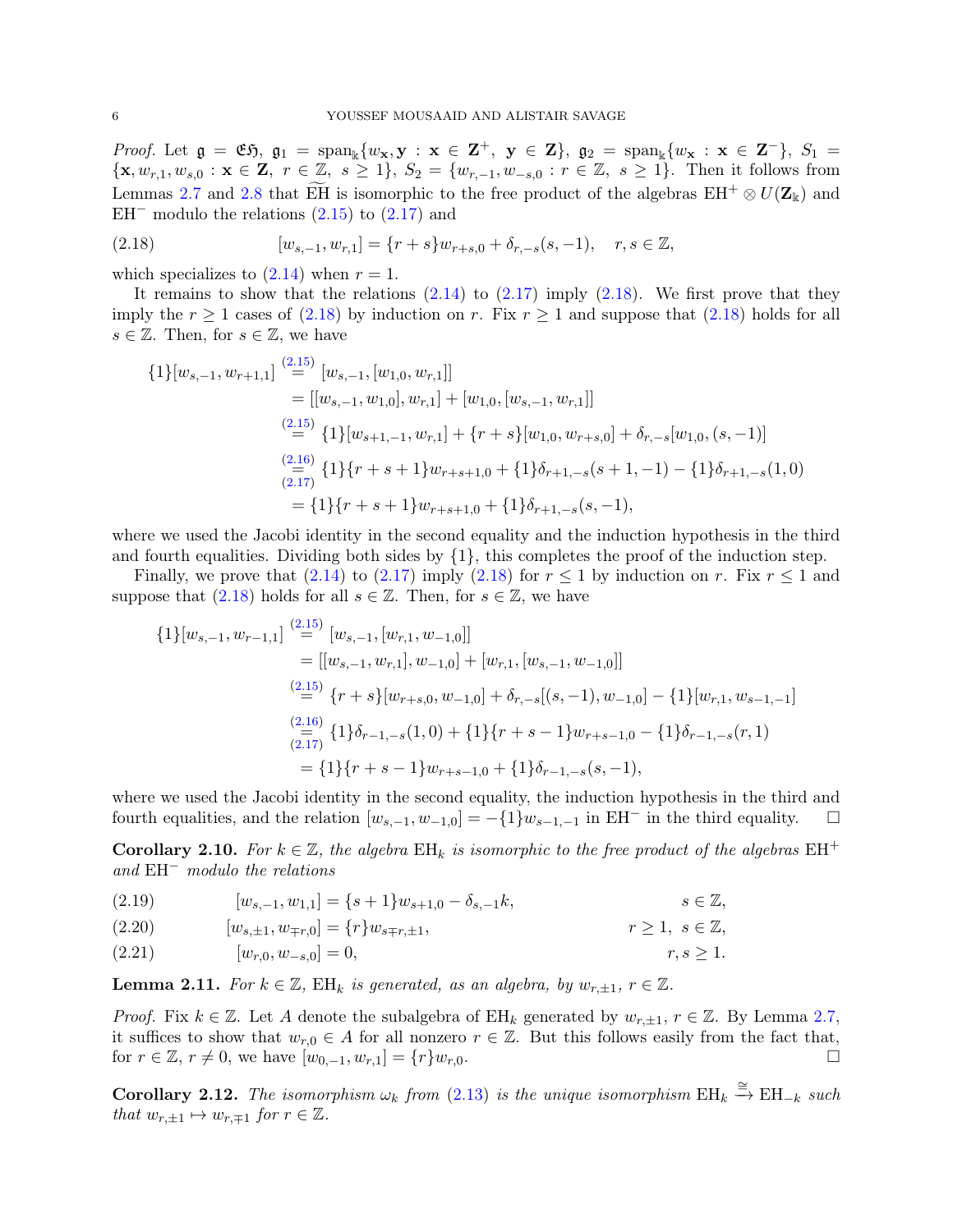#### <span id="page-6-4"></span>3. Trace of a category

<span id="page-6-0"></span>In this section we collect some important facts about traces of categories. We refer the reader to [\[BGHL14\]](#page-34-16) for a more thorough treatment. Throughout this section k denotes an arbitrary commutative ring.

Recall that the trace or zeroth Hochschild homology of a small k-linear category  $\mathcal C$  is the k-module

(3.1) 
$$
\operatorname{Tr}(\mathcal{C}) := \left(\bigoplus_{X \in \mathcal{C}} \operatorname{End}_{\mathcal{C}}(X)\right) / \operatorname{span}_{\mathbb{k}} \{f \circ g - g \circ f\},
$$

where f and g run through all pairs of morphisms  $f: X \to Y$  and  $g: Y \to X$  in C. We let  $[f] \in \text{Tr}(\mathcal{C})$ denote the class of an endomorphism  $f \in \text{End}_{\mathcal{C}}(X)$ . For  $f, g \in \bigoplus_{X \in \mathcal{C}} \text{End}_{\mathcal{C}}(X)$ , we define

$$
(3.2) \t\t f \equiv g \iff [f] = [g].
$$

Thus, for example, we have

<span id="page-6-3"></span>(3.3) 
$$
fg \equiv gf \quad \text{for all } f \colon X \to Y, \ g \colon Y \to X.
$$

If C is a k-linear monoidal category, then  $\text{Tr}(\mathcal{C})$  is an associative k-algebra with multiplication given by

$$
[f][g] := [f \otimes g].
$$

A k-linear functor  $F: \mathcal{C} \to \mathcal{D}$  induces a linear map on traces:

<span id="page-6-1"></span>(3.5) 
$$
\text{Tr}(F): \text{Tr}(\mathcal{C}) \to \text{Tr}(\mathcal{D}), \quad [f] \mapsto [F(f)], \quad f \text{ an endomorphism in } \mathcal{C}.
$$

If  $\mathcal{C}, \mathcal{D}$  are monoidal categories and F is a monoidal functor, then  $(3.5)$  is a homomorphism of associative k-algebras.

If  $\mathcal{C}_i$ ,  $i \in I$ , are k-linear categories, then we have a canonical isomorphism

$$
\mathrm{Tr}\left(\bigsqcup_{i\in I}\mathcal{C}_i\right)\cong \bigoplus_{i\in I}\mathrm{Tr}(\mathcal{C}_i).
$$

If  $C_1, C_2$  are k-linear subcategories of a k-linear category C, then the tensor product ⊗:  $C_1 \times C_2 \to C$ induces a linear map

$$
\mathrm{Tr}(\mathcal{C}_1)\otimes\mathrm{Tr}(\mathcal{C}_2)\to\mathrm{Tr}(\mathcal{C}).
$$

<span id="page-6-2"></span>For a k-linear category C, let  $Add(\mathcal{C})$  denote its additive envelope. If C is monoidal, then  $Add(\mathcal{C})$ inherits a natural monoidal structure.

**Lemma 3.1** ([\[BGHL14,](#page-34-16) Exercise 9]). If C is a k-linear category, then the inclusion functor  $C \rightarrow$ Add(C) induces a linear isomorphism  $\text{Tr}(\mathcal{C}) \cong \text{Tr}(\text{Add}(\mathcal{C}))$ . If C is monoidal, then this is an isomorphism of associative k-algebras.

*Proof.* Objects of  $Add(C)$  are formal direct sums  $\bigoplus_{i=1}^{n} X_i$ ,  $X_i \in C$ . An endomorphism of such an object is a matrix  $(f_{ij})_{i,j=1}^n$  with  $f_{ij}: X_i \to X_j$ . For  $j = 1, \ldots, n$ , we have canonical inclusion and projection maps

$$
X_j \xrightarrow{i_j} \bigoplus_{i=1}^n X_i \xrightarrow{\pi_j} X_j.
$$

Then we have

$$
(f_{ij})_{i,j=1}^n = \sum_{i,j=1}^n i_j f_{ij} \pi_i \equiv \sum_{i,j=1}^n f_{ij} \pi_i \pi_j \equiv \sum_{i=1}^n f_{ii}.
$$

Thus the map  $\text{Tr}(\mathcal{C}) \to \text{Tr}(\text{Add}(\mathcal{C}))$  induced by the inclusion functor is surjective.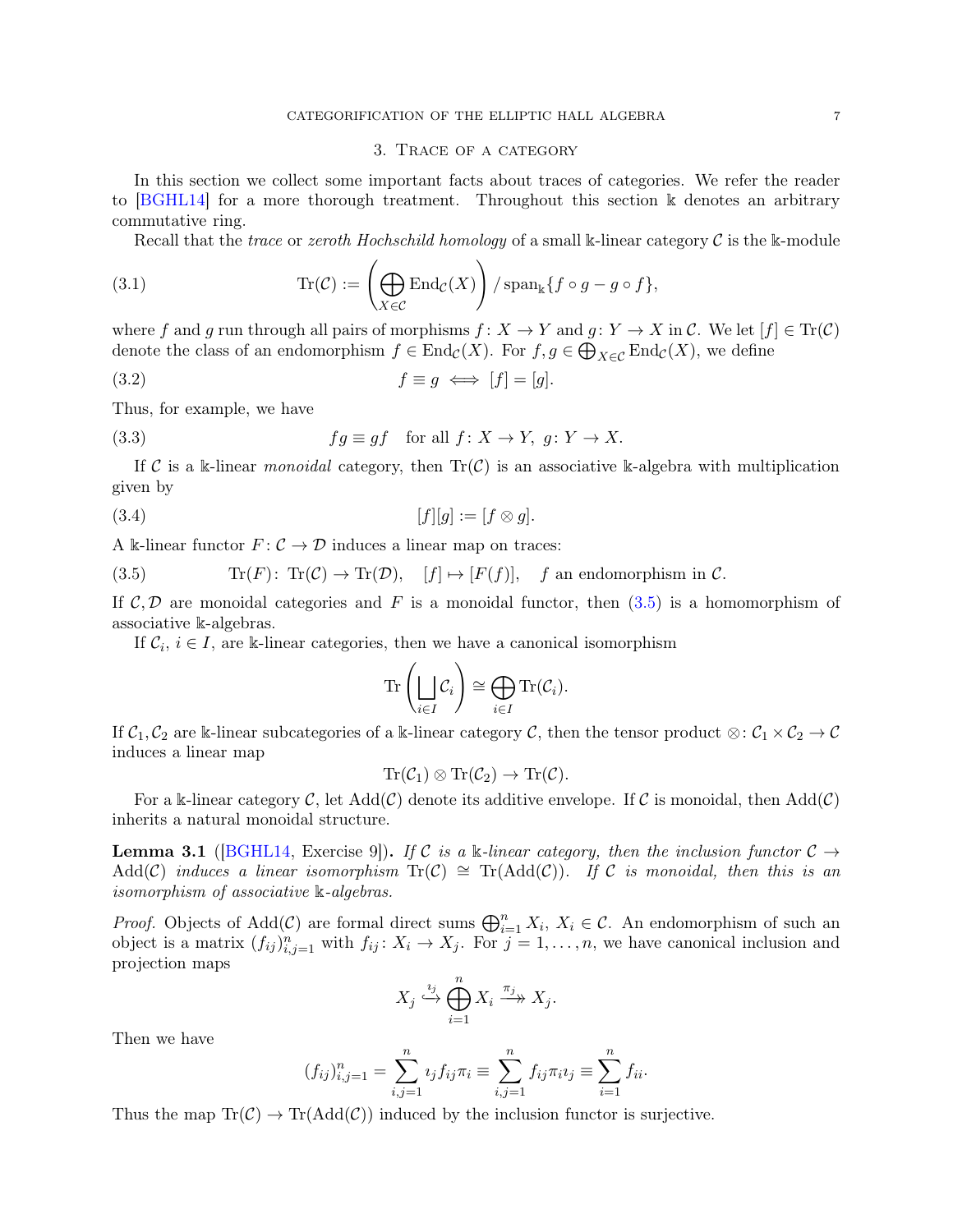Similarly, for morphisms

$$
\bigoplus_{i=1}^{n} X_i \xrightarrow{f=(f_{ij})} \bigoplus_{j=1}^{m} Y_j \xrightarrow{g=(g_{ji})} \bigoplus_{i=1}^{n} X_i
$$

in  $Add(\mathcal{C})$ , we have

$$
fg - gf = \left(\sum_{i=1}^n f_{il}g_{ji}\right)_{j,l=1}^m - \left(\sum_{j=1}^m g_{jl}f_{ij}\right)_{i,l=1}^n \equiv \sum_{i=1}^n \sum_{j=1}^m (f_{ij}g_{ji} - g_{ji}f_{ij}).
$$

Hence the map  $\text{Tr}(\mathcal{C}) \to \text{Tr}(\text{Add}(\mathcal{C}))$  induced by the inclusion functor is also injective. As noted above, this map is a homomorphism of associative k-algebras when C is monoidal.

<span id="page-7-0"></span>If  $S \subseteq Ob(\mathcal{C})$  is a subset of the set of objects of a small category  $\mathcal{C}$ , let  $\mathcal{C}|_S$  denote the full subcategory of C with  $Ob(\mathcal{C}|_S) = S$ .

**Lemma 3.2** ([\[BHLW17,](#page-34-17) Lem. 2.1]). Suppose C is a k-linear additive category. Let  $S \subseteq Ob(\mathcal{C})$  be a subset such that every object of  $\mathcal C$  is isomorphic to a direct sum of finitely many copies of objects in S. Then the inclusion functor  $\mathcal{C}|_S \to \mathcal{C}$  induces a linear isomorphism  $\text{Tr}(\mathcal{C}|_S) \cong \text{Tr}(\mathcal{C}).$ 

<span id="page-7-1"></span>**Corollary 3.3.** Suppose C is a k-linear (not necessarily additive) category. Let  $S \subseteq Ob(\mathcal{C})$  be a subset such that every object of C is isomorphic in  $Add(C)$  to a direct sum of finitely many copies of objects in S. Then the inclusion functor  $\mathcal{C}|_S \to \mathcal{C}$  induces a linear isomorphism  $\text{Tr}(\mathcal{C}|_S) \cong \text{Tr}(\mathcal{C}).$ 

*Proof.* The inclusion functors  $C|_S \stackrel{F}{\to} C \stackrel{G}{\to} \text{Add}(\mathcal{C})$  induce linear maps

$$
\mathrm{Tr}(\mathcal{C}|_S) \xrightarrow{\mathrm{Tr}(F)} \mathrm{Tr}(\mathcal{C}) \xrightarrow{\mathrm{Tr}(G)} \mathrm{Tr}(\mathrm{Add}(\mathcal{C})).
$$

The maps  $\text{Tr}(G) \circ \text{Tr}(F) = \text{Tr}(G \circ F)$  and  $\text{Tr}(G)$  are linear isomorphisms by Lemma [3.2](#page-7-0) and Lemma [3.1,](#page-6-2) respectively. It follows that  $\text{Tr}(F)$  is also a linear isomorphism.

For the remainder of this section, we assume that  $\mathcal C$  is a small k-linear additive category with

$$
Ob(\mathcal{C}) = \{X_n : n \in \mathbb{N}\},\
$$

where N denotes the set of nonnegative integers, and we assume that  $X_n \neq X_m$  for  $n \neq m$ . Furthermore, suppose that we have subsets  $D_{m,n} \subseteq \text{Hom}_{\mathcal{C}}(X_n, X_m)$ ,  $m, n \in \mathbb{N}$ , and  $D_n \subseteq \text{Hom}_{\mathcal{C}}(X_n, X_n)$ ,  $n \in \mathbb{N}$ , with the following properties:

- <span id="page-7-2"></span>(B1) We have  $D_{n,n} = \{1_{X_n}\}\$ for all  $n \in \mathbb{N}$ , and  $\mathbf{B}_{m,n} := \bigsqcup_{l=0}^{\min(m,n)} D_{m,l}D_lD_{l,n}$  is a basis of  $\text{Hom}_{\mathcal{C}}(X_n, X_m)$  for each  $m, n \in \mathbb{N}$ . (Part of our assumption here is that the sets  $D_{m,l}D_lD_{l,n}$ are disjoint.)
- <span id="page-7-3"></span>(B2) For all  $n \in \mathbb{N}$ ,  $R_n := \text{span}_{\mathbb{k}} D_n$  is a subalgebra of  $\text{End}_{\mathcal{C}}(X_n)$ .

<span id="page-7-4"></span>For  $n \in \mathbb{N}$ , let  $\mathcal{C}_n$  denote k-linear subcategory of  $\mathcal C$  with one object  $X_n$  and  $\text{End}_{\mathcal C_n}(X_n) = R_n$ .

**Proposition 3.4.** Under the above assumptions on C, the inclusion  $\bigoplus_{n\in\mathbb{N}}\mathcal{C}_n \to \mathcal{C}$  induces a linear isomorphism

$$
\bigoplus_{n\in\mathbb{N}}\mathrm{Tr}(\mathcal{C}_n)\xrightarrow{\cong}\mathrm{Tr}(\mathcal{C}).
$$

*Proof.* This is proved in [\[RS,](#page-34-15) Prop. 2.11] using the equivalent language of locally unital algebras.  $\Box$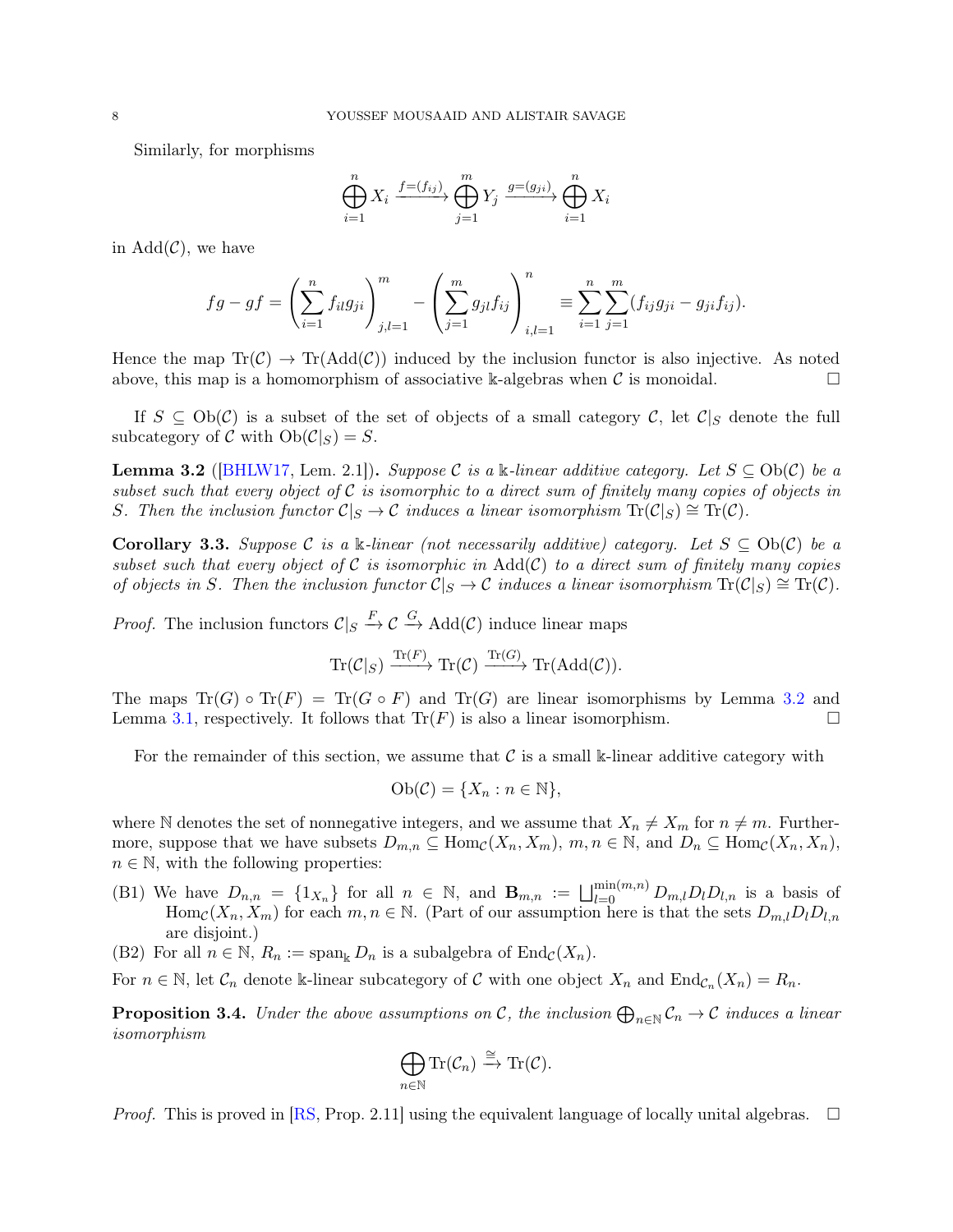### 4. Quantum Heisenberg category

<span id="page-8-0"></span>In this section, we recall the definition of the quantum Heisenberg category introduced in [\[BSW20b\]](#page-34-9) and state some important relations that will be used in our computations to follow. Throughout this section we fix an integral domain k containing  $\mathbb{Q}$ , and  $q \in \mathbb{R}^{\times}$  satisfying [\(2.1\)](#page-2-3). Let  $z = q - q^{-1} = \{1\}$  and choose  $t \in \mathbb{k}^{\times}$ . The most generic choice of ground ring is thus  $\Bbbk=\mathbb{Q}[q^{\pm 1},t^{\pm 1},\{d\}^{-1}:d\geq 1].$  Another valid choice is a field  $\Bbbk$  of characteristic zero, with  $q,t\in\Bbbk^{\times}$ such that q is not a root of unity. We also fix a *central charge*  $k \in \mathbb{Z}$ .

### 4.1. Definition.

**Definition 4.1** ([\[BSW20b,](#page-34-9) Def. 4.1]). The quantum Heisenberg category  $\mathcal{H}eis_k$  is the strict k-linear monoidal category generated by objects  $\uparrow$ ,  $\downarrow$  and morphisms

$$
\begin{array}{ccc}\n\diagup \chi, & \chi: \uparrow \otimes \uparrow \to \uparrow \otimes \uparrow, & \hat{\varphi}: \uparrow \to \uparrow, \\
\bigcup: \mathbb{1} \to \downarrow \otimes \uparrow, & \bigcap: \uparrow \otimes \downarrow \to \mathbb{1}, & \bigcup: \mathbb{1} \to \uparrow \otimes \downarrow, & \bigcap: \downarrow \otimes \uparrow \to \mathbb{1},\n\end{array}
$$

subject to relations that we now describe. First, we require  $\hat{\zeta}$ , which we call a dot, to be invertible. For  $r \in \mathbb{Z}$ , we let  $\hat{\gamma}$  denote the composition of r dots if  $r \geq 0$  and the composition of  $|r|$  inverse dots if  $r < 0$ . We then impose the following additional relations:

<span id="page-8-2"></span>
$$
\begin{pmatrix} 4.1 \end{pmatrix} \qquad \qquad \begin{pmatrix} \uparrow \\ \downarrow \end{pmatrix} = \begin{pmatrix} \uparrow \\ \downarrow \end{pmatrix} = \begin{pmatrix} \uparrow \\ \downarrow \end{pmatrix}, \qquad \begin{pmatrix} \uparrow \\ \downarrow \end{pmatrix} = \begin{pmatrix} \uparrow \\ \downarrow \end{pmatrix},
$$

<span id="page-8-6"></span>
$$
\begin{array}{ccc}\n(4.2) & \mathbb{X} - \mathbb{X} = z \uparrow \uparrow, \\
& & \\
& & \\
\end{array}
$$

<span id="page-8-1"></span>
$$
\begin{array}{ccc}\n\left(4.3\right) & \left(4.3\right) & \left(4.3\right) & \left(4.3\right) & \left(4.3\right) \\
\left(4.3\right) & \left(4.3\right) & \left(4.3\right) & \left(4.3\right) \\
\left(4.3\right) & \left(4.3\right) & \left(4.3\right) & \left(4.3\right) \\
\left(4.3\right) & \left(4.3\right) & \left(4.3\right) & \left(4.3\right) \\
\left(4.3\right) & \left(4.3\right) & \left(4.3\right) & \left(4.3\right) & \left(4.3\right) \\
\left(4.3\right) & \left(4.3\right) & \left(4.3\right) & \left(4.3\right) & \left(4.3\right) \\
\left(4.3\right) & \left(4.3\right) & \left(4.3\right) & \left(4.3\right) & \left(4.3\right) \\
\left(4.3\right) & \left(4.3\right) & \left(4.3\right) & \left(4.3\right) & \left(4.3\right) \\
\left(4.3\right) & \left(4.3\right) & \left(4.3\right) & \left(4.3\right) & \left(4.3\right) \\
\left(4.3\right) & \left(4.3\right) & \left(4.3\right) & \left(4.3\right) & \left(4.3\right) \\
\left(4.3\right) & \left(4.3\right) & \left(4.3\right) & \left(4.3\right) & \left(4.3\right) \\
\left(4.3\right) & \left(4.3\right) & \left(4.3\right) & \left(4.3\right) & \left(4.3\right) & \left(4.3\right) \\
\left(4.3\right) & \left(4.3\right) & \left(4.3\right) & \left(4.3\right) & \left(4.3\right) & \left(4.3\right) \\
\left(4.3\right) & \left(4.3\right) & \left(4.3\right) & \left(4.3\right) & \left(4.3\right) \\
\left(4.3\right) & \left(4.3\right) & \left(4.3\right) & \left(4.3\right) & \left(4.3\right) \\
\left(4.3\right) & \left
$$

<span id="page-8-5"></span>
$$
(4.4) \quad \mathbb{Q} = [ \ , \quad \mathbb{Q} = [ \ ,
$$

<span id="page-8-3"></span>(4.5) 
$$
\bigotimes_{\sim} = \left[ \int_{0}^{t} -t^{-1}z \bigotimes_{r,s>0}^{r} + z^{2} \sum_{r,s>0} \bigoplus_{s \circ \{r\}}^{r} \bigotimes_{s \circ \{r\}}^{r}
$$

<span id="page-8-4"></span>(4.6) 
$$
\bigotimes_{\checkmark} = \left| \int \left| +tz \bigcup_{\checkmark} + z^2 \sum_{r,s>0} \bigg| \bigg| \bigg| \bigg| \xi^r \right|,
$$

<span id="page-8-7"></span>(4.7) 
$$
\left[\bigcirc \, = \delta_{k,0} t^{-1}\right] \text{ if } k \geq 0, \qquad \qquad r \bigcirc \bigcirc = \frac{\delta_{r,0} t - \delta_{r,k} t^{-1}}{z} 1_{1} \text{ if } 0 \leq r \leq k,
$$

(4.8) 
$$
\bigcirc \left( \begin{array}{cc} \ -\delta_{k,0}t \end{array} \right) \quad \text{if } k \leq 0, \qquad \qquad \bigcirc r = \frac{\delta_{r,-k}t - \delta_{r,0}t^{-1}}{z}1_1 \quad \text{if } 0 \leq r \leq -k.
$$

(In fact, the second relation in [\(4.3\)](#page-8-1) is redundant, since it follows from the first relation in [\(4.3\)](#page-8-1) and the first two equalities in  $(4.1)$ .) In the above relations we have used right and left crossings defined by

(4.9) 
$$
\chi := \bigcup_{i=1}^{n} \chi_i
$$
,  $\chi'_{i} := \bigcup_{i=1}^{n} \chi_i$ ,  $\chi'_{i} := \bigcup_{i=1}^{n} \chi'_{i}$ ,  $\chi'_{i} := \bigcup_{i=1}^{n} \chi'_{i}$ ,

and  $(+)$ -bubbles defined by

<span id="page-8-8"></span>(4.10) 
$$
\iff r := \bigcirc r, \qquad r \bigcirc f := r \bigcirc f, \qquad r > 0,
$$
and

(4.11) 
$$
\text{for } k := t^{r+1} z^{r-1} \det \left( k + i - j + 1 \text{ or } k \right)_{i,j=1,\dots,r}, \qquad r \leq k,
$$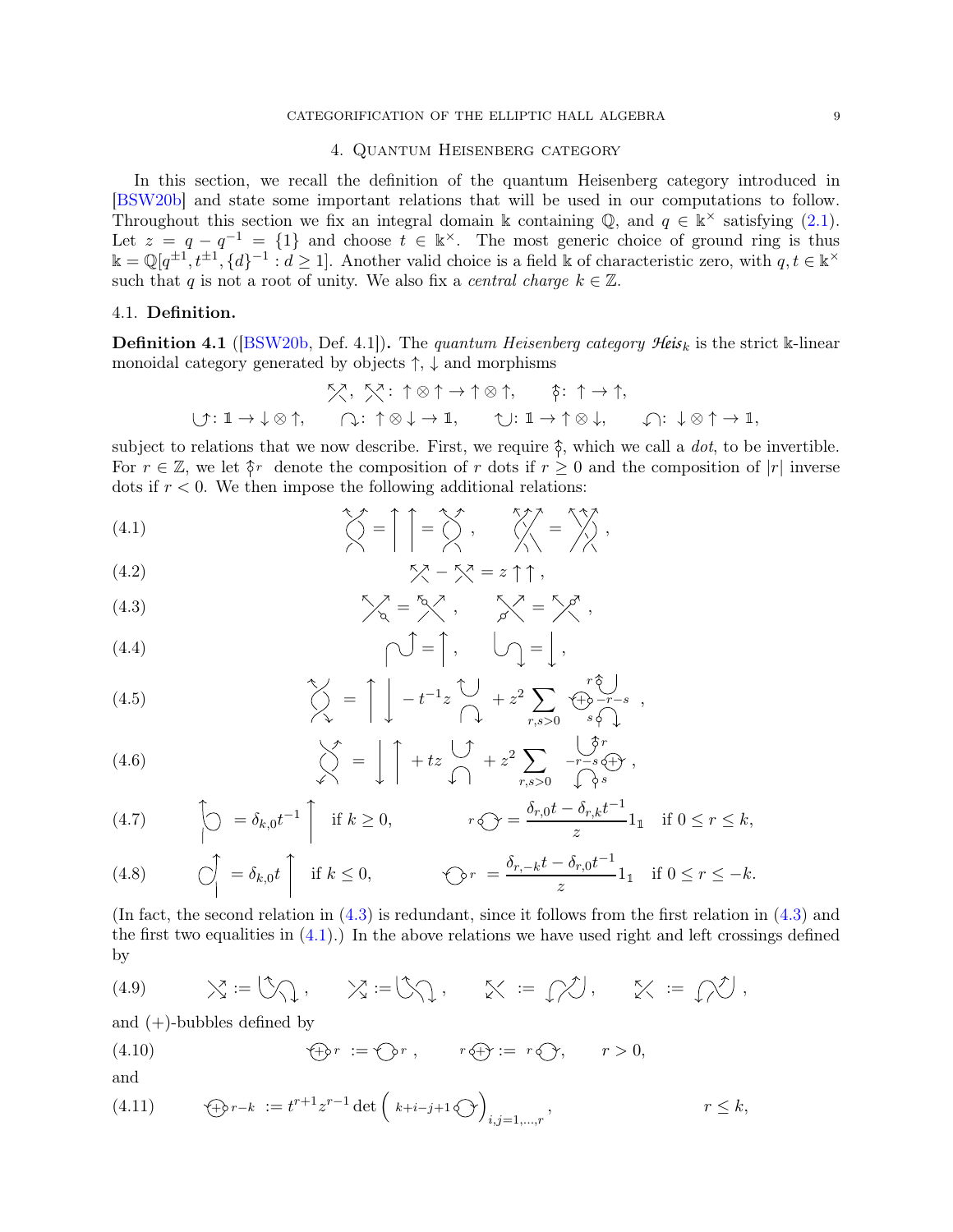(4.12) 
$$
r+k \, \textcircled{+} \, := -t^{-r-1} z^{r-1} \det \left( -\bigcirc \, -k+i-j+1 \right)_{i,j=1,\dots,r}, \qquad r \leq -k,
$$

where we interpret the determinants as  $\delta_{r,0}$  when  $r \leq 0$ . In particular, note that the sums appearing in  $(4.5)$  and  $(4.6)$  are finite. When we wish to make the parameters z and t explicit, we will write *Heis*<sub>k</sub> $(z, t)$  for *Heis*<sub>k</sub>. This completes the definition of *Heis*<sub>k</sub>.

As explained in the proof of  $[BSW20b, Th. 4.2]$ , the defining relations of *Heis*<sub>k</sub> imply that we have the isomorphisms

<span id="page-9-2"></span>(4.13) 
$$
\begin{pmatrix} \searrow & \wedge & \wedge & \cdots & k-1 \land \searrow \end{pmatrix}^T : \uparrow \otimes \downarrow \to \downarrow \otimes \uparrow \otimes 1^{\oplus k} \quad \text{if } k \ge 0,
$$

$$
\begin{pmatrix} \searrow & \vee & \searrow & \cdots & \circ & \searrow & \cdots \end{pmatrix} : \uparrow \otimes \downarrow \oplus 1^{\oplus (-k)} \to \downarrow \otimes \uparrow \quad \text{if } k \le 0,
$$

in  $\text{Add}(\mathcal{H}eis_k)$ , where Add denotes the additive envelope.

4.2. **Additional relations.** We now recall some additional relations that hold in  $\mathcal{H}e^{i s}$ . It follows from the defining relations that

<span id="page-9-0"></span>(4.14) 
$$
\bigotimes_{k=0}^{k-1} \text{ if } k < 0, \bigotimes_{k=0}^{k-1} \text{ if } k > 0, \bigotimes_{k=0}^{k-1} \text{ if } k = 0, \bigotimes_{k=0}^{k-1} \text{ if } k = 0.
$$

(See [\[BSW20b,](#page-34-9) (4.14)–(4.16)].)

Note that  $(4.4)$  implies that  $\uparrow$  is right dual to  $\downarrow$ . We also have (see [\[BSW20b,](#page-34-9) Lem. 3.7])

(4.15) 
$$
\mathbb{C} = \int_{0}^{\infty} \mathbb{C} \mathbb{C} \mathbb{C} \mathbb{C} \mathbb{C} \mathbb{C} \mathbb{C} \mathbb{C} \mathbb{C} \mathbb{C} \mathbb{C} \mathbb{C} \mathbb{C} \mathbb{C} \mathbb{C} \mathbb{C} \mathbb{C} \mathbb{C} \mathbb{C} \mathbb{C} \mathbb{C} \mathbb{C} \mathbb{C} \mathbb{C} \mathbb{C} \mathbb{C} \mathbb{C} \mathbb{C} \mathbb{C} \mathbb{C} \mathbb{C} \mathbb{C} \mathbb{C} \mathbb{C} \mathbb{C} \mathbb{C} \mathbb{C} \mathbb{C} \mathbb{C} \mathbb{C} \mathbb{C} \mathbb{C} \mathbb{C} \mathbb{C} \mathbb{C} \mathbb{C} \mathbb{C} \mathbb{C} \mathbb{C} \mathbb{C} \mathbb{C} \mathbb{C} \mathbb{C} \mathbb{C} \mathbb{C} \mathbb{C} \mathbb{C} \mathbb{C} \mathbb{C} \mathbb{C} \mathbb{C} \mathbb{C} \mathbb{C} \mathbb{C} \mathbb{C} \mathbb{C} \mathbb{C} \mathbb{C} \mathbb{C} \mathbb{C} \mathbb{C} \mathbb{C} \mathbb{C} \mathbb{C} \mathbb{C} \mathbb{C} \mathbb{C} \mathbb{C} \mathbb{C} \mathbb{C} \mathbb{C} \mathbb{C} \mathbb{C} \mathbb{C} \mathbb{C} \mathbb{C} \mathbb{C} \mathbb{C} \mathbb{C} \mathbb{C} \mathbb{C} \mathbb{C} \mathbb{C} \mathbb{C} \mathbb{C} \mathbb{C} \mathbb{C} \mathbb{C} \mathbb{C} \mathbb{C} \mathbb{C} \mathbb{C} \mathbb{C} \mathbb{C} \mathbb{C} \mathbb{C} \mathbb{C} \mathbb{C} \mathbb{C} \mathbb{C} \mathbb{C} \mathbb{C} \mathbb{C} \mathbb{C} \mathbb{C} \mathbb{C} \mathbb{C} \mathbb{C} \mathbb{C} \mathbb{C} \mathbb{C} \mathbb{C} \mathbb{C
$$

so that  $\uparrow$  is also left dual to  $\downarrow$ . In fact *Heis*<sub>k</sub> is strictly pivotal, with duality functor defined on morphisms by rotating diagrams through 180°; see [\[BSW20b,](#page-34-9) (3.2.1)]. Thus, for example, we can define downward crossings and dots by

$$
\text{D} \text{D} = \text{D} \text{D} \text{D} = \text{D} \text{D} \text{D} \text{D}, \qquad \text{D} \text{D} = \text{D} \text{D} \text{D} \text{D} = \text{D} \text{D} \text{D}, \qquad \text{D} \text{D} = \text{D} \text{D} \text{D} \text{D} \text{D},
$$

and we have right, left, and downwards skein relations,

(4.16) 
$$
\chi_{x} - \chi_{y} = z \downarrow \downarrow, \quad \chi_{x}^{x} - \chi_{y}^{x} = z \underset{\curvearrowright}{\downarrow\circ}, \quad \chi_{x}^{x} - \chi_{y}^{x} = z \underset{\curvearrowleft}{\sim}.
$$

as well as right, left, and downward versions of [\(4.3\)](#page-8-1). In what follows, we will freely use the pivotal structure, referring to a relation by equation number even when we use a rotated version of it. In addition, it follows from the pivotal structure on  $\mathcal{H}eis_k$  that dots slide over cups and caps. Therefore, we will sometimes draw dots at the critical points of cups or caps, since this causes no ambiguity.

 $\lambda$ 

It follows from repeated use of [\(4.2\)](#page-8-6) and [\(4.3\)](#page-8-1) that the following relations hold for  $r \in \mathbb{Z}$ :

<span id="page-9-1"></span>
$$
(4.17) \quad \begin{aligned}\n\sqrt{\lambda} &= \begin{cases}\n\sqrt{\lambda} - z \sum_{\substack{a+b=r \\ a,b>0}} a_0^{\uparrow} \phi & \text{if } r>0, \\
\sqrt{\lambda} + z \sum_{\substack{a+b=r \\ a,b<0}} a_0^{\uparrow} \phi & \text{if } r \leq 0; \\
\sqrt{\lambda} + z \sum_{\substack{a+b=r \\ a,b<0}} a_0^{\uparrow} \phi & \text{if } r \leq 0; \\
\sqrt{\lambda} + z \sum_{\substack{a+b=r \\ a,b<0}} a_0^{\uparrow} \phi & \text{if } r > 0,\n\end{cases} \\
(4.18) \quad \begin{aligned}\n\sqrt{\lambda} &= \begin{cases}\n\sqrt{\lambda} + z \sum_{\substack{a+b=r \\ a,b<0}} a_0^{\uparrow} \phi & \text{if } r > 0, \\
\sqrt{\lambda} + z \sum_{\substack{a+b=r \\ a,b>0 \\ a,b<0}} a_0^{\uparrow} \phi & \text{if } r > 0,\n\end{cases} \\
\sqrt{\lambda} &= \begin{cases}\n\sqrt{\lambda} + z \sum_{\substack{a+b=r \\ a,b<0}} a_0^{\uparrow} \phi & \text{if } r \geq 0, \\
\sqrt{\lambda} + z \sum_{\substack{a+b=r \\ a,b<0}} a_0^{\uparrow} \phi & \text{if } r < 0.\n\end{cases}\n\end{aligned}
$$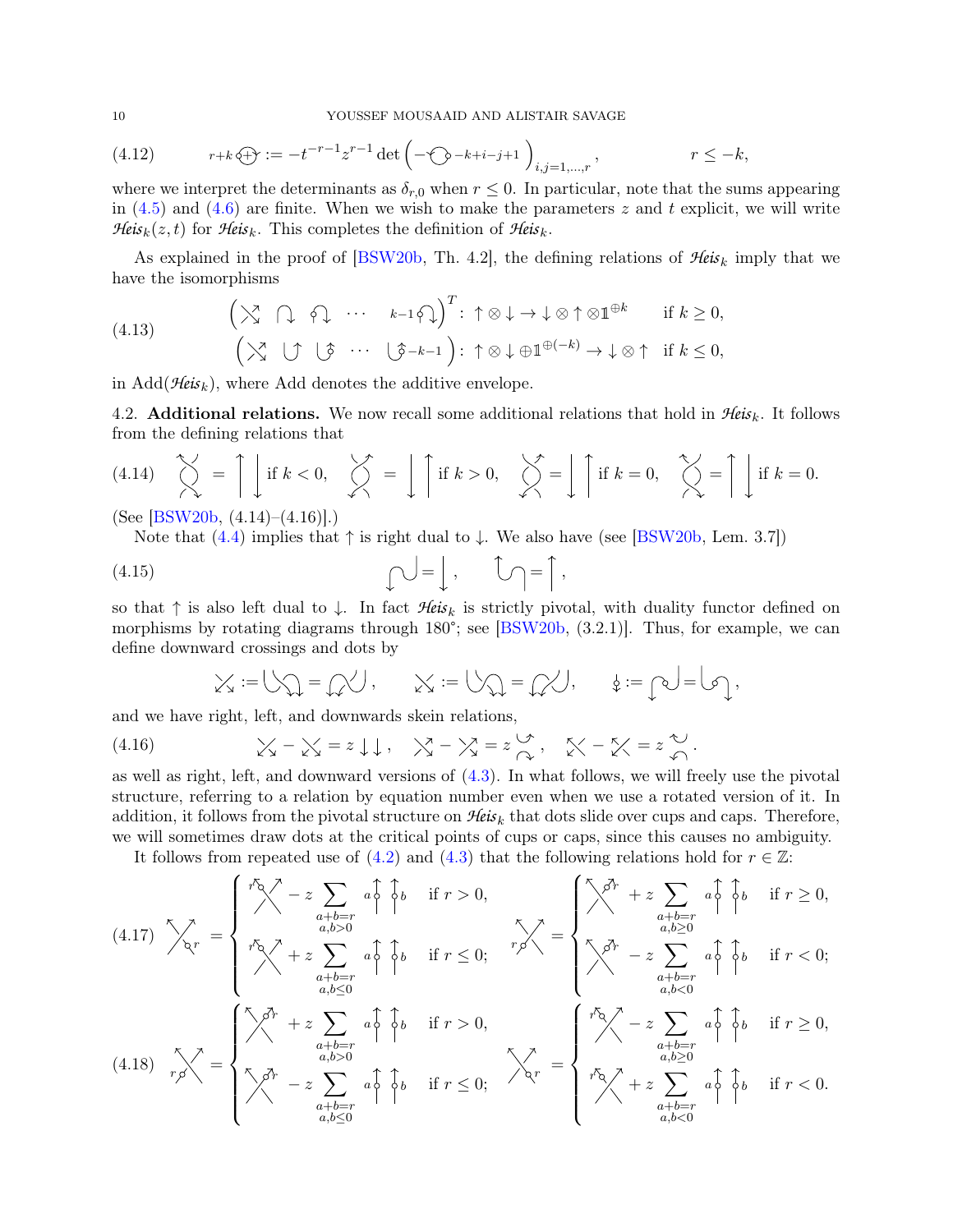<span id="page-10-7"></span>We define  $(-)$ -bubbles (see [\[BSW20b,](#page-34-9)  $(2.18)$ ]) by

(4.19) 
$$
\bigoplus r := \bigoplus r - \bigoplus r, \quad r \bigoplus := r \bigoplus - r \bigoplus, \quad r \in \mathbb{Z}.
$$

We then have the *infinite grassmannian relations* ([\[BSW20b,](#page-34-9) Lem. 3.4])

<span id="page-10-0"></span>(4.20) 
$$
\sum_{r+s=n} \bigoplus_{r} \bigoplus_{s} \bigoplus_{r+s=n} \bigoplus_{r} \bigoplus_{s} \bigoplus_{s} = -\delta_{n,0} z^{-2} 1_{\mathbb{1}}, \quad n \in \mathbb{Z},
$$

and the relations

<span id="page-10-5"></span>(4.21) 
$$
\bigoplus_{r} \phi = \delta_{r,-k} t z^{-1} 1_{\mathbb{1}}, \quad r \leq -k, \qquad \qquad \bigoplus_{r} \phi = -\delta_{r,k} t^{-1} z^{-1} 1_{\mathbb{1}}, \quad r \leq k,
$$

<span id="page-10-6"></span>(4.22) 
$$
\underset{r}{\bigodot} = \delta_{r,0} t z^{-1} 1_1, \quad r \ge 0, \qquad \qquad \underset{r}{\bigodot} = -\delta_{r,0} t^{-1} z^{-1} 1_1. \quad r \ge 0.
$$

It will useful to express some our relations in terms of generating functions in an indeterminate u. Define

<span id="page-10-1"></span>(4.23) 
$$
\qquad \qquad (\pm) \ (u) \ := t^{-1} z \sum_{r \in \mathbb{Z}} \bigoplus_{r} u^{-r} \in u^{k} 1_{\mathbb{1}} + u^{k-1} \operatorname{End}_{\mathcal{H}\acute{e}is_{k}}(\mathbb{1})[\![u^{-1}]\!],
$$

(4.24) 
$$
\textcircled{+}(u) := -tz \sum_{r \in \mathbb{Z}} \bigoplus_{r} u^{-r} \in u^{-k} 1_1 + u^{-k-1} \operatorname{End}_{\mathcal{H}\acute{e}is_k}(\mathbb{1})[u^{-1}],
$$

<span id="page-10-3"></span>(4.25) 
$$
\bigoplus (u) := -tz \sum_{r \in \mathbb{Z}} \bigoplus_{r} u^{-r} \in 1_{1} + u \operatorname{End}_{\mathcal{H}\acute{e}is_{k}}(1)[[u]],
$$

<span id="page-10-2"></span>(4.26) 
$$
\bigoplus(u) := t^{-1} z \sum_{r \in \mathbb{Z}} \bigoplus_{r} u^{-r} \in 1_{\mathbb{1}} + u \operatorname{End}_{\mathcal{H}\acute{eis}_k}(\mathbb{1})[\![u]\!].
$$

Then [\(4.20\)](#page-10-0) can be restated as

(4.27) 
$$
\bigoplus (u) \bigoplus (u) = \bigoplus (u) \bigoplus (u) = 1_1.
$$

The following *curl relations* hold for all  $r \in \mathbb{Z}$  ([\[BSW20b,](#page-34-9) Lem. 4.4]):

<span id="page-10-8"></span>
$$
(4.28) \t\t r \bigcirc \left( z \sum_{a \ge 0} \bigoplus_{r=a} a \bigoplus_{a>0} a \bigoplus_{r+a} a \bigoplus_{a>0} a \bigoplus_{r+a} a \bigoplus_{r+a} r \bigotimes_{a>0} f = z \sum_{a>0} \bigoplus_{r-a} a \bigoplus_{a>0} a \bigoplus_{r+a} f = z \sum_{a \ge 0} \bigoplus_{r+a} f = z \sum_{a \ge 0} f = z \sum_{r+a} f = z \sum_{a \ge 0} f = z \sum_{r+a} f = z \sum_{a \ge 0} f = z \sum_{r+a} f = z \sum_{a \ge 0} f = z \sum_{r+a} f = z \sum_{a \ge 0} f = z \sum_{r+a} f = z \sum_{a \ge 0} f = z \sum_{r+a} f = z \sum_{a \ge 0} f = z \sum_{r+a} f = z \sum_{a \ge 0} f = z \sum_{r+a} f = z \sum_{a \ge 0} f = z \sum_{r+a} f = z \sum_{a \ge 0} f = z \sum_{r+a} f = z \sum_{a \ge 0} f = z \sum_{r+a} f = z \sum_{a \ge 0} f = z \sum_{r+a} f = z \sum_{r+a} f = z \sum_{r+a} f = z \sum_{r+a} f = z \sum_{r+a} f = z \sum_{r+a} f = z \sum_{r+a} f = z \sum_{r+a} f = z \sum_{r+a} f = z \sum_{r+a} f = z \sum_{r+a} f = z \sum_{r+a} f = z \sum_{r+a} f = z \sum_{r+a} f = z \sum_{r+a} f = z \sum_{r+a} f = z \sum_{r+a} f = z \sum_{r+a} f = z \sum_{r+a} f = z \sum_{r+a} f = z \sum_{r+a} f = z \sum_{r+a} f = z \sum_{r+a} f = z \sum_{r+a} f = z \sum_{r+a} f = z \sum_{r+a} f = z \sum_{r+a} f = z \sum_{r+a} f = z \sum_{r+a} f = z \sum_{r+a} f = z \sum_{r+a} f = z \sum_{r+a} f = z \sum_{r+a} f = z \sum_{r+a} f = z \sum_{r+a} f = z \sum_{r+a} f = z \sum_{r+a} f = z \sum_{r+a} f = z \sum_{r+a} f = z \sum_{r+a} f = z \sum_{r+a}
$$

<span id="page-10-4"></span>
$$
(4.29) \qquad \bigg[\mathcal{F} = z \sum_{a \ge 0} -a \bigg] \bigoplus_{r+a} -z \sum_{a > 0} a \bigg] \bigoplus_{r-a} , \qquad \bigg[\mathcal{F} = z \sum_{a > 0} -a \bigg] \bigoplus_{r+a} -z \sum_{a \ge 0} a \bigg] \bigoplus_{r-a} .
$$

By  $[BSW20b, Lem. 4.5]$  (see  $[BSW20c, Lem. 5.7]$  for a proof, taking  $A = \mathbb{k}$  there) we have the following braid relation for alternating crossings:

(4.30) 
$$
\bigvee_{a>0}^{\infty} - \bigvee_{a>0}^{\infty} = \sum_{\substack{r,s \geq 0 \\ a>0}} -r-s-a \bigoplus_{\substack{r,s \geq 0 \\ s \geq 0}} \bigcup_{\substack{r \geq 0 \\ s \geq 0}} r \bigg|_a^s \text{ if } k \geq 0,
$$

(4.31) 
$$
\bigvee_{a>0}^{k} - \bigvee_{a>0}^{k} = \sum_{\substack{r,s \geq 0 \\ a>0}} a \left\{ \int_{s}^{r} \left( \bigvee_{s \in \mathcal{S}} -r-s-a \right) \right\} \text{ if } k \leq 0.
$$

For all other orientations of the strands, the usual braid relation holds.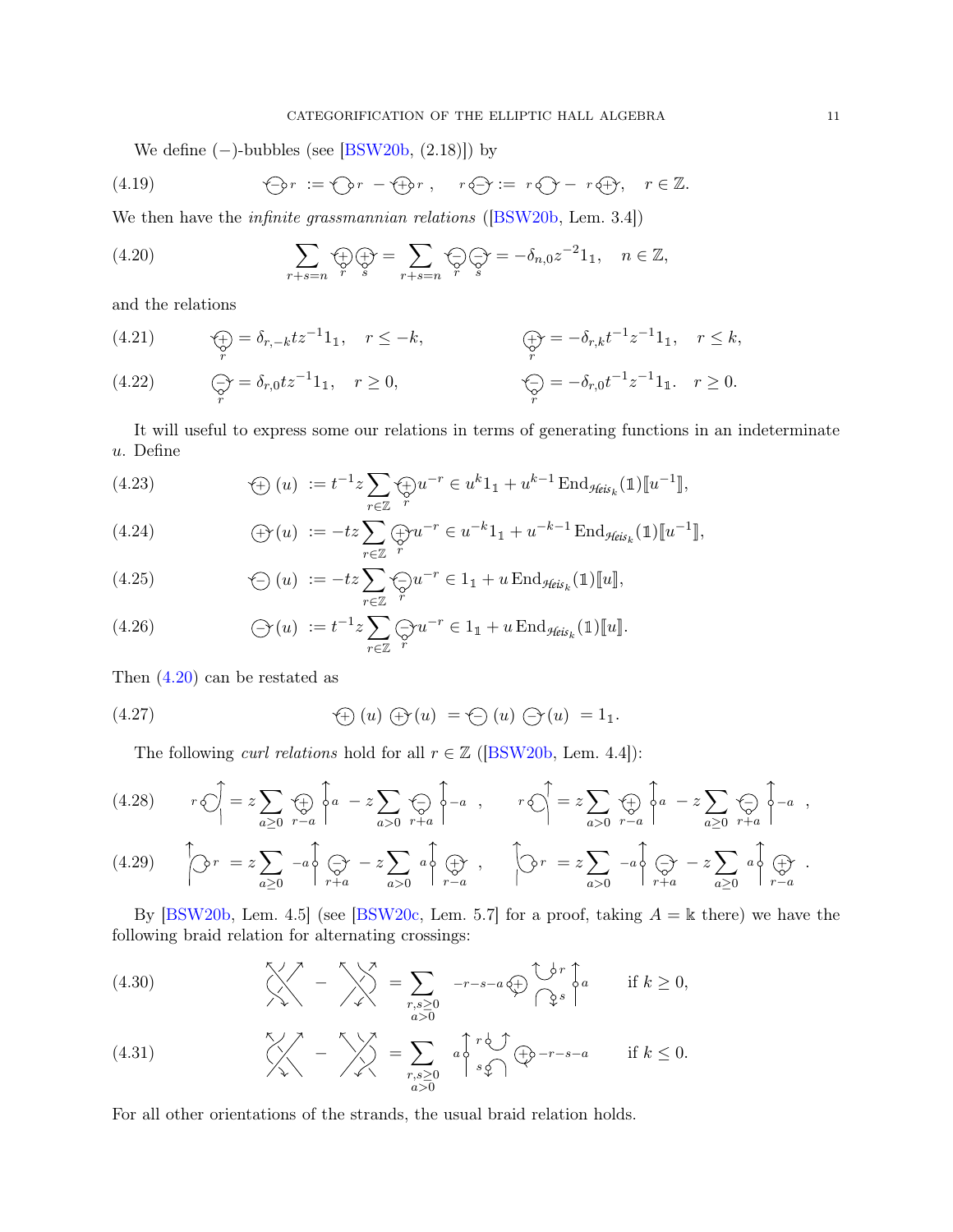4.3. The center. Recall that the *center* of a monoidal category  $\mathcal C$  is the endomorphism algebra  $\text{End}_{\mathcal{C}}(\mathbb{1})$  of the unit object. In this subsection, we describe the center of the quantum Heisenberg category and how elements of the center slide past strands.

Let Sym denote the ring of symmetric functions with coefficients in k. For  $r \in \mathbb{N}$ , let  $h_r$ ,  $e_r$ , and  $p_r$  denote the r-th complete homogeneous, elementary, and power sum symmetric functions, respectively. For  $f \in \text{Sym}$ , define the following elements of Sym $\otimes$  Sym:

<span id="page-11-5"></span><span id="page-11-4"></span>(4.32) 
$$
f^+ := f \otimes 1, \quad f^- := 1 \otimes f.
$$

Proposition 4.2. We have an isomorphism

(4.33) 
$$
\beta\colon \operatorname{Sym} \otimes \operatorname{Sym} \to \operatorname{End}_{\mathcal{H}\acute{e}is_k}(\mathbb{1}),
$$

qiven by, for  $r > 1$ ,

<span id="page-11-0"></span>(4.34) 
$$
h_r^+ \mapsto -tz \underset{r+k}{\longleftrightarrow} , \qquad h_r^- \mapsto t^{-1} z \underset{-r}{\subseteq} ,
$$

<span id="page-11-1"></span>(4.35) 
$$
e_r^+ \mapsto (-1)^r t^{-1} z \quad \underset{r-k}{\longleftrightarrow} \quad e_r^- \mapsto (-1)^{r-1} t z \quad \underset{-r}{\longleftrightarrow} \quad ,
$$

<span id="page-11-2"></span>(4.36) 
$$
p_r^+ \mapsto z^2 \sum_{s \in \mathbb{Z}} s \bigoplus_{s} \bigoplus_{r-s} s, \qquad p_r^- \mapsto z^2 \sum_{s \in \mathbb{Z}} s \bigoplus_{s} \bigoplus_{s-r} s.
$$

*Proof.* The fact that we have an isomorphism  $\beta$  given by [\(4.34\)](#page-11-0) and [\(4.35\)](#page-11-1) was first shown in [\[BSW20b,](#page-34-9) Cor. 10.2], although we use here the sign conventions of [\[BSW20c,](#page-34-14) Cor. 9.3] (where the Frobenius algebra A there is k). For the power sums, recall that  $p_r = \sum_{s=0}^r (-1)^{s-1} s e_s h_{r-s}$ ; see [\[Mac95,](#page-34-18) p. 33]. Also note that the maps  $(4.34)$  to  $(4.36)$  are valid for  $r = 0$  when we adopt the usual conventions that  $h_0 = e_0 = 1$  and  $p_0 = 0$ . The image of  $p_r^-$  given in [\(4.36\)](#page-11-2) follows immediately. For the image of  $p_r^+$ , we have

$$
p_r^+ \mapsto z^2 \sum_{s \in \mathbb{Z}} s \quad \underset{s-k}{\longleftrightarrow} \quad \underset{r-s+k}{\longleftrightarrow} \quad = z^2 \sum_{s \in \mathbb{Z}} (s+k) \quad \underset{s}{\longleftrightarrow} \quad \underset{r-s}{\longleftrightarrow} \quad \overset{(4.20)}{=} z^2 \sum_{s \in \mathbb{Z}} s \quad \underset{s}{\longleftrightarrow} \quad \underset{r-s}{\longleftrightarrow} \quad \square
$$

Next we recall how bubbles slide past strings. The precise relation is easiest to state using the generating functions [\(4.23\)](#page-10-1) to [\(4.26\)](#page-10-2) and dots labelled by formal power series. We define

$$
x^r \stackrel{\frown}{\circ} := r \stackrel{\frown}{\circ}, \quad r \in \mathbb{Z}.
$$

Then, expanding linearly, we can also label dots by polynomials  $a_n x^n + \cdots + a_1 x + a_0 \in \mathbb{k}[x]$ , or even by Laurent series in  $\mathbb{k}[x](u^{-1})$  or  $\mathbb{k}[x](u)$ . For example, expanding in  $\mathbb{k}[x](u^{-1})$ , we have

$$
xu(u-x)^{-2}\hat{\zeta} = u^{-1}\hat{\zeta} + 2u^{-2}\hat{\zeta}^2 + 3u^{-3}\hat{\zeta}^3 + 4u^{-4}\hat{\zeta}^4 + \cdots
$$

We adopt the convention that, in any equation involving the generating functions  $(4.25)$  and  $(4.26)$ , we expand all rational functions as Laurent series in  $\kappa[x](u)$ . In all other equations, we expand rational functions as Laurent series in  $\kappa[x](u^{-1})$ . With these conventions, we have the following bubble slides:

<span id="page-11-3"></span>
$$
(4.37) \qquad \bigoplus (u) \qquad = 1-z^2xu(u-x)^{-2}\n\leftarrow \bigoplus (u) , \qquad \qquad \uparrow \bigoplus (u) = \bigoplus (u) \qquad \qquad \downarrow 1-z^2xu(u-x)^2 .
$$

(See [\[BSW20b,](#page-34-9) Lem. 4.6] for the statement and [\[BSW20c,](#page-34-14) Lem. 5.6] for a proof, taking  $A = \mathbb{k}$ there.) In fact, as we see in the next result, the bubble slides are simpler when using the images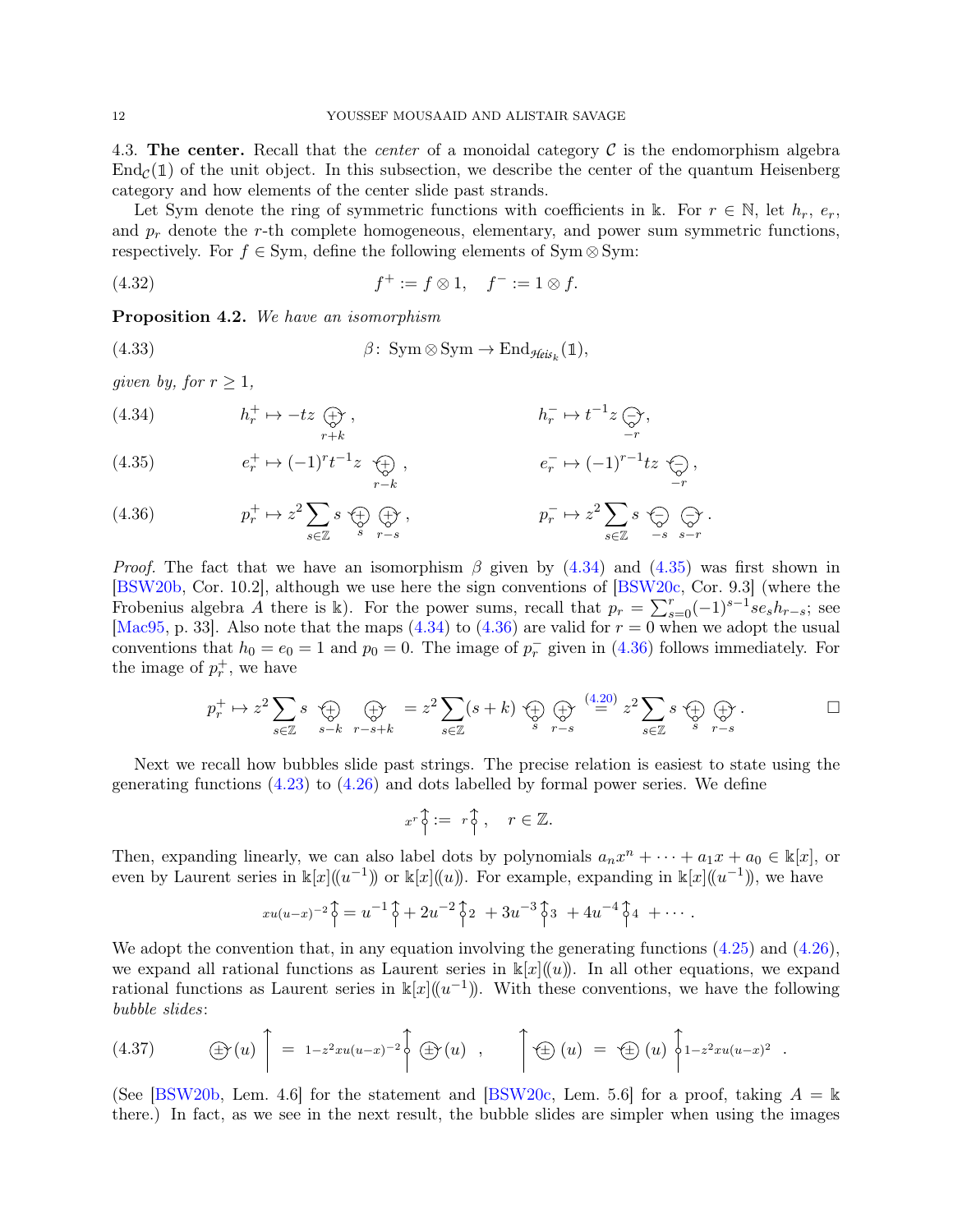under  $\beta$  of the power sums. For  $r \in \mathbb{Z}$ , we define the following element of  $\text{End}_{\mathcal{H}eis_k}(\mathbb{1})$ :

<span id="page-12-1"></span>(4.38) 
$$
\widehat{(r)} := \begin{cases} -\{r\}^{-1} \beta(p_r^+) & \text{if } r > 0, \\ 0 & \text{if } r = 0, \\ -\{r\}^{-1} \beta(p_{-r}^-) & \text{if } r < 0. \end{cases}
$$

It follows that the center of *Heis*<sub>k</sub> is a polynomial algebra in the  $\overline{(r)}$ ,  $r \neq 0$ :

(4.39) 
$$
\operatorname{End}_{\mathcal{H}\acute{e}is_k}(\mathbb{1}) = \mathbb{k} \left[ \mathcal{F} : r \in \mathbb{Z}, \ r \neq 0 \right],
$$

and we have

<span id="page-12-2"></span>(4.40) 
$$
\beta(\text{Sym} \otimes 1) = \mathbb{k} \left[ \text{F} : r > 0 \right], \qquad \beta(1 \otimes \text{Sym}) = \mathbb{k} \left[ \text{F} : r < 0 \right].
$$

**Proposition 4.3.** For  $r \in \mathbb{Z}$ , we have

(4.41) 
$$
\widehat{\mathbb{C}}\bigcap_{r=1}^{\infty} \mathbb{C} \left(\widehat{\mathbb{C}}\right) + \{r\} \bigg\} \mathbb{C}r.
$$

*Proof.* The statement is trivial for  $r = 0$ . Now suppose  $r > 0$  and consider the generating functions

<span id="page-12-3"></span>(4.42) 
$$
H_{+}(u) := \sum_{r \ge 0} h_r^{+} u^{-r}, \qquad E_{+}(u) := \sum_{r \ge 0} e_r^{+} u^{-r}, \qquad P_{+}(u) := \sum_{r \ge 1} p_r^{+} u^{1-r}
$$

Then we have

<span id="page-12-4"></span>(4.43) 
$$
H_{+}(u)E_{+}(-u) = 1, \qquad P_{+}(u) = -u^{2}H'_{+}(u)/H_{+}(u) = -u^{2}H'_{+}(u)E_{+}(-u).
$$

(See, for example, [\[Mac95,](#page-34-18) (I.2.6) and (I.2.10)] setting the t there equal to  $u^{-1}$ .) Furthermore,

(4.44) 
$$
\beta(H_+(u)) = u^k(\beta(u), \qquad \beta(E_+(-u)) = u^{-k}(\beta(u),
$$

Let  $f(u) = 1 - z^2 x u(u - x)^{-2}$  be the rational function appearing in [\(4.37\)](#page-11-3). Then we have

<span id="page-12-5"></span><span id="page-12-0"></span>
$$
\beta(H_+(u))\bigg\uparrow \stackrel{(4.37)}{=} f(u)\bigg\uparrow \beta(H_+(u)).
$$

Differentiating with respect to  $u$  gives

$$
\beta(H'_{+}(u))\bigg\} = f(u)\bigg\{\beta(H'_{+}(u)) + f'(u)\bigg\}\beta(H_{+}(u)).
$$

Multiplying on the left by  $-u^2\beta(E_+(-u)\otimes 1)$  and using [\(4.37\)](#page-11-3) again, we have

$$
\beta(P_+(u))\bigg\} = \bigg\lceil \beta(P_+(u)) + -u^2f'(u)/f(u) \bigg\rceil.
$$

Now, noting that  $f(u) = \frac{(u-q^2x)(u-q^{-2}x)}{(u-x)^2}$  $\frac{x}{(u-x)^2}$ , we have

$$
\frac{f'(u)}{f(u)} = \frac{\partial}{\partial u} \ln(f(u)) = \left(\frac{1}{u - q^2 x} + \frac{1}{u - q^{-2} x} - \frac{2}{u - x}\right)
$$
  
=  $u^{-1} \sum_{r \ge 0} \left( \left(\frac{q^2 x}{u}\right)^r + \left(\frac{q^{-2} x}{u}\right)^r - 2\left(\frac{x}{u}\right)^r \right) = \sum_{r \ge 1} \{r\}^2 x^r u^{-r-1}.$ 

Thus we have

$$
\beta(P_+(u))\bigg) = \bigg(\beta(P_+(u)) - \sum_{r\geq 1} \{r\}^2 u^{1-r} \bigg\} r ,
$$

and [\(4.41\)](#page-12-0) follows after dividing both sides by  $-\{r\}$  and equating coefficients of u. The case  $r < 0$ is similar, except that we work with power series in u, as opposed to  $u^{-1}$ . — Процессиональные производствовались и производствовались и производствовались и производствовались и произ<br>В собстановки производствовались производствовались производствовались производствовались и производствовались

.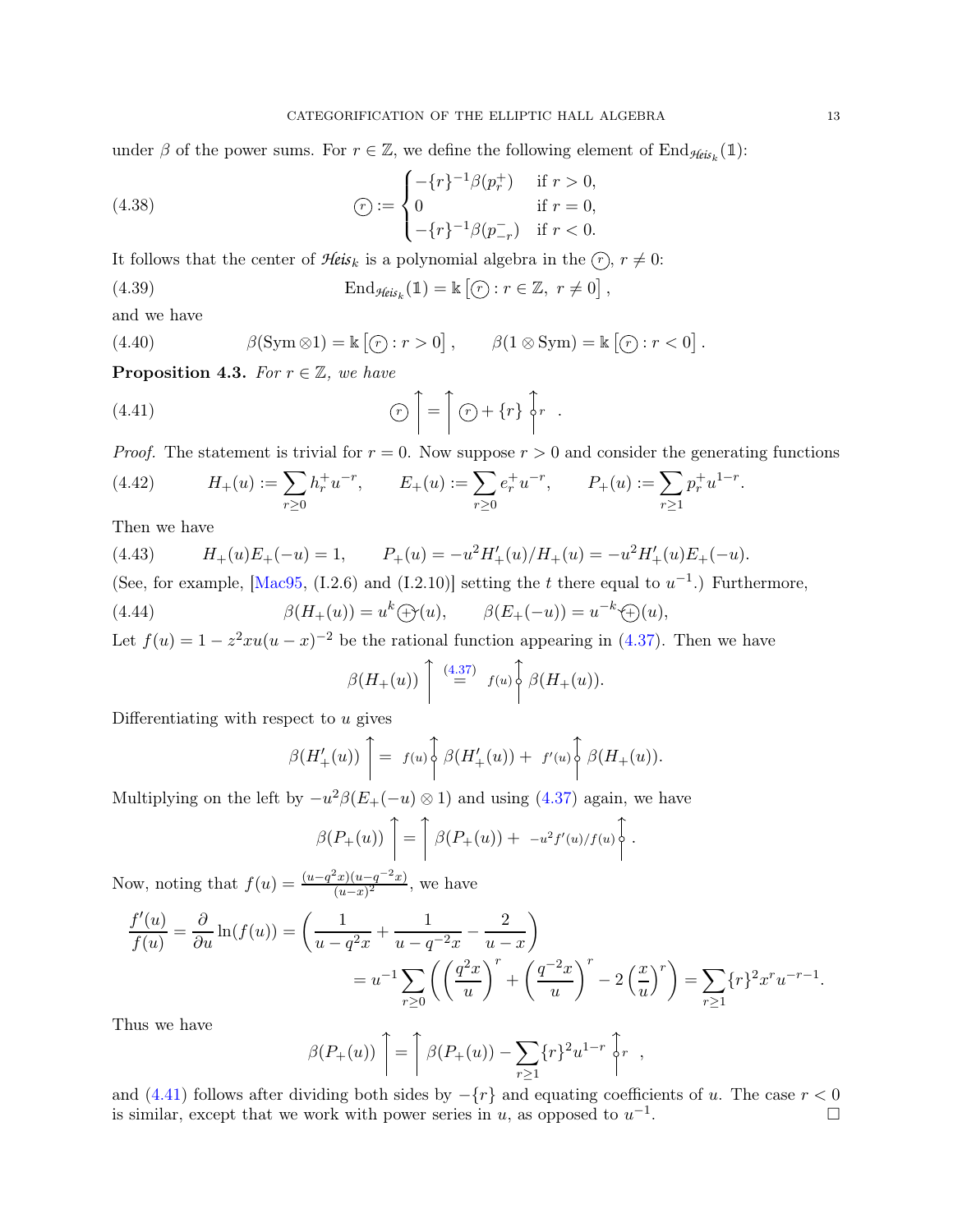4.4. **Basis theorem.** We now recall the important basis theorem for the morphism spaces of  $\mathcal{H}eis_k$ . Let  $X = X_r \otimes \cdots \otimes X_1$  and  $Y = Y_s \otimes \cdots \otimes Y_1$  be objects of *Heis*<sub>k</sub> for  $X_i, Y_j \in \{\uparrow, \downarrow\}$ . An  $(X, Y)$ matching is a bijection between  $\{i : X_i = \uparrow\} \sqcup \{j : Y_j = \downarrow\}$  and  $\{i : X_i = \downarrow\} \sqcup \{j : Y_j = \uparrow\}$ . A reduced lift of an  $(X, Y)$ -matching is a diagram representing a morphism  $X \to Y$  such that

- the endpoints of each string are points corresponding under the given matching;
- there are no floating bubbles and no dots on any string;
- there are no self-intersections of strings and no two strings cross each other more than once.

Fix a set  $B(X, Y)$  consisting of a choice of reduced lift for each of the  $(X, Y)$ -matchings. Let  $B_0(X, Y)$  be the set of all morphisms that can be obtained from the elements of  $B(X, Y)$  by adding dots labelled with integer multiplicities near to the terminus of each string. Using the morphism  $\beta$  of Proposition [4.2,](#page-11-4) we can make the morphism space  $\text{Hom}_{\mathcal{H}$ <sub>eisk</sub> (X, Y) into a right Sym  $\otimes$  Sym-module:

<span id="page-13-3"></span>
$$
\phi\theta := \phi \otimes \beta(\theta), \quad \phi \in \text{Hom}_{\mathcal{H}\text{eis}_k}(X, Y), \quad \theta \in \text{Sym} \otimes \text{Sym}.
$$

<span id="page-13-1"></span>**Theorem 4.4** ([\[BSW20b,](#page-34-9) Th. 10.1]). For any objects  $X, Y \in \mathcal{H}$ eis<sub>k</sub>, the morphism space  $\mathrm{Hom}_{\mathcal{H}\acute{e}is_k}(X,Y)$  is a free right  $\mathrm{Sym}\mathop{\otimes}\mathrm{Sym}\text{-module with basis }B_\circ(X,Y).$ 

By [\[BSW20b,](#page-34-9) Th. 3.2], there is a unique isomorphism of k-linear monoidal categories

(4.45) 
$$
\Omega_k \colon \mathcal{H} \text{eis}_k(z,t) \xrightarrow{\cong} \mathcal{H} \text{eis}_{-k}(z,t^{-1})^{\text{op}}
$$

given on the generating morphisms by

$$
(4.46) \quad \begin{array}{ccc} \nwarrow & \rightarrow -\swarrow, & \nwarrow & \rightarrow -\swarrow, & \uparrow \rightarrow \downarrow, & \downarrow \rightarrow \rightarrow \rightarrow, & \downarrow \rightarrow \rightarrow \rightarrow, & \downarrow \rightarrow -\downarrow, & \downarrow \rightarrow -\uparrow, & \downarrow \rightarrow -\uparrow \downarrow. \end{array}
$$

The isomorphism  $\Omega_k$  acts on bubbles as

(4.47) 
$$
\qquad \qquad (\frac{1}{\varphi}) \mapsto -(\frac{1}{\varphi}) , \qquad \qquad (\frac{1}{\varphi}) \mapsto -(\frac{1}{\varphi}) , \qquad \qquad (s) \mapsto -(\overline{s}),
$$

<span id="page-13-0"></span>for  $r, s \in \mathbb{Z}, s \neq 0$ .

## 5. Partial quantum Heisenberg categories

In this short section we define certain subcategories of  $\mathcal{H}eis_k$ , which we call partial quantum *Heisenberg categories.* Roughly speaking, our aim is to split  $\mathcal{H}eis_k$  in half in such a way that, when we later identify its trace with the elliptic Hall algebra  $EH_k$ , the two halves correspond to  $EH^+$  and EH<sup>-</sup>. Throughout this section we continue with the assumptions on k, q, z, t, and k made at the beginning of Section [4.](#page-8-0)

Definition 5.1. Define  $\mathcal{H}e^{iS}$  to be the strict k-linear monoidal category generated by the object ↑ and morphisms

$$
\text{and } \mathcal{P}, \text{ and } \mathcal{P} : \mathcal{P} \otimes \uparrow \to \uparrow \otimes \uparrow, \qquad \mathcal{P} : \uparrow \to \uparrow, \qquad (r) \colon \mathbb{1} \to \mathbb{1}, \ r > 0,
$$

subject to the relations [\(4.1\)](#page-8-2) to [\(4.3\)](#page-8-1), relation [\(4.41\)](#page-12-0) for  $r > 0$ , and the relation that the dot is invertible. Define *Heis*<sup>−</sup> to be the strict k-linear monoidal category generated by the object ↓ and morphisms

 $\chi, \chi: \downarrow \otimes \downarrow \rightarrow \downarrow \otimes \downarrow, \quad \underline{\downarrow}: \downarrow \rightarrow \downarrow, \quad (r): \mathbb{1} \rightarrow \mathbb{1}, r < 0,$ 

subject to the 180° rotation of relations [\(4.1\)](#page-8-2) to [\(4.3\)](#page-8-1) and [\(4.41\)](#page-12-0) for  $r < 0$ , and the relation that the dot is invertible.

<span id="page-13-2"></span>Note that the definition of  $\mathcal{H}eis^{\pm}$  does not involve k.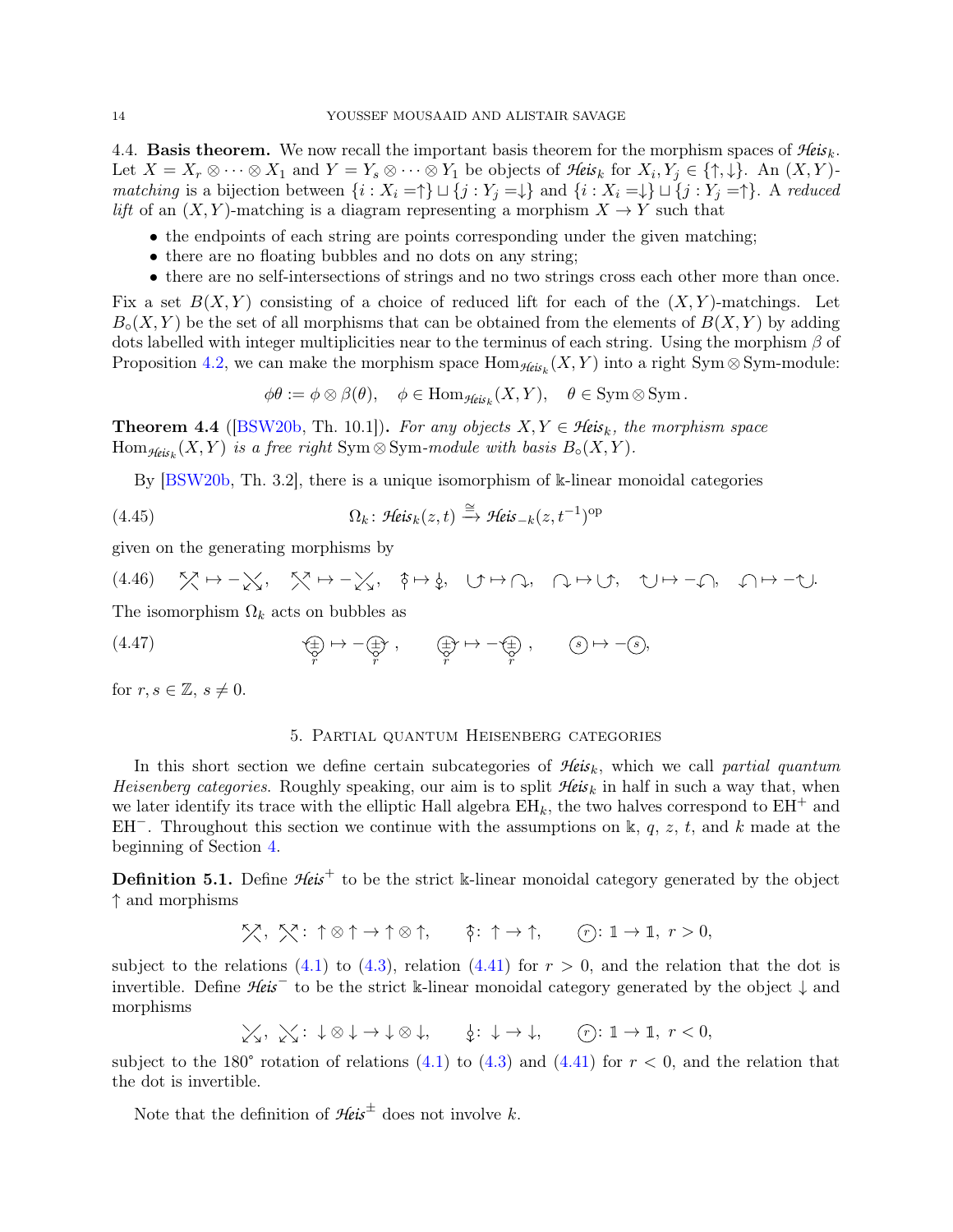**Proposition 5.2.** For  $k \in \mathbb{Z}$ , we have faithful k-linear monoidal functors

$$
\Psi_k^{\pm} \colon \mathcal{H} \text{eis}^{\pm} \to \mathcal{H} \text{eis}_k,
$$

mapping the generating objects and morphisms of *Heis*<sup>±</sup> to the objects and morphisms in *Heis*<sup>k</sup> denoted by the same symbols.

*Proof.* We give the proof for  $\Psi_k^+$  $\frac{1}{k}$ , since the proof for  $\Psi_k^ \overline{k}$  is analogous. Because all generating morphisms of  $\mathcal{H}$ eis<sup>+</sup> are endomorphisms, we have  $\text{Hom}_{\mathcal{H}$ eis<sup>+</sup> ( $\uparrow^{\otimes n}, \uparrow^{\otimes m}$ ) = 0 for  $n \neq m$ . Since the defining relations of  $\mathcal{H}$ eis<sup>+</sup> hold in  $\mathcal{H}$ eis<sub>k</sub>, the functor is well defined.

Fix  $n \in \mathbb{N}$  define  $B_0(\uparrow^{\otimes n}, \uparrow^{\otimes n})$  as before Theorem [4.4.](#page-13-1) Let  $\mathbf{B}_{\text{Sym}}$  be the basis of Sym consisting of the power sum symmetric functions  $p_{\lambda} = p_{\lambda_1} \cdots p_{\lambda_l}$ , where  $\lambda = (\lambda_1, \ldots, \lambda_l)$  is a partition. A standard straightening argument shows that the morphisms

$$
\phi \otimes \beta(f \otimes 1), \quad \phi \in B_{\circ}(\uparrow^{\otimes n}, \uparrow^{\otimes n}), \quad f \in \mathbf{B}_{\text{Sym}},
$$

span Hom<sub>Heis</sub>+( $\uparrow^{\otimes n}$ , $\uparrow^{\otimes n}$ ). (See for example, the proof of [\[BSW20b,](#page-34-9) Th. 10.1].) By Theorem [4.4,](#page-13-1) the images of these morphisms under  $\Psi_k^+$  $\frac{1}{k}$  are linearly independent in *Heis*<sub>k</sub>.

For  $k \in \mathbb{Z}$ , define

$$
\mathcal{H}\!\mathit{eis}^\pm_k := \Psi^\pm_k(\mathcal{H}\!\mathit{eis}^\pm).
$$

It follows that elements of  $\beta(\mathrm{Sym}\otimes 1)$  are morphisms in  $\mathcal{H}eis_k^+$ , while elements of  $\beta(1\otimes \mathrm{Sym})$  are morphisms in *Heis*<sub>k</sub><sup>−</sup>. It also follows from Proposition [5.2](#page-13-2) that we have isomorphisms of k-linear monoidal categories

<span id="page-14-0"></span>(5.1) 
$$
\mathcal{H}\mathit{eis}_{k}^{\pm} \cong \mathcal{H}\mathit{eis}_{l}^{\pm}, \quad k, l \in \mathbb{Z}.
$$

## <span id="page-14-1"></span>6. Skein algebra of the torus

In this section we recall the definition of the skein algebra of the torus and identify it with the trace of the quantum Heisenberg category of central charge zero. Throughout this section we work over an arbitrary commutative ground ring k and  $z, t \in \mathbb{k}^{\times}$ . (Although we introduced *Heisk* in Section [4](#page-8-0) under more restrictive assumptions on  $\mathbb{k}$ , all the results used in the current section hold more generally, as shown in [\[BSW20b\]](#page-34-9).)

Consider the annulus

(6.1) 
$$
A = [0, 1]^2 / \sim,
$$

where ∼ is the relation given by  $(0, b) \sim (1, b)$  for all  $b \in (0, 1)$ . We will denote points in A by representatives of the equivalence classes under ∼. In order to make the categories we are about to describe strict, we fix a countable number of points in A, which will be the possible endpoints of tangles. We choose the points

(6.2) 
$$
P_n = \left(1 - \frac{1}{2^n}, \frac{1}{2}\right) \in A, \quad n \in \mathbb{Z}_{>0}.
$$

Up to isomorphism, our categories will not depend on the particular choice of points. We will typically draw them as equally spaced, or adjust the spacing to the particular tangle we draw.

We let  $\mathcal{F}OT(A)$  be the category of framed oriented tangles over A. Its objects are finite sequences  $(\varepsilon_1,\ldots,\varepsilon_n)$  of elements of  $\{\uparrow,\downarrow\}$ . The unit object 1 is the empty sequence. Morphisms in  $\mathcal{F}OT(A)$ from  $(\varepsilon_1,\ldots,\varepsilon_m)$  to  $(\varepsilon'_1,\ldots,\varepsilon'_n)$  are framed oriented tangles in  $A\times[0,1]$ , up to ambient isotopy, with endpoints

$$
(\{P_1, \ldots, P_m\} \times \{0\}) \cup (\{P_1, \ldots, P_n\} \times \{1\})
$$

such that the orientation of the tangle at each  $P_i \times \{0\}$  agrees with  $\varepsilon_i$ , the orientation at each  $P'_i \times \{1\}$  agrees with  $\varepsilon'_i$ , and the framing at the point  $P_i \times \{0\}$  (respectively,  $P_i \times \{1\}$ ) points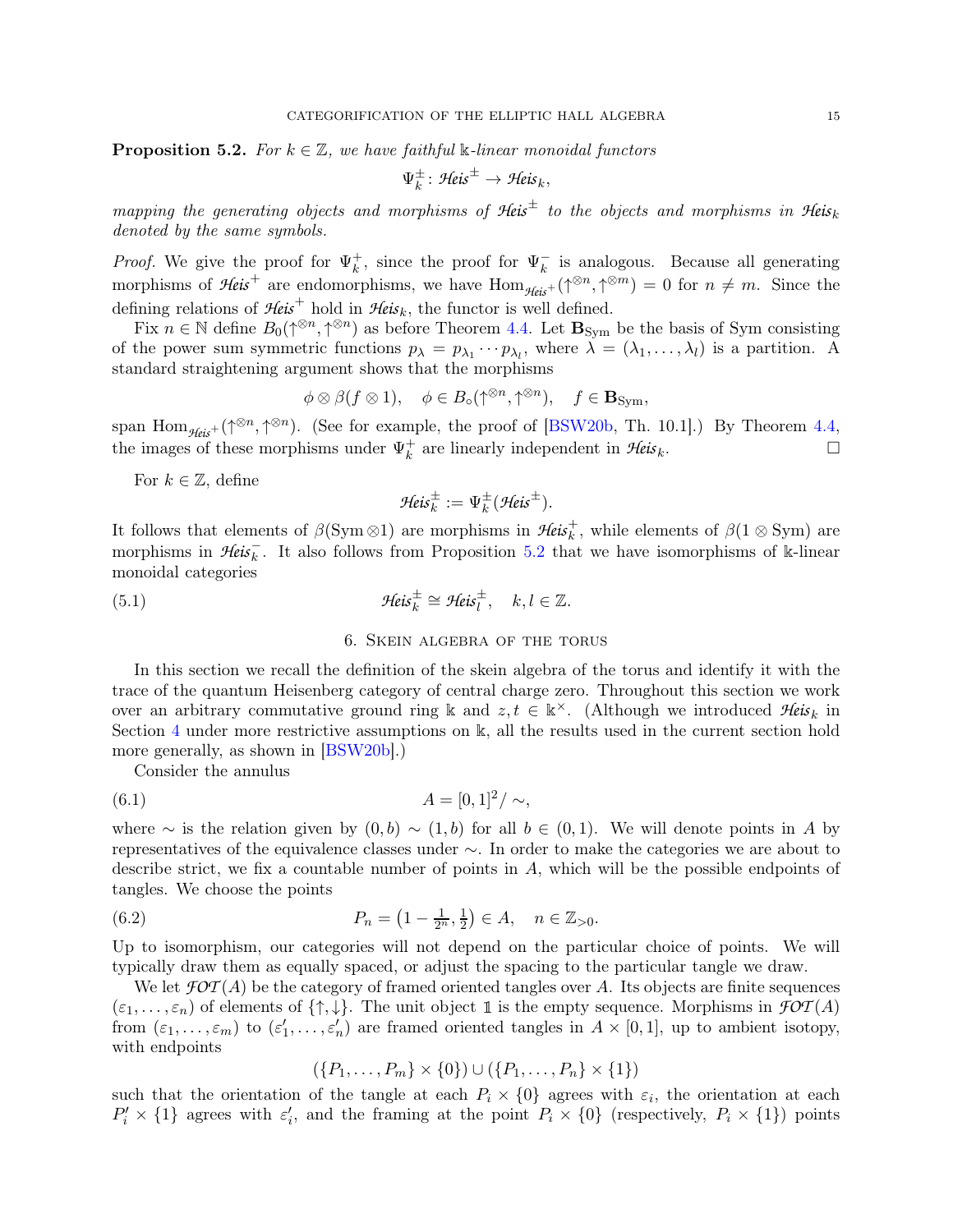towards  $P_{i+1} \times \{0\}$  (respectively,  $P_{i+1} \times \{1\}$ ). We allow tangles to have closed components. For example,

<span id="page-15-0"></span>(6.3) 
$$
\downarrow
$$
 from  $f \circ f(A)$  ( $\uparrow \otimes \uparrow \otimes \downarrow$ ,  $\uparrow \otimes \downarrow \otimes \uparrow \otimes \downarrow$ ,  $\uparrow \otimes \downarrow \otimes \uparrow \otimes \downarrow$ ,  $\uparrow \otimes \downarrow$ 

where we adopt the convention of blackboard framing (i.e. the framing is parallel to the page) and we identify the dashed vertical edges. We always isotope tangles so that they intersect the cut transversely. The composite  $f \circ g$  is given by placing f above g and rescaling the vertical coordinate. The category  $\mathcal{F}OT(A)$  is a strict monoidal category. Viewing  $A \times [0,1]$  as the cylinder, the tensor product  $f \otimes g$  is given by placing the cylinder for g inside the cylinder for f, then rescaling and isotoping the endpoints of the tangles so that the endpoints of  $q$  are to the right of those of  $f$ (preserving the relative order of the endpoints in f and the endpoints in  $g$ ). In terms of diagrams as in  $(6.3)$ , this corresponds to placing the diagram of g to the right of the diagram of f, and then passing all strands of f exiting the right side of its diagram over the diagram for g and all strands of g exiting the left side of its diagram under the diagram for  $f$ . For example,

$$
\mathcal{P}(\mathcal{P}) = \mathcal{P}(\mathcal{P}) = \mathcal{P}(\mathcal{P}) = \mathcal{P}(\mathcal{P}) = \mathcal{P}(\mathcal{P}) = \mathcal{P}(\mathcal{P}) = \mathcal{P}(\mathcal{P}) = \mathcal{P}(\mathcal{P}) = \mathcal{P}(\mathcal{P}) = \mathcal{P}(\mathcal{P}) = \mathcal{P}(\mathcal{P}) = \mathcal{P}(\mathcal{P}) = \mathcal{P}(\mathcal{P}) = \mathcal{P}(\mathcal{P}) = \mathcal{P}(\mathcal{P}) = \mathcal{P}(\mathcal{P}) = \mathcal{P}(\mathcal{P}) = \mathcal{P}(\mathcal{P}) = \mathcal{P}(\mathcal{P}) = \mathcal{P}(\mathcal{P}) = \mathcal{P}(\mathcal{P}) = \mathcal{P}(\mathcal{P}) = \mathcal{P}(\mathcal{P}) = \mathcal{P}(\mathcal{P}) = \mathcal{P}(\mathcal{P}) = \mathcal{P}(\mathcal{P}) = \mathcal{P}(\mathcal{P}) = \mathcal{P}(\mathcal{P}) = \mathcal{P}(\mathcal{P}) = \mathcal{P}(\mathcal{P}) = \mathcal{P}(\mathcal{P}) = \mathcal{P}(\mathcal{P}) = \mathcal{P}(\mathcal{P}) = \mathcal{P}(\mathcal{P}) = \mathcal{P}(\mathcal{P}) = \mathcal{P}(\mathcal{P}) = \mathcal{P}(\mathcal{P}) = \mathcal{P}(\mathcal{P}) = \mathcal{P}(\mathcal{P}) = \mathcal{P}(\mathcal{P}) = \mathcal{P}(\mathcal{P}) = \mathcal{P}(\mathcal{P}) = \mathcal{P}(\mathcal{P}) = \mathcal{P}(\mathcal{P}) = \mathcal{P}(\mathcal{P}) = \mathcal{P}(\mathcal{P}) = \mathcal{P}(\mathcal{P}) = \mathcal{P}(\mathcal{P}) = \mathcal{P}(\mathcal{P}) = \mathcal{P}(\mathcal{P}) = \mathcal{P}(\mathcal{P}) = \mathcal{P}(\mathcal{P}) = \mathcal{P}(\mathcal{P}) = \mathcal{P}(\mathcal{P}) = \mathcal{P}(\mathcal{P}) = \mathcal{P}(\mathcal{P}) = \mathcal{P}(\mathcal{P}) = \mathcal{P}(\mathcal{P}) = \mathcal{P}
$$

Let  $\mathcal{F}OT(A)_{\mathbb{k}}$  denote the k-linearization of  $\mathcal{F}OT(A)$ . Thus, the morphisms in  $\mathcal{F}OT(A)_{\mathbb{k}}$  are formal k-linear combinations of morphisms in  $\mathcal{FOT}(A)$ , with composition and tensor product extended by linearity. The *framed HOMFLYPT skein category*  $\mathcal{OS}(A; z, t)$  over the annulus is the category obtained from  $\mathcal{F}OT(A)_{\mathbb{k}}$  by imposing the relations

<span id="page-15-1"></span>(6.4) 
$$
\mathbb{X} - \mathbb{X} = z \uparrow \uparrow, \qquad \bigcirc = t^{-1} \bigg[ , \qquad \bigcirc = \frac{t - t^{-1}}{z} 1_{\mathbb{I}}.
$$

Note that these are precisely the relations [\(4.2\)](#page-8-6) and [\(4.7\)](#page-8-7) with  $k = 0$ . In fact, we have the following result, which states that the framed HOMFLYPT skein category over the annulus is the quantum Heisenberg category at central charge zero.

<span id="page-15-2"></span>**Proposition 6.1** ([\[MS21,](#page-34-19) Cor. 7.7]). We have an isomorphism of monoidal categories

(6.5) 
$$
\mathcal{H} \text{eis}_0 \xrightarrow{\cong} \mathcal{OS}(A; z, t).
$$

This isomorphism sends the generators  $\[\times, \times, \vee, \cap, \cap, \vee\]$  and  $\cap$  to the tangles with the same diagrams, and the image of the dots are

$$
\varphi\mapsto \begin{bmatrix} \lambda & \lambda \\ \lambda & \lambda \end{bmatrix}, \qquad \varphi\mapsto \begin{bmatrix} \lambda & \lambda \\ \lambda & \lambda \end{bmatrix}.
$$

Now consider the torus

(6.6) 
$$
T^2 = [0, 1]^2 / \approx
$$

where  $\approx$  is the relation given by  $(0, b) \approx (1, b)$  for all  $b \in [0, 1]$ , and  $(a, 0) \approx (a, 1)$  for all  $a \in [0, 1]$ . We let  $Sk(T^2; z, t)$  be the skein algebra of the torus. As a k-module, this is space of k-linear combinations of framed oriented links in  $T^2 \times [0,1]$ , up to isotopy, modulo the relations [\(6.4\)](#page-15-1). The product in  $\text{Sk}(T^2; z, t)$  is defined as follows. Consider the two embeddings

$$
i_1: T^2 \otimes [0,1] \hookrightarrow T^2 \otimes [0,1], \qquad (a,b) \mapsto (a,(b+2)/3),
$$
  

$$
i_2: T^2 \otimes [0,1] \hookrightarrow T^2 \otimes [0,1], \qquad (a,b) \mapsto (a,b/3).
$$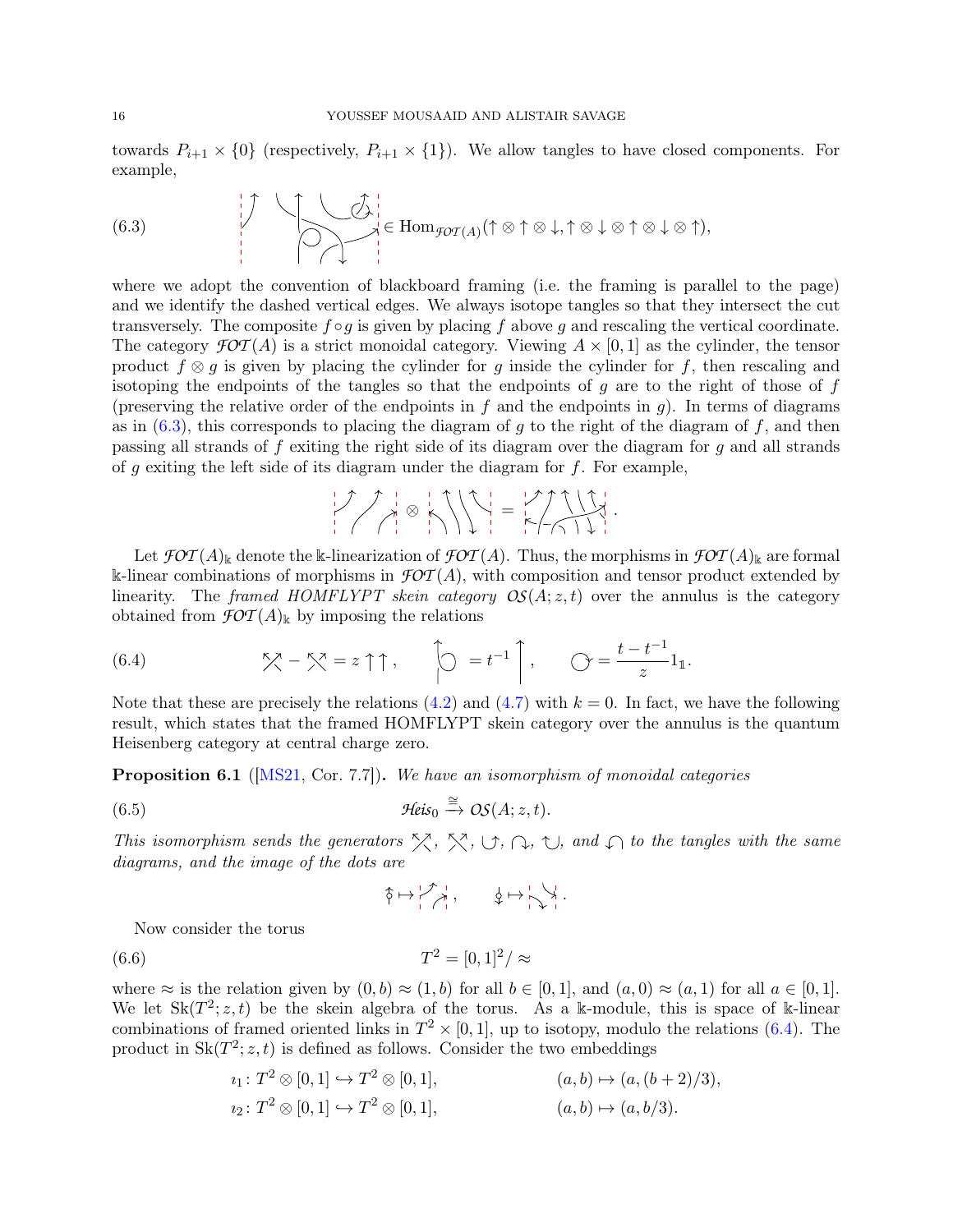<span id="page-16-2"></span>Then, for  $x, y \in Sk(T^2; z, t)$ , we define  $xy := i_1(x) \sqcup i_2(x)$ . Intuitively, the product  $xy$  is given by stacking  $x$  above  $y$ .

Proposition 6.2. We have an isomorphism of algebras

$$
Tr(\mathcal{OS}(A; z, t)) \cong Sk(T^2; z, t).
$$

*Proof.* Consider the natural surjection  $A \rightarrow T^2$  sending the equivalence class of  $(a, b)$  under  $\sim$  to the equivalence class of  $(a, b)$  under  $\approx$ . Under this surjection, any endomorphism in  $\mathcal{OS}(A; z, t)$  can be viewed as an element of  $Sk(T^2; z, t)$  by identifying the top and bottom of the string diagrams in  $\mathcal{OS}(A; z, t)$ . This clearly descends to an algebra homomorphism  $f: \operatorname{Tr}(\mathcal{OS}(A; z, t)) \to \operatorname{Sk}(T^2; z, t)$ . Conversely, we can isotope framed oriented tangles in  $T^2$  so that they intersect the circle  $\{(a, 0) :$  $a \in [0,1]$  =  $\{(a,1) : b \in [0,1]\} \subseteq T^2$  transversely. Then, cutting along this circle gives a map  $g: Sk(T^2; z, t) \to Tr(\mathcal{OS}(A; z, t))$ ; the trace condition [\(3.3\)](#page-6-3) ensures that this map is well-defined. It is straightforward to verify that f and g are mutually inverse.

<span id="page-16-3"></span>Corollary 6.3. We have an isomorphism of algebras

$$
Sk(T^2; z, t) \xrightarrow{\cong} \text{Tr}(\mathcal{H}\text{eis}_0).
$$

<span id="page-16-0"></span>*Proof.* This follows immediately from Propositions [6.1](#page-15-2) and [6.2.](#page-16-2)

# 7. Trace of the quantum Heisenberg category

In this section, we prove our main result (Theorem [7.1\)](#page-16-1). Namely, we describe an algebra isomorphism from  $EH_k$  to the trace of the quantum Heisenberg category. Throughout this section we continue with the assumptions on  $\mathbb{K}$ , q, z, t, and k made at the beginning of Section [4.](#page-8-0)

Let  $\mathcal{H}$ eisk be the quantum Heisenberg category introduced in Section [4.](#page-8-0) Before stating our main result, we introduce some notation. For  $i, j \in \mathbb{N}$ , define

(7.1) 
$$
\sigma_{i,j} := \left\{\dots \left\{\dots \left\{\dots \left\{\dots \left\{\dots \left\{\dots \left\{\dots \left\{\alpha\right\}_{i \in \mathcal{S}_k} \left(\uparrow^{\otimes (i+j+1)}\right), \dots \left\{\dots \left\{\alpha\right\}\right)\right\}\right\}\right\}\right\}
$$

<sup>σ</sup>−i,−<sup>j</sup> := · · · · · · <sup>∈</sup> End*Heis*<sup>k</sup> (↓ <sup>⊗</sup>(i+j+1) (7.2) ),

where the strand crossing all the others passes over  $i$  strands and under  $j$  strands. Then define

(7.3) 
$$
\sigma_n := \frac{z}{\{n\}} \sum_{i=0}^{n-1} \sigma_{i,n-i-1}, \qquad \sigma_{-n} := \frac{z}{\{n\}} \sum_{i=0}^{n-1} \sigma_{-i,i-n+1}.
$$

Note that  $\sigma_1 = 1_\uparrow$  and  $\sigma_{-1} = 1_\downarrow$ . For  $r \in \mathbb{Z}$ ,  $n \in \mathbb{Z}_{>0}$ , define

χr,n := {r} {rn} r · · · + r · · · + · · · + · · · r ∈ End*Heis*<sup>k</sup> (↑ ⊗n (7.4) ),

$$
(7.5) \qquad \chi_{r,-n} := \frac{\{r\}}{\{rn\}} \left( r \cdot \varphi \ \downarrow \cdots \downarrow + \ \downarrow r \cdot \varphi \cdots \downarrow + \cdots + \ \downarrow \ \downarrow \cdots \cdot \varphi \, r \right) \in \text{End}_{\text{Heis}_k}(\downarrow^{\otimes n}),
$$

<span id="page-16-1"></span>where we adopt the convention that  $\frac{\{r\}}{\{rn\}} = \frac{1}{n}$  when  $r = 0$ , so that  $\chi_{0,n} = 1^{\otimes n}_{\uparrow}$  and  $\chi_{0,-n} = 1^{\otimes n}_{\downarrow}$ **Theorem 7.1.** For  $k \in \mathbb{Z}$ , there is a unique isomorphism of algebras

$$
\varphi_k\colon \mathrm{EH}_k\xrightarrow{\cong}\mathrm{Tr}(\mathcal{H}\mathrm{eis}_k)
$$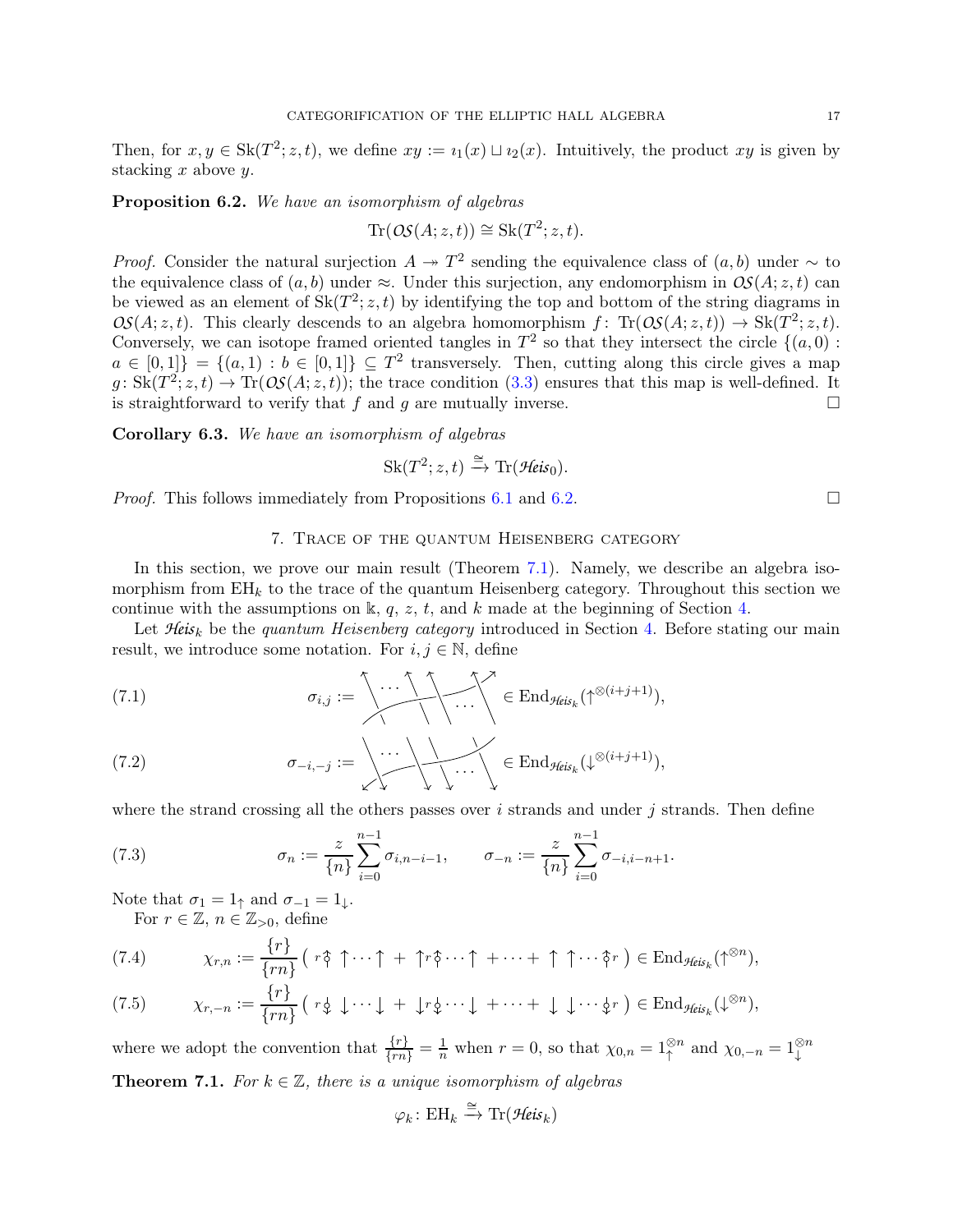such that

<span id="page-17-0"></span>(7.6) 
$$
w_{r,1} \mapsto [\hat{\zeta}^r], \quad w_{r,-1} \mapsto [\hat{\zeta}^r], \quad r \in \mathbb{Z}.
$$

Under  $\varphi_k$ , we also have

<span id="page-17-3"></span><span id="page-17-1"></span>(7.7) 
$$
w_{r,0} \mapsto [\overline{r}]; \qquad r \in \mathbb{Z}, r \neq 0,
$$

$$
w_{r,n} \mapsto [\chi_{r,n} \sigma_n], \qquad r, n \in \mathbb{Z}, n \neq 0.
$$

The proof of Theorem [7.1](#page-16-1) is given at the end of this section, after some preparatory results. Note that the definition of  $EH_k$  and the isomorphism of Theorem [7.1](#page-16-1) are independent of t, even though the definition of quantum Heisenberg category  $\mathcal{H}$ eis<sub>k</sub> involves t.

<span id="page-17-4"></span>Recall the notation  $\equiv$  from [\(3.2\)](#page-6-4), which we will use frequently in this section.

**Proposition 7.2.** The  $k = 0$  case of Theorem [7.1](#page-16-1) holds.

Proof. It follows from Corollary [6.3](#page-16-3) and [\[MS17,](#page-34-11) Th. 2] that we have an isomorphism

(7.9) 
$$
\varphi_0: EH_0 \stackrel{\cong}{\to} \text{Tr}(\mathcal{H} \text{eis}_0)
$$

satisfying [\(7.6\)](#page-17-0). (Recall that our q and t are the s and  $v^{-1}$  of [\[MS17\]](#page-34-11), respectively. While [MS17] works over the ground ring  $\Bbbk = \mathbb{C}[q^{\pm 1}, t^{\pm}, \{d\}^{-1} : d \ge 1]$ , the result we use here holds more generally; see Remark [7.4.](#page-18-0)) More precisely, under the isomorphism of Corollary [6.3,](#page-16-3) we have

$$
\overrightarrow{\mathcal{C}}\rightarrow\mathcal{C}
$$
\n
$$
\overrightarrow{\mathcal{C}}
$$
\n
$$
\overrightarrow{\mathcal{C}}
$$
\n
$$
\overrightarrow{\mathcal{C}}
$$
\n
$$
\overrightarrow{\mathcal{C}}
$$
\n
$$
\overrightarrow{\mathcal{C}}
$$
\n
$$
\overrightarrow{\mathcal{C}}
$$
\n
$$
\overrightarrow{\mathcal{C}}
$$
\n
$$
\overrightarrow{\mathcal{C}}
$$
\n
$$
\overrightarrow{\mathcal{C}}
$$
\n
$$
\overrightarrow{\mathcal{C}}
$$
\n
$$
\overrightarrow{\mathcal{C}}
$$
\n
$$
\overrightarrow{\mathcal{C}}
$$
\n
$$
\overrightarrow{\mathcal{C}}
$$
\n
$$
\overrightarrow{\mathcal{C}}
$$
\n
$$
\overrightarrow{\mathcal{C}}
$$
\n
$$
\overrightarrow{\mathcal{C}}
$$
\n
$$
\overrightarrow{\mathcal{C}}
$$
\n
$$
\overrightarrow{\mathcal{C}}
$$
\n
$$
\overrightarrow{\mathcal{C}}
$$
\n
$$
\overrightarrow{\mathcal{C}}
$$
\n
$$
\overrightarrow{\mathcal{C}}
$$
\n
$$
\overrightarrow{\mathcal{C}}
$$
\n
$$
\overrightarrow{\mathcal{C}}
$$
\n
$$
\overrightarrow{\mathcal{C}}
$$
\n
$$
\overrightarrow{\mathcal{C}}
$$
\n
$$
\overrightarrow{\mathcal{C}}
$$
\n
$$
\overrightarrow{\mathcal{C}}
$$
\n
$$
\overrightarrow{\mathcal{C}}
$$
\n
$$
\overrightarrow{\mathcal{C}}
$$
\n
$$
\overrightarrow{\mathcal{C}}
$$
\n
$$
\overrightarrow{\mathcal{C}}
$$
\n
$$
\overrightarrow{\mathcal{C}}
$$
\n
$$
\overrightarrow{\mathcal{C}}
$$
\n
$$
\overrightarrow{\mathcal{C}}
$$
\n
$$
\overrightarrow{\mathcal{C}}
$$
\n
$$
\overrightarrow{\mathcal{C}}
$$
\n
$$
\overrightarrow{\mathcal{C}}
$$
\n
$$
\overrightarrow{\mathcal{C}}
$$
\n
$$
\overrightarrow{\mathcal{C}}
$$
\n
$$
\overrightarrow{\mathcal{C}}
$$
\n
$$
\overrightarrow{\mathcal{C}}
$$
\n
$$
\overrightarrow{\mathcal{C}}
$$
\n
$$
\overrightarrow{\mathcal{C}}
$$
\n
$$
\overrightarrow{\
$$

where we identify the vertical dashed edges with each other and the horizontal dashed edges with each other, and the curves wrap r times in the horizontal direction (we have drawn the case  $r = 3$ ). Since  $\pm 1$  is coprime to r (see [\[MS17,](#page-34-11) p. 810]), under the isomorphism of [MS17, Th. 2] we have

<span id="page-17-2"></span>
$$
w_{r,1} \mapsto \underbrace{\overbrace{\qquad \qquad }^{r-r}_{\qquad \qquad }}, \qquad w_{r,-1} \mapsto \underbrace{\overbrace{\qquad \qquad }^{r-r-1}_{\qquad \qquad \qquad }},
$$

where again the curves wrap  $r$  times in the horizontal direction. (Note that the skein of the torus  $\text{Sk}(T^2; z, t)$  is denoted  $H(T^2)$  in [\[MS17\]](#page-34-11).) On the other hand, by Lemma [2.11,](#page-5-1) the isomorphism  $\varphi_0$ is uniquely determined by where it maps  $w_{r,\pm 1}$ ,  $r \in \mathbb{Z}$ .

To show [\(7.7\)](#page-17-1), it suffices to prove that, for  $r \in \mathbb{Z}$ ,  $r \neq 0$ ,

(7.10) 
$$
-\left\{r\right\}\left[\circlearrowright]\right]=\left[\begin{array}{c}\r\circ\varphi\downarrow\end{array}\right]-\left[\downarrow\uparrow r\right]
$$

since then the result follows after applying  $\varphi_0$  and using [\(2.2\)](#page-2-2) and [\(7.6\)](#page-17-0). We prove the equality in  $(7.10)$  for  $r > 0$ , since the proof for  $r < 0$  is analogous. For  $r > 0$ , we have

,

$$
r \left\{\n\begin{array}{c}\n\begin{pmatrix}\n(4.14) & \stackrel{\sim}{\sim} \\
\end{pmatrix}\n\begin{array}{c}\n\begin{pmatrix}\n4.17 \\
\equiv \\
\end{pmatrix}\n\end{array}\n\end{array}\n\right\} r - z \sum_{a+b=r} \left\{\n\begin{array}{c}\n\begin{pmatrix}\na & (4.2) \\
\equiv \\
b & (4.14)\n\end{pmatrix}\n\end{array}\n\right\} r - z \sum_{\substack{a+b=r \\
a \ge 0, b > 0}\n\end{array}\n\right\} e^n.
$$

Hence

$$
r \left\{\n\begin{array}{c}\n\downarrow \\
\downarrow\n\end{array}\n\right.\n\left.\n\begin{array}{c}\n\downarrow \\
\downarrow\n\end{array}\n\right.\n\left\{\n\begin{array}{c}\n\downarrow \\
\downarrow\n\end{array}\n\right.\n\left\{\n\begin{array}{c}\n\downarrow \\
\downarrow\n\end{array}\n\right.\n\left\{\n\begin{array}{c}\n\downarrow \\
\downarrow\n\end{array}\n\right.\n\left\{\n\begin{array}{c}\n\downarrow \\
\downarrow\n\end{array}\n\right.\n\left\{\n\begin{array}{c}\n\downarrow \\
\downarrow\n\end{array}\n\right.\n\left\{\n\begin{array}{c}\n\downarrow \\
\downarrow\n\end{array}\n\right.\n\right.\n\left\{\n\begin{array}{c}\n\downarrow \\
\downarrow\n\end{array}\n\right.\n\left\{\n\begin{array}{c}\n\downarrow \\
\downarrow\n\end{array}\n\right.\n\left\{\n\begin{array}{c}\n\downarrow \\
\downarrow\n\end{array}\n\right.\n\left\{\n\begin{array}{c}\n\downarrow \\
\downarrow\n\end{array}\n\right.\n\left\{\n\begin{array}{c}\n\downarrow \\
\downarrow\n\end{array}\n\right.\n\left\{\n\begin{array}{c}\n\downarrow \\
\downarrow\n\end{array}\n\right.\n\right.\n\left\{\n\begin{array}{c}\n\downarrow \\
\downarrow\n\end{array}\n\right.\n\left\{\n\begin{array}{c}\n\downarrow \\
\downarrow\n\end{array}\n\right.\n\left\{\n\begin{array}{c}\n\downarrow \\
\downarrow\n\end{array}\n\right.\n\left\{\n\begin{array}{c}\n\downarrow \\
\downarrow\n\end{array}\n\right.\n\left\{\n\begin{array}{c}\n\downarrow \\
\downarrow\n\end{array}\n\right.\n\left\{\n\begin{array}{c}\n\downarrow \\
\downarrow\n\end{array}\n\right.\n\left\{\n\begin{array}{c}\n\downarrow \\
\downarrow\n\end{array}\n\right.\n\left\{\n\begin{array}{c}\n\downarrow \\
\downarrow\n\end{array}\n\right.\n\left\{\n\begin{array}{c}\n\downarrow \\
\downarrow\n\end{array}\n\right.\n\left\{\n\begin{array}{c}\n\downarrow \\
\downarrow\n\end{array}\n\right.\n\left\{\n\begin
$$

as desired.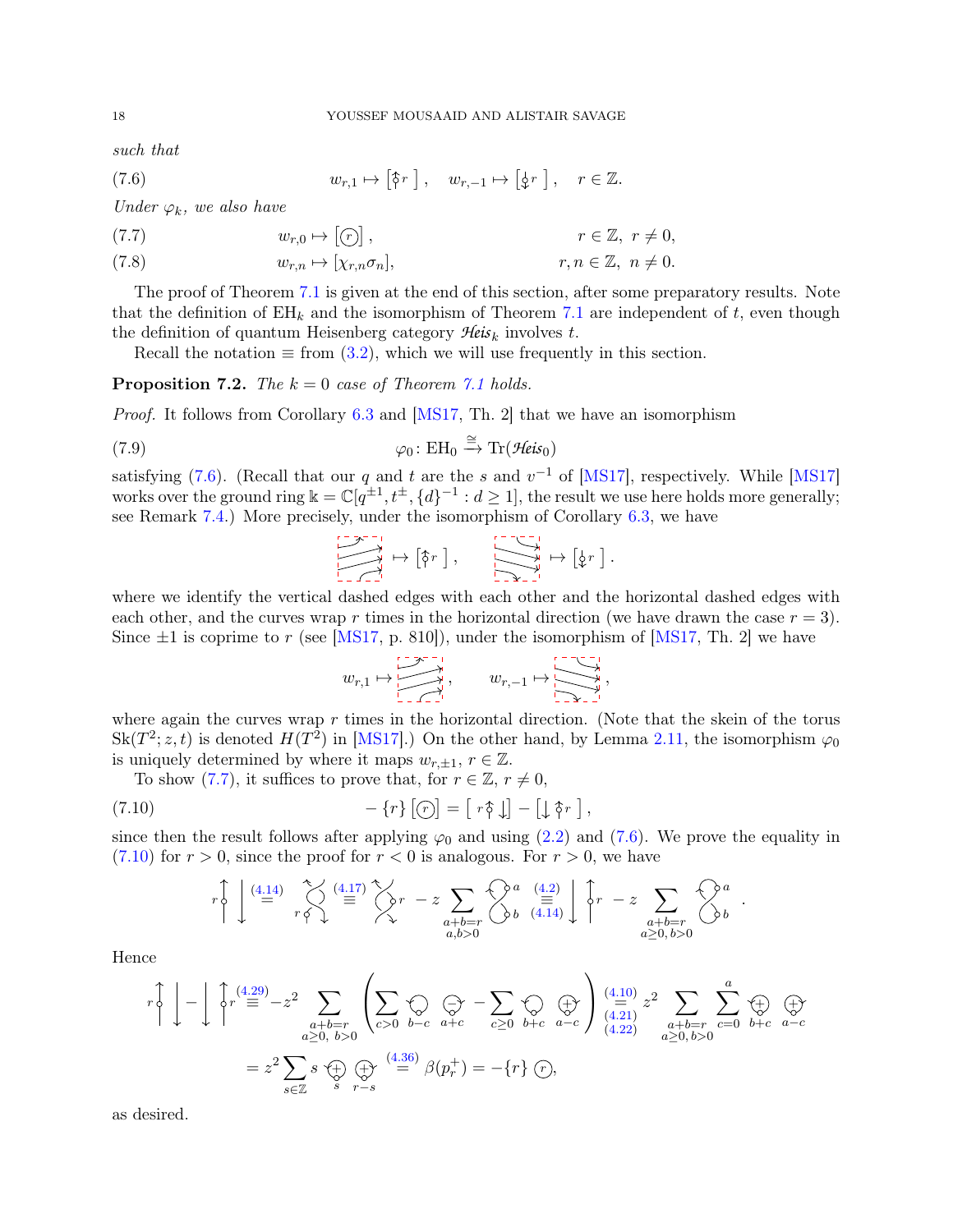It remains to prove  $(7.8)$ . By [\[MS17,](#page-34-11) Def. 2.5], we have

$$
\varphi_0(w_{0,n}) = [\sigma_n], \quad n \neq 0.
$$

Thus, for  $r, n \in \mathbb{Z} \setminus \{0\}$ , we have

<span id="page-18-1"></span>
$$
\varphi_0(w_{r,n}) = \{rn\}^{-1} \varphi_0([w_{r,0}, w_{n,0}]) \stackrel{(7.7)}{=} \{rn\}^{-1} \left[\textcircled{r} \otimes \sigma_n - \sigma_n \otimes \textcircled{r}\right] \stackrel{(4.41)}{=} [\chi_{r,n} \sigma_n]. \qquad \Box
$$

<span id="page-18-2"></span>Remark 7.3. As we see from the proof of Proposition [7.2,](#page-17-4) we use the results of [\[MS17\]](#page-34-11) to prove the  $k = 0$  case of Theorem [7.1.](#page-16-1) The proof of [\[MS17,](#page-34-11) Th. 1] involves induction on det  $(\mathbf{x}^T \mathbf{y})$ , starting with the base cases

(7.11) 
$$
[[\textcircled{r}],[\uparrow]] = \{r\} [\hat{\varphi}r], \quad [[\downarrow], \hat{\varphi}r] = \{r\} [\textcircled{r}], \quad r \in \mathbb{Z} \setminus \{0\}.
$$

In  $[MS17]$ , the proof of the first equation in  $(7.11)$  relies on  $[Mor02, Th. 4.2]$ , while the proof of the second involves direct skein manipulation. Note that the first equation in [\(7.11\)](#page-18-1) is precisely the bubble slide relation  $(4.41)$ , while the second equation in  $(7.11)$  is  $(7.10)$ . Thus, in order to make the arguments of the current paper independent of the results of [\[MS17\]](#page-34-11), one would only need to include the inductive argument of [\[MS17,](#page-34-11) §3.2]; this is a purely algebraic argument, involving no skein theory.

<span id="page-18-0"></span>**Remark 7.4.** Remark [7.3](#page-18-2) allows us to see that [\[MS17,](#page-34-11) Th. 1 & 2] hold over the more arbitrary ground ring  $\Bbbk$  considered in this section. The assumption that  $\Bbbk$  contains  $\Bbb{Q}$  is needed in the proof of [\[MS17,](#page-34-11) Lem. 3.1], since this proof uses [\[Tur88,](#page-35-1) Th. 1], which involves the  $\sigma_{n,0}$  (denoted  $A_{n,0}$  in [\[MS17\]](#page-34-11)), whereas [\[MS17,](#page-34-11) Lem. 3.1] involves the  $\sigma_n$  (denoted  $P_n$  in [\[MS17\]](#page-34-11)); solving for the  $\sigma_{n,0}$  in terms of the  $\sigma_n$  requires division by n (see [\[MS17,](#page-34-11) Rem. 2.4]). Essentially, at issue is the fact that the power sums generate Sym over  $\mathbb{Q}$ , but not over  $\mathbb{Z}$ ; see [\(4.38\)](#page-12-1). The inductive argument of [\[MS17,](#page-34-11) §3.2] only requires division by  $\{d\}, d \geq 1$ .

**Remark 7.5.** In the case  $k = 0$ , our explicit description [\(7.7\)](#page-17-1) and [\(7.8\)](#page-17-3) of the image of the isomorphism  $\varphi_k$  differs from that given in [\[MS17,](#page-34-11) Def. 2.5], which involves decorated framed oriented curves. There is no contradiction here, as the presence of the skein relations  $(6.4)$  means that different linear combinations of classes of framed oriented tangles can be equal in the framed HOMFLYPT skein algebra of the torus.

<span id="page-18-3"></span>**Proposition 7.6.** If Theorem [7.1](#page-16-1) holds for central charge k, then it holds for central charge  $-k$ .

*Proof.* Suppose Theorem [7.1](#page-16-1) holds for some  $k \in \mathbb{Z}$ . Recall the isomorphisms  $\Omega_k$  and  $\omega_k$  from [\(4.45\)](#page-13-3) and [\(2.13\)](#page-4-7), respectively. Consider the following diagram:

$$
\operatorname{EH}_k \xrightarrow{\varphi_k} \operatorname{Tr}(\mathcal{H}\mathit{eis}_k(z, t^{-1}))
$$
  

$$
\downarrow^{\varphi_{-k}} \qquad \qquad \downarrow^{\varphi_{\text{fix}}} (\Omega_k)
$$
  

$$
\operatorname{EH}_{-k} \xrightarrow{\varphi_{-k}} \operatorname{Tr}(\mathcal{H}\mathit{eis}_{-k}(z, t))
$$

By assumption,  $\varphi_k$  is an isomorphism of algebras. Since Tr( $\Omega_k$ ) and  $\omega_{-k}$  are also isomorphisms, there is an algebra isomorphism  $\varphi_{-k}$ : EH<sub>−k</sub>  $\xrightarrow{\cong}$  Tr(*Heis*<sub>−k</sub>(z, t)) making the above diagram commute. For  $r \in \mathbb{Z}$ , we have

$$
\varphi_{-k}(w_{r,1}) = \text{Tr}(\Omega_k) \circ \varphi_k \circ \omega_{-k}(w_{r,1}) = \begin{bmatrix} \hat{\gamma}r \\ \hat{\gamma}r \end{bmatrix} \text{ and}
$$

$$
\varphi_{-k}(w_{r,-1}) = \text{Tr}(\Omega_k) \circ \varphi_k \circ \omega_{-k}(w_{r,-1}) = \begin{bmatrix} \hat{\zeta}r \\ \hat{\zeta}r \end{bmatrix}.
$$

Thus the first statement in Theorem [7.1](#page-16-1) holds for central charge  $-k$ . To prove that [\(7.7\)](#page-17-1) also holds for central charge  $-k$ , we compute, for  $r \neq 0$ ,

$$
\varphi_{-k}(w_{r,0}) = \text{Tr}(\Omega_k) \circ \varphi_k \circ \omega_{-k}(w_{r,0}) = [\textcircled{r}].
$$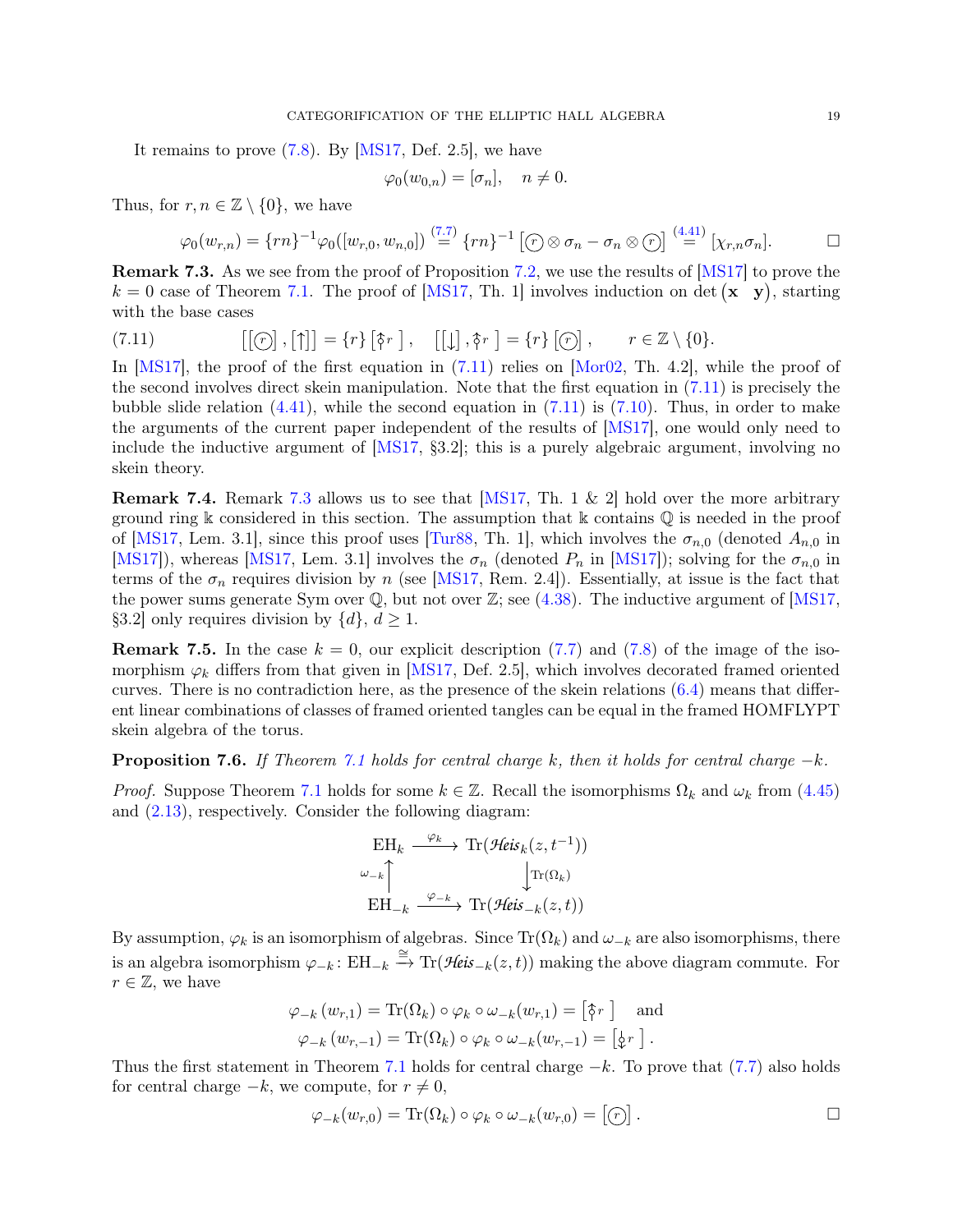In light of Propositions [7.2](#page-17-4) and [7.6,](#page-18-3) it suffices to prove Theorem [7.1](#page-16-1) for central charge  $k < 0$ . Thus,

for the remainder of this section we assume  $k < 0$ .

<span id="page-19-0"></span>The proof of following proposition is inspired by that of  $[RS, Prop. 6.2]$ .

Proposition 7.7. The tensor product

$$
\mathcal{H}\!\text{eis}_k^+ \times \mathcal{H}\!\text{eis}_k^- \xrightarrow{\otimes} \mathcal{H}\!\text{eis}_k
$$

induces a linear isomorphism

$$
\text{Tr}(\mathcal{H}\text{eis}_k^+) \otimes \text{Tr}(\mathcal{H}\text{eis}_k^-) \xrightarrow{\cong} \text{Tr}(\mathcal{H}\text{eis}_k).
$$

*Proof.* Since  $k < 0$ , it follows from [\(4.13\)](#page-9-2) that every object of Add(*Heis*<sub>k</sub>) is isomorphic to a direct sum of objects of the form  $\uparrow^{\otimes m} \otimes \downarrow^{\otimes n}$ ,  $m, n \in \mathbb{N}$ . Let C be the full subcategory of *Heis*<sub>k</sub> whose objects are  $\uparrow^{\otimes m} \otimes \downarrow^{\otimes n}$ ,  $m, n \in \mathbb{N}$ . Then, by Corollary [3.3,](#page-7-1) the inclusion functor  $\mathcal{C} \to \mathcal{H}$ eis<sub>k</sub> induces a linear isomorphism  $\text{Tr}(\mathcal{C}) \cong \text{Tr}(\mathcal{H} \text{eis}_k)$ .

For  $m \in \mathbb{Z}$ , let  $\mathcal{C}^{(m)}$  be the full subcategory of *Heis*<sub>k</sub> whose objects are  $\uparrow^{\oplus (m+n)} \otimes \downarrow^{\otimes n}$  for  $n \ge \max(0, -m)$ . Then there are no morphisms between objects of  $\mathcal{C}^{(m)}$  and  $\mathcal{C}^{(n)}$  for  $m \ne n$ . Thus  $\mathcal{C} = \bigsqcup_{m \in \mathbb{Z}} \mathcal{C}^{(m)}$ , and so  $\text{Tr}(\mathcal{C}) = \bigoplus_{m \in \mathbb{Z}} \text{Tr}(\mathcal{C}^{(m)})$ .

Fix  $m \in \mathbb{Z}$  for the remainder of the proof. For  $n \in \mathbb{Z}$  with  $n \geq \max(0, -m)$ , let

$$
X_n:=\uparrow^{\otimes (m+n)}\otimes\downarrow^{\otimes n}.
$$

Recall the definition of a *reduced lift* given above Theorem [4.4,](#page-13-1) and let  $\mathbf{B}_{\text{Sym}}$  be a basis of Sym (e.g. we can take  $\mathbf{B}_{\text{Sym}}$  to be the set of Schur functions). Fix a set  $D(n_2, n_1)$  consisting of a choice of reduced lift each  $(X_{n_1}, X_{n_2})$ -matching. Then, for  $n, n_1, n_2 \ge \max(0, -m)$ , define the following:

- If  $n_1 > n_2$ , let  $D_{n_2,n_1}$  denote the set of all morphisms obtained from elements of  $D(n_2, n_1)$ containing no cups by adding to each string involved in a cap an integer number of dots near the terminus of the string.
- If  $n_1 < n_2$ , let  $D_{n_2,n_1}$  denote the set of all morphisms obtained from elements of  $D(n_2, n_1)$ containing no caps by adding to each string involved in a cup an integer number of dots near the terminus of the string.
- Let  $D_{n,n} = \{1_{X_n}\}.$
- Let  $D_n$  denote the set of all morphisms that can be obtained from the elements of  $D(n,n)$ containing no cups or caps by adding to each string an integer number of dots near the terminus of the string, and then placing an element of  $\beta(\mathbf{B}_{Sym} \otimes 1)$  in between the downward and upward strings (i.e. to the right of all downward strings and to the left of all upward strings), and then placing an element of  $\beta(1 \otimes \mathbf{B}_{\text{Sym}})$  to the right of all strings.

We claim that the sets  $D_{n_2,n_1}, D_n$  satisfy the conditions [\(B1\)](#page-7-2) and [\(B2\)](#page-7-3) of Section [3,](#page-6-0) where

$$
R_n = \mathrm{End}_{\mathcal{H}eis_k^+}(\uparrow^{\otimes (m+n)}) \otimes \mathrm{End}_{\mathcal{H}eis_k^-}(\downarrow^{\otimes n}).
$$

Given the claim, the current proposition then follows from Proposition [3.4.](#page-7-4)

It remains to prove the claim. Condition  $(B2)$  is clear. To see that  $(B1)$  is satisfied, we need to verify that, for each  $m, n \in \mathbb{N}$ , the set  $\mathbf{B}_{n_2,n_1} = \bigsqcup_{l=0}^{\min(n_1,n_2)} D_{n_2,l} D_l D_{l,n_1}$  is a basis of  $\text{Hom}_{\mathcal{C}}(X_{n_1}, X_{n_2})$ . The difference between the elements of  $\mathbf{B}_{n_2,n_1}$  and the elements described in Theorem [4.4](#page-13-1) is that

- for strings connecting the top and bottom of the diagram, the basis elements in Theorem [4.4](#page-13-1) have dots near the termini of the strands, whereas the dots on such strands in the elements of  **are in the middle of the diagram;**
- the basis elements in Theorem [4.4](#page-13-1) have all bubbles on the right side of the diagram, whereas the  $(+)$ -bubbles appearing in elements of  $\mathbf{B}_{n_2,n_1}$  are in the middle of the diagram.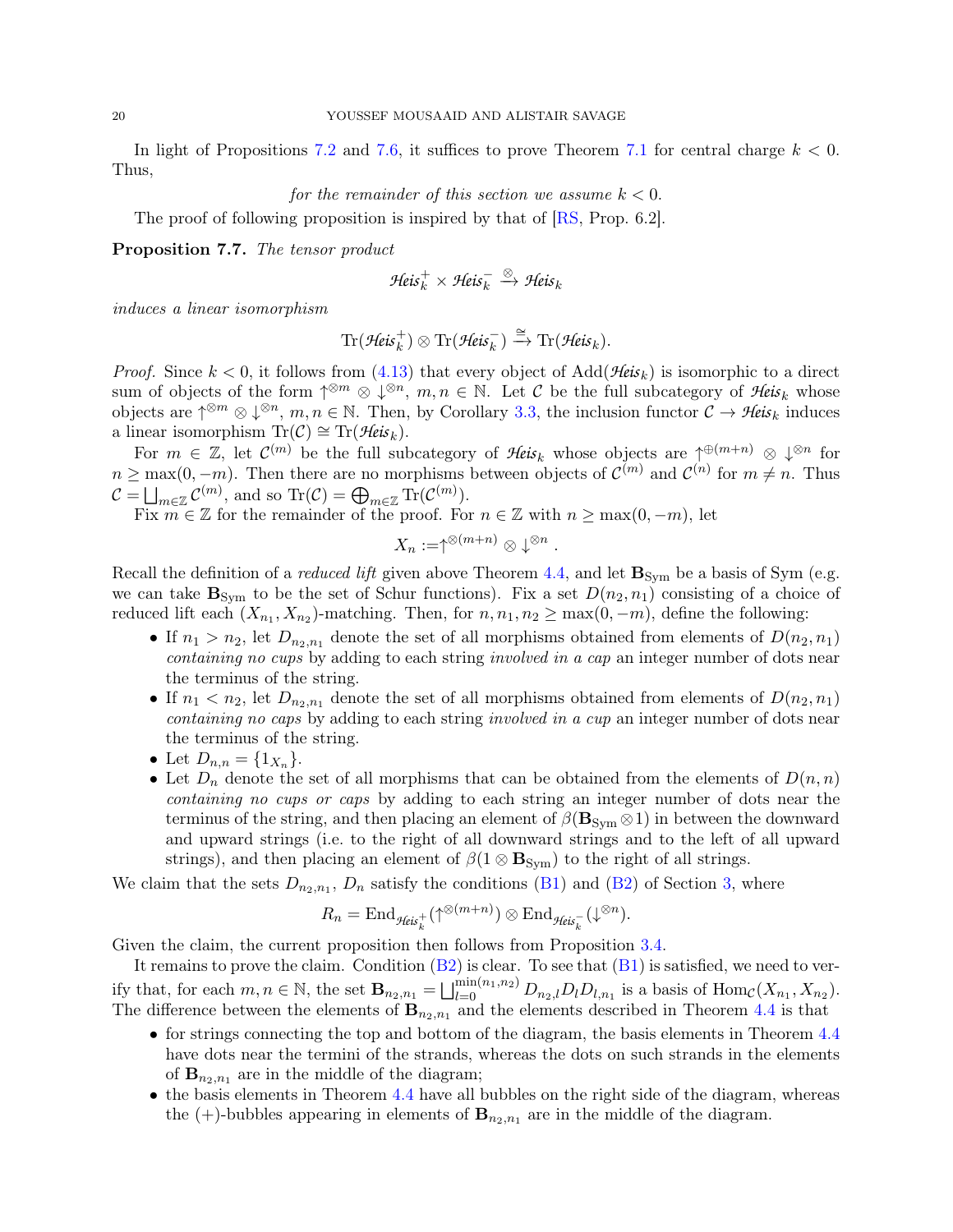

<span id="page-20-0"></span>FIGURE 1. Typical basis elements for  $m = -1$ ,  $n_1 = 3$ ,  $n_2 = 4$ .

Using [\(4.2\)](#page-8-6) and [\(4.3\)](#page-8-1), dots slide through crossings modulo diagrams with fewer total crossings. Similarly, by [\(4.37\)](#page-11-3), bubbles slide through strands modulo diagrams with fewer total dots. For example, in Figure [1,](#page-20-0) the left-hand diagram is a typical element of  $D_{4,2}D_2D_{2,3}$ , while the right-hand diagram is a typical element of the basis from Theorem [4.4.](#page-13-1) The left-hand diagram is equal to the right-hand diagram modulo diagrams with fewer total crossings. Thus the claim follows by a standard triangularity argument.

<span id="page-20-1"></span>Proposition 7.8. We have a linear isomorphism

$$
\varphi_k \colon \mathrm{EH}_k \xrightarrow{\cong} \mathrm{Tr}(\mathcal{H}\mathrm{eis}_k)
$$

satisfying  $(7.6)$  and  $(7.7)$ , and the composites

$$
\mathrm{EH}_k^\pm \hookrightarrow \mathrm{EH}_k \xrightarrow{\varphi_k} \mathrm{Tr}(\mathcal{H}\!\mathit{eis}_k) \twoheadrightarrow \mathrm{Tr}(\mathcal{H}\!\mathit{eis}_k^\pm)
$$

are isomorphisms of algebras.

*Proof.* The map  $\varphi_k$  is the composite

$$
\begin{aligned}\n\text{EH}_{k} &\rightarrow \text{EH}^{+} \otimes \text{EH}^{-} \\
&\rightarrow \text{EH}_{0} & (\text{see } (2.9)) \\
&\rightarrow \text{Tr}(\mathcal{H}eis_{0}) \\
&\rightarrow \text{Tr}(\mathcal{H}eis_{0}^{+}) \otimes \text{Tr}(\mathcal{H}eis_{0}^{-}) \\
&\rightarrow \text{Tr}(\mathcal{H}eis_{k}^{+}) \otimes \text{Tr}(\mathcal{H}eis_{k}^{-}) \\
&\rightarrow \text{Tr}(\mathcal{H}eis_{k}).\n\end{aligned}\n\tag{Proposition 7.7}\n\begin{aligned}\n&\text{(Proposition 7.2)} \\
&\rightarrow \text{Tr}(\mathcal{H}eis_{k}^{+}) \otimes \text{Tr}(\mathcal{H}eis_{k}^{-}) \\
&\rightarrow \text{Tr}(\mathcal{H}eis_{k}).\n\end{aligned}
$$

The proposition then follows immediately from the properties of these individual maps.  $\Box$ 

We are now ready to prove Theorem [7.1.](#page-16-1)

*Proof of Theorem [7.1.](#page-16-1)* By Propositions [7.2](#page-17-4) and [7.6,](#page-18-3) it suffices to give the proof for the case  $k < 0$ , which we assume for the remainder of the proof. By Proposition [7.8,](#page-20-1) we have a homomorphism of algebras

$$
\mathrm{EH}_{k}^{+}\star\mathrm{EH}_{k}^{-}\rightarrow\mathrm{Tr}(\mathcal{H}\mathrm{eis}_{k})
$$

(recall that  $\star$  denotes the free product of algebras) satisfying

$$
w_{r,1} \mapsto [\hat{\uparrow}r], \quad w_{r,-1} \mapsto [\hat{\downarrow}r], \quad w_{s,0} \mapsto [\hat{\circ}], \quad r, s \in \mathbb{Z}, \ s \neq 0.
$$

By Corollary [2.10,](#page-5-2) if we verify that the images of the relations [\(2.19\)](#page-5-3) to [\(2.21\)](#page-5-4) hold in  $\text{Tr}(\mathcal{H}\acute{e}is_k)$ , it follows that we have an induced algebra homomorphism  $EH_k \to \text{Tr}(\mathcal{H}eis_k)$ , which is equal to the linear isomorphism  $\varphi_k$  of Proposition [7.8.](#page-20-1)

It is clear the image of  $(2.21)$  holds in Tr(*Heis*<sub>k</sub>) since Tr( $\beta(\mathrm{Sym} \otimes \mathrm{Sym})$ ) is a commutative subalgebra of  $\text{Tr}(\mathcal{H}$ *eis*<sub>k</sub>). To verify that the image of [\(2.20\)](#page-5-5) holds, we compose all morphisms in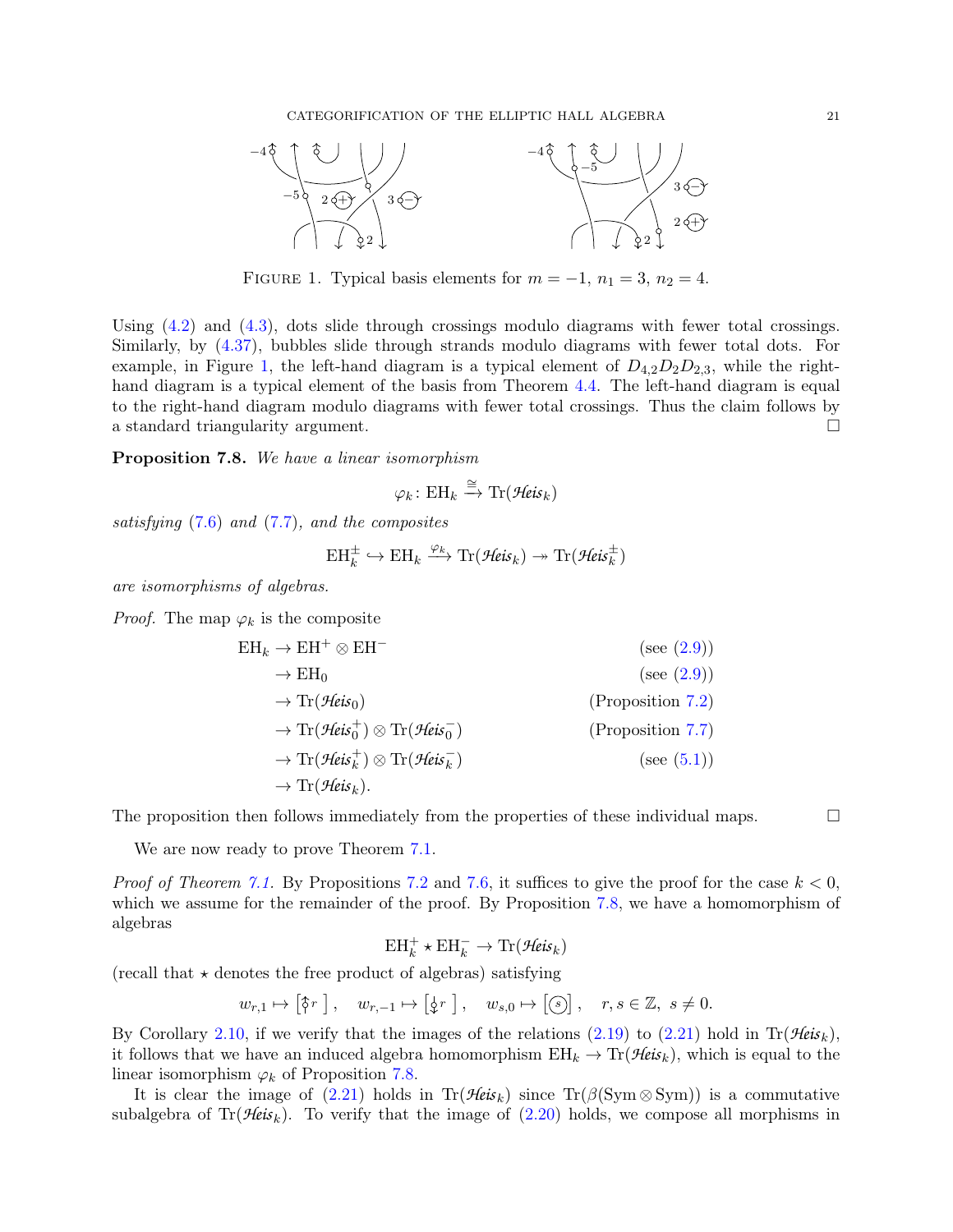$(4.41)$  with  $\hat{\zeta}s$  to see that

<span id="page-21-0"></span>
$$
\widehat{(\mathcal{P})}\,\bigg\downarrow s\,=\,s\,\bigg\{\,\widehat{(\mathcal{P})}+\{r\}\,\bigg\uparrow s+r\;.
$$

Passing to  $\text{Tr}(\mathcal{H}\text{eis}_k)$  gives the desired relations.

It remains to verify that the image of  $(2.19)$  is satisfied. More precisely, we must show that

(7.12) 
$$
\left[\hat{\zeta}\,\hat{\zeta}s\,\right]=\left[s\,\hat{\zeta}\,\hat{\zeta}\right]-\left\{s+1\right\}\left[\widehat{s+1}\right]+\delta_{s,-1}k.
$$

(Recall our convention that  $(0) = 0$ ; see  $(4.38)$ .)

We first prove  $(7.12)$  for  $s \geq 0$ . In this case we have

$$
\oint_{0}^{1} \oint_{0}^{s} \left( \frac{4.14}{z} \right)_{0}^{s} \left( \frac{4.3}{z} \right)_{0}^{s} \left( \frac{4.3}{z} \right)_{0}^{s} \left( \frac{4.17}{z} \right)_{0}^{s} = s \left( \oint_{0}^{1} - z \sum_{a+b=s} \oint_{0}^{1} \phi_{b+1} \right)
$$
\n
$$
\left( \frac{4.6}{z^{2}} \right)_{0}^{1} \left( \oint_{0}^{1} + tz \sum_{s+1} z^{2} \sum_{a>0} a \sum_{s+a+1} \left( \frac{4.6}{z^{2}} \right)_{0}^{1} \left( \frac{1}{z^{2}} \right)_{0}^{1} \left( \frac{1}{z^{2}} \right)_{0}^{1} \left( \frac{1}{z^{2}} \right)_{0}^{1} \left( \frac{1}{z^{2}} \right)_{0}^{1} \left( \frac{1}{z^{2}} \right)_{0}^{1} \left( \frac{1}{z^{2}} \right)_{0}^{1} \left( \frac{1}{z^{2}} \right)_{0}^{1} \left( \frac{1}{z^{2}} \right)_{0}^{1} \left( \frac{1}{z^{2}} \right)_{0}^{1} \left( \frac{1}{z^{2}} \right)_{0}^{1} \left( \frac{1}{z^{2}} \right)_{0}^{1} \left( \frac{1}{z^{2}} \right)_{0}^{1} \left( \frac{1}{z^{2}} \right)_{0}^{1} \left( \frac{1}{z^{2}} \right)_{0}^{1} \left( \frac{1}{z^{2}} \right)_{0}^{1} \left( \frac{1}{z^{2}} \right)_{0}^{1} \left( \frac{1}{z^{2}} \right)_{0}^{1} \left( \frac{1}{z^{2}} \right)_{0}^{1} \left( \frac{1}{z^{2}} \right)_{0}^{1} \left( \frac{1}{z^{2}} \right)_{0}^{1} \left( \frac{1}{z^{2}} \right)_{0}^{1} \left( \frac{1}{z^{2}} \right)_{0}^{1} \left( \frac{1}{z^{2}} \right)_{0}^{1} \left( \frac{1}{z^{2}} \right)_{0}^{1} \left( \frac{1}{z^{2}} \right)_{0}^{1
$$

Thus  $(7.12)$  holds.

Finally, we prove  $(7.12)$  for  $s < 0$ . In this case we have

$$
\oint_{\alpha} s \stackrel{(4.14)}{=} \oint_{\beta} s \stackrel{(4.15)}{=} s \stackrel{(4.35)}{=} \oint_{\beta} s
$$
\n
$$
\stackrel{(4.17)}{=} s \stackrel{(4.17)}{=} s \stackrel{(4.17)}{=} s \stackrel{(4.17)}{=} s \stackrel{(4.17)}{=} s \stackrel{(4.17)}{=} s \stackrel{(4.17)}{=} s \stackrel{(4.17)}{=} s \stackrel{(4.17)}{=} s \stackrel{(4.17)}{=} s \stackrel{(4.17)}{=} s \stackrel{(4.17)}{=} s \stackrel{(4.17)}{=} s \stackrel{(4.17)}{=} s \stackrel{(4.17)}{=} s \stackrel{(4.17)}{=} s \stackrel{(4.17)}{=} s \stackrel{(4.17)}{=} s \stackrel{(4.18)}{=} s \stackrel{(4.19)}{=} s \stackrel{(4.19)}{=} s \stackrel{(4.19)}{=} s \stackrel{(4.10)}{=} s \stackrel{(4.10)}{=} s \stackrel{(4.11)}{=} s \stackrel{(4.12)}{=} s \stackrel{(4.13)}{=} s \stackrel{(4.14)}{=} s \stackrel{(4.15)}{=} s \stackrel{(4.16)}{=} s \stackrel{(4.17)}{=} s \stackrel{(4.18)}{=} s \stackrel{(4.19)}{=} s \stackrel{(4.19)}{=} s \stackrel{(4.10)}{=} s \stackrel{(4.10)}{=} s \stackrel{(4.11)}{=} s \stackrel{(4.10)}{=} s \stackrel{(4.11)}{=} s \stackrel{(4.10)}{=} s \stackrel{(4.11)}{=} s \stackrel{(4.11)}{=} s \stackrel{(4.10)}{=} s \stackrel{(4.11)}{=} s \stackrel{(4.11)}{=} s \stackrel{(4.10)}{=} s \stackrel{(4.11)}{=} s \stackrel{(4.11)}{=} s \stackrel{(4.10)}{=} s \stackrel{(4.11)}{=} s \stackrel{(4.11)}{=} s \stackrel{(4.10)}{=} s \stackrel{(4.11)}{=} s \stackrel{(4.11)}{=} s \stackrel{(4.12)}{=} s \stackrel{(4.13)}{=} s \stackrel{(4.13)}{=} s \stackrel{(4.14)}{=} s
$$

where, in the final sum above, we used the fact that  $\check{m}$ +  $\check{n}$  $\text{L}{\rightarrow}$  = 0 whenever  $m + n < 0$ , by  $(4.21)$ . Now,

$$
\sum_{r>0} (r-1) \bigotimes_{s+r+1} \bigoplus_{-r} \bigoplus_{r>0}^{(4.19)} \sum_{r>0} (r-1) \bigoplus_{s+r+1} \bigoplus_{-r} + \sum_{r>0} (r-1) \bigoplus_{s+r+1} \bigoplus_{-r} (r-1)
$$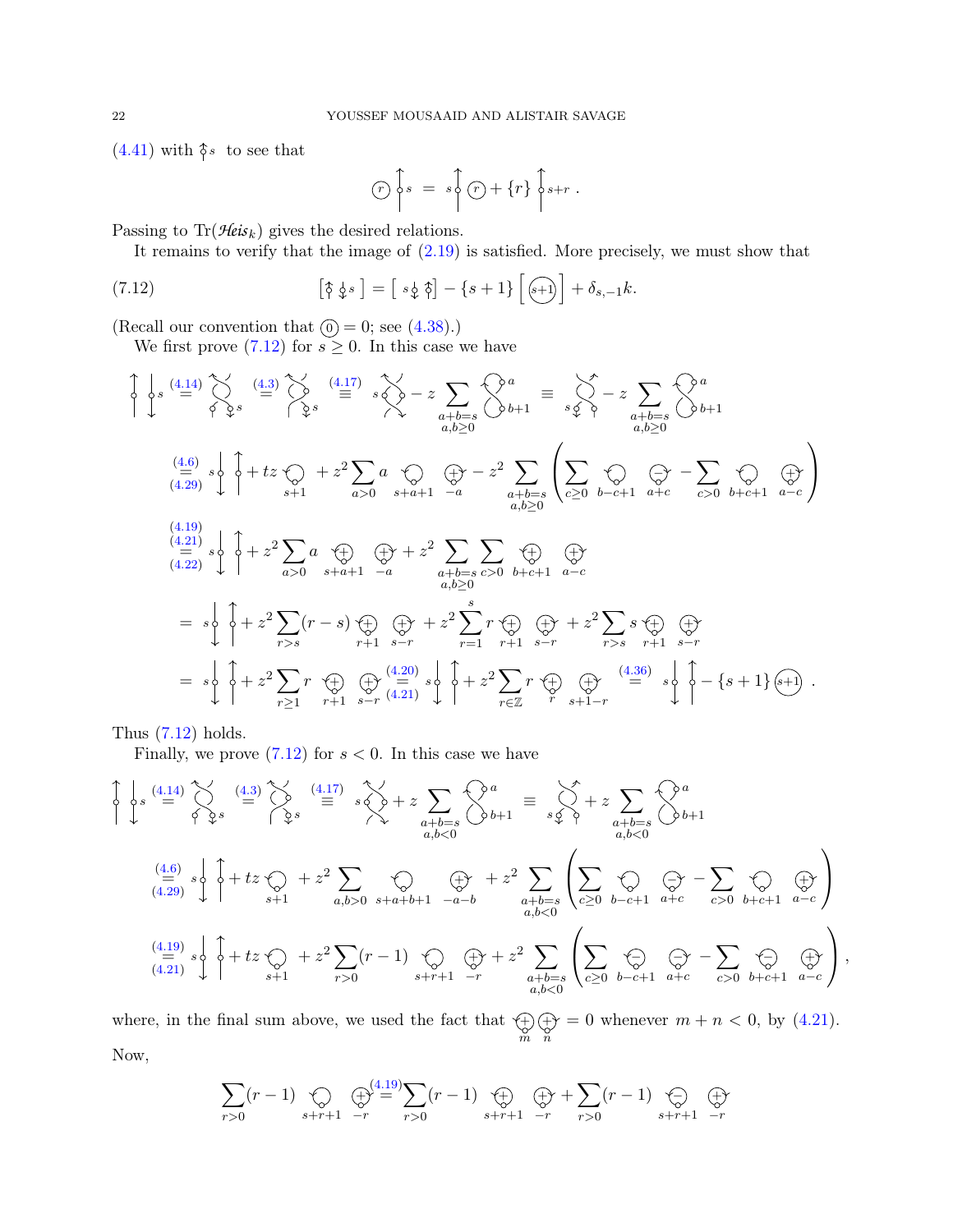$$
\stackrel{(4.20)}{=} \delta_{s,-1}(k+1)z^{-2}1_{1} + \sum_{r>0}(r-1) \quad \textcircled{=} \quad \textcircled{+}
$$
\n
$$
\stackrel{(4.20)}{=} \delta_{s+r+1} - r
$$

and

$$
\sum_{\substack{a+b=s \ c>0}} \sum_{\substack{b+c+1 \ a-c}} \bigoplus_{a-c} \bigoplus_{a=1} \bigoplus_{c>0} \bigoplus_{s+a+c+1} \bigoplus_{-a-c} \bigoplus_{a,c>0} \bigoplus_{s+a+c+1} \bigoplus_{-a-c} \bigoplus_{a,c>0} \bigoplus_{s+a+c+1} \bigoplus_{-a-c} \bigoplus_{r>0} (r-1) \bigoplus_{s+r+1} \bigoplus_{-r} (r-1)
$$

where the second equality follows from the fact that, when  $a \geq -s$  and  $c > 0$ , we have  $s+a+c+1 > 0$ . Thus

$$
\begin{aligned}\n\begin{cases}\n\downarrow s & -s & \downarrow \\
\downarrow s & -s & \downarrow\n\end{cases} & = \delta_{s,-1}(k+1)1_{1} + tz & \downarrow x + z^{2} \sum_{a+b=s} \sum_{c\geq 0} \sum_{b-c+1} \sum_{a+c} \\
& \stackrel{(4.19)}{=} \delta_{s,-1}(k+1)1_{1} + z^{2} & \stackrel{(5)}{=} \sum_{s+1} \sum_{0} \sum_{b=s+2} \sum_{c\leq 0} \sum_{b+c} \sum_{s+1-b-c} \\
& \stackrel{(4.22)}{=} \delta_{s,-1}(k+1)1_{1} + z^{2} \sum_{b=s+1}^{0} \sum_{c\leq 0} \sum_{b+c} \sum_{s+1-b-c} \sum_{s+1-b-c} \\
& \stackrel{(4.22)}{=} \delta_{s,-1}(k+1)1_{1} + z^{2} \sum_{r\in \mathbb{Z}} r & \stackrel{(5)}{=} \sum_{c=1} \sum_{b+c} \sum_{s+1-b-c} \sum_{s+1-b-c} \sum_{c\geq 0} \sum_{b+c} \sum_{s+1-b-c} \\
& \stackrel{(4.20)}{=} \delta_{s,-1}k1_{1} + z^{2} \sum_{r\in \mathbb{Z}} r & \stackrel{(5)}{=} \sum_{r+s+1} \sum_{s+1} \sum_{c\geq 0} \delta_{s,-1}k - \{s+1\} \sum_{s+1} \sum_{s+1} \sum_{c\geq 0} \sum_{c\geq 0} \sum_{c\geq 0} \sum_{c\geq 0} \sum_{r+s+1} \sum_{c\geq 0} \sum_{c\geq 0} \sum_{c\geq 0} \sum_{c\geq 0} \sum_{c\geq 0} \sum_{c\geq 0} \sum_{c\geq 0} \sum_{c\geq 0} \sum_{c\geq 0} \sum_{c\geq 0} \sum_{c\geq 0} \sum_{c\geq 0} \sum_{c\geq 0} \sum_{c\geq 0} \sum_{c\geq 0} \sum_{c\geq 0} \sum_{c\geq 0} \sum_{c\geq 0} \sum_{c\geq 0} \sum_{c\geq 0} \sum_{c\ge
$$

This completes the proof of  $(7.12)$ .

<span id="page-22-1"></span>**Remark 7.9.** When  $k = -1$ , Theorem [7.1](#page-16-1) can be seen as an extension of [\[CLL](#page-34-12)+18, Th. 6.3], which gives an isomorphism between "half" of  $EH_{-1}$  and the trace of the q-deformed Heisenberg category of [\[LS13\]](#page-34-10), which is isomorphic to the monoidal subcategory of  $\mathcal{H}$ eis<sub>−1</sub>(z, −z<sup>-1</sup>) consisting of all objects and all morphisms not involving negative dots (which thus can be viewed as "half" of *Heis*<sub>−1</sub>). Note that, even in the case  $k = -1$ , the approach of the current paper has significant advantages. In particular, the extension of the isomorphism to the full  $EH_k$  allows one to work with the simpler presentation given in Corollary [2.10.](#page-5-2) This allows one, for example, to avoid many of the lengthy and technical arguments of  $\text{[CLL+18, §4]}$ , such as  $\text{[CLL+18, Prop. 4.10]}$ .

#### 8. Action on symmetric functions

<span id="page-22-0"></span>There is a natural action of the trace  $\text{Tr}(\mathcal{H}$ *eis*<sub>k</sub>) on the center  $\text{End}_{\mathcal{H}$ *eis*<sub>k</sub>(1), which we now explore. Throughout this section we continue with the assumptions on  $\mathbb{k}$ , q, z, t, and k made at the beginning of Section [4.](#page-8-0) Let us depict an endomorphism  $f \in \text{End}_{\mathcal{H}$ eis<sub>k</sub> $(X)$  by

$$
\frac{1}{\left\lfloor \frac{f}{\mathsf{I}}\right\rfloor}\,,
$$

where the thick vertical strand is a horizontal juxtaposition of upward and downward strands corresponding to  $1_X$ . Then we define the action of  $\text{Tr}(\mathcal{H}$ *eis*<sub>k</sub>) on  $\text{End}_{\mathcal{H}$ *eis*<sub>k</sub></sub>(1) by

<span id="page-22-2"></span>(8.1) 
$$
\left[\begin{array}{c}\frac{1}{f}\\1\end{array}\right] \cdot g = \underbrace{f \cdot g}_{\cdot} , \quad f \in \text{End}_{\text{Heis}_k}(X), \ X \in \text{Heis}_k, \ g \in \text{End}_{\text{Heis}_k}(\mathbb{1}),
$$

and extend by linearity.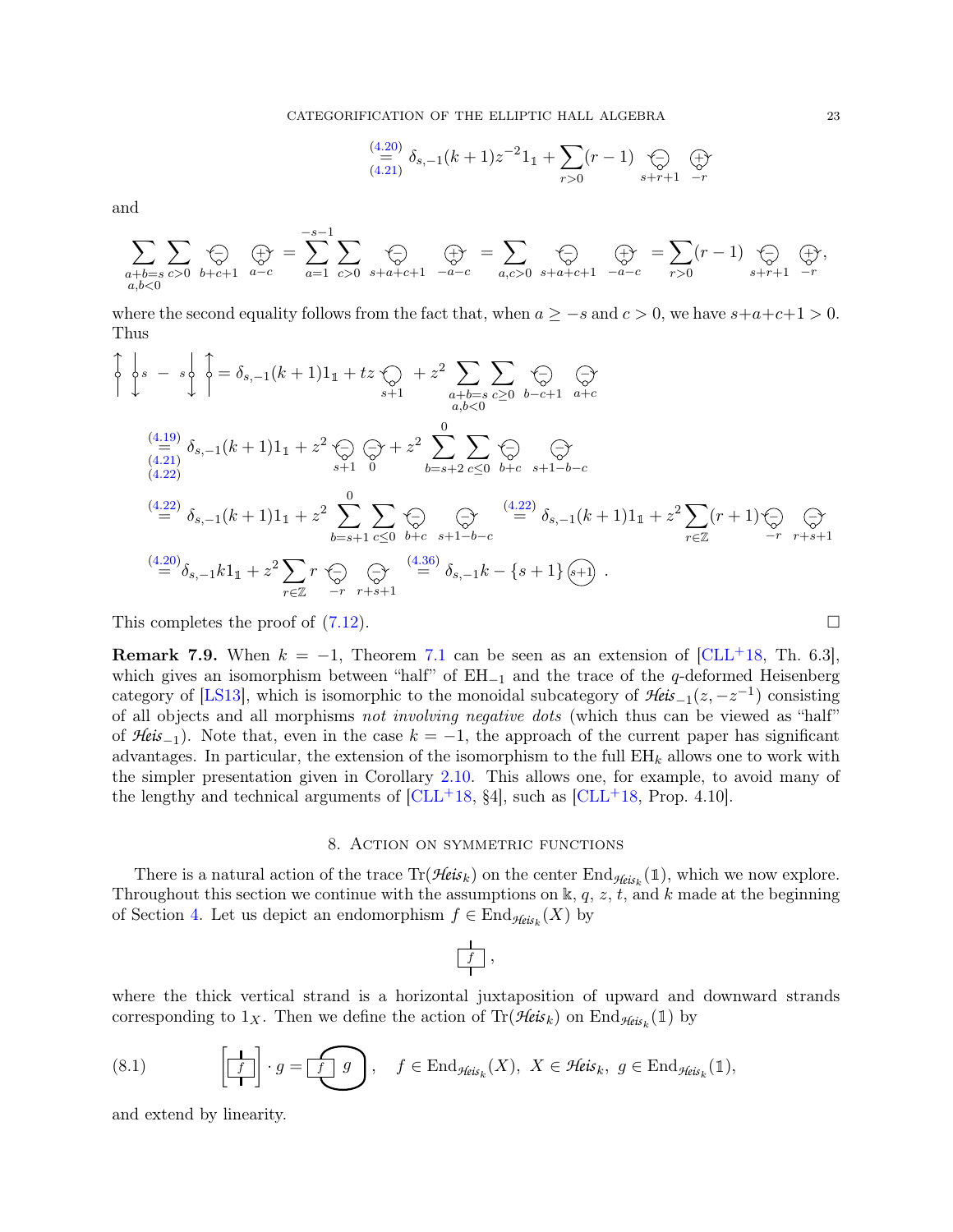There is a unique map  $\rho: EH_k \otimes \text{Sym}^{\otimes 2} \to \text{Sym}^{\otimes 2}$  making the diagram

(8.2)  
\n
$$
\begin{aligned}\n\text{EH}_k \otimes \text{Sym}^{\otimes 2} &\xrightarrow{\rho} \text{Sym}^{\otimes 2} \\
&\cong \downarrow_{\varphi_k \otimes \beta} &\cong \downarrow_{\beta} \\
\text{Tr}(\mathcal{H} \text{eis}_k) \otimes \text{End}_{\mathcal{H} \text{eis}_k}(\mathbb{1}) &\xrightarrow{\hspace{0.5cm}} \text{End}_{\mathcal{H} \text{eis}_k}(\mathbb{1})\n\end{aligned}
$$

commute, where the bottom horizontal map is given by the action  $(8.1)$ . The map  $\rho$  gives an action of  $EH_k$  on Sym<sup>⊗2</sup> and our goal is to give an explicit description of this action. We will use the notation  $a \cdot \theta$  for  $\rho(a \otimes \theta)$ ,  $a \in \text{EH}_k$ ,  $\theta \in \text{Sym}^{\otimes 2}$ .

Recall that, for  $r \geq 1$ ,  $h_r$ ,  $e_r$ , and  $p_r$  denote the degree r complete homogeneous symmetric function, elementary symmetric function, and power sum, respectively. We also adopt the conventions

<span id="page-23-3"></span>
$$
h_0 = e_0 = 1
$$
,  $p_0 = 0$  and  $h_r = e_r = p_r = 0$  for  $r < 0$ .

Recall also the notation  $f^{\pm}$  for  $f \in Sym$  given in [\(4.32\)](#page-11-5). Then [\(4.34\)](#page-11-0) to [\(4.36\)](#page-11-2) are valid for all  $r \in \mathbb{Z}$ .

Lemma 8.1. We have

<span id="page-23-0"></span>(8.3) 
$$
w_{\pm r,0} \cdot \theta = \mp \{r\}^{-1} p_r^{\pm} \theta, \qquad r \ge 1, \ \theta \in \text{Sym}^{\otimes 2},
$$

<span id="page-23-1"></span>(8.4) 
$$
w_{r,1} \cdot 1 = -t^{-1} z^{-1} h_{r-k}^+ + t z^{-1} h_{-r}^-,
$$

$$
r \in \mathbb{Z},
$$

$$
w_{r,-1} \cdot 1 = (-1)^{r+k} t z^{-1} e_{r+k}^+ + (-1)^{r-1} t^{-1} z^{-1} e_{-r}^-,
$$

$$
r \in \mathbb{Z}.
$$

<span id="page-23-2"></span>(8.5)  $w_{r,-1} \cdot 1 = (-1)^{r+k} t z^{-1} e_{r+k}^+ + (-1)^{r-1} t^{-1} z^{-1} e_{-r}^-,$   $r \in \mathbb{Z}.$ t

*Proof.* Equation  $(8.3)$  follows from  $(4.38)$  and  $(7.7)$ . To see  $(8.4)$  and  $(8.5)$ , we compute

$$
w_{r,1} \cdot 1 = \beta^{-1} (r \bigodot r)^{\frac{(4.19)}{2}} \beta^{-1} (r \bigoplus r + r \bigodot r)^{\frac{(4.34)}{2}} - t^{-1} z^{-1} h_{r-k}^{+} + t z^{-1} h_{-r}^{-},
$$
  

$$
w_{r,-1} \cdot 1 = \beta^{-1} (\bigodot r)^{\frac{(4.19)}{2}} \beta^{-1} (\bigodot r + \bigodot r)^{\frac{(4.35)}{2}} (-1)^{r+k} t z^{-1} e_{r+k}^{+} + (-1)^{r-1} t^{-1} z^{-1} e_{-r}^{-}.
$$

Let 
$$
\mathcal P
$$
 be the set of all  $(\lambda_{-\ell_-}, \ldots, \lambda_{-2}, \lambda_{-1}, \lambda_1, \lambda_2, \ldots, \lambda_{\ell_+}) \in \mathbb{Z}^{\ell_- + \ell_+}$ ,  $\ell_-, \ell_+ \in \mathbb{N}$ , satisfying  $(\delta.6)$   $\lambda_{-\ell_-} \leq \cdots \leq \lambda_{-1} < 0 < \lambda_1 \leq \cdots \leq \lambda_{\ell_+}.$ 

For such an element  $\lambda \in \mathcal{P}$ , we define

(8.7) 
$$
\ell_{\pm}(\lambda) := \ell_{\pm}, \quad \ell(\lambda) := \ell_{+} + \ell_{-}, \quad I_{\lambda} := \{-\ell_{-}, \ldots, -1, 1, \ldots, \ell_{+}\},
$$

$$
(8.8) \quad |\lambda| := \sum_{i \in I_{\lambda}} \lambda_{i}, \quad \{\lambda\} := \prod_{i \in I_{\lambda}} \{\lambda_{i}\}, \quad \text{(a)} := \prod_{i \in I_{\lambda}} \text{(b)}, \quad P_{\lambda} := \frac{1}{\{\lambda\}^{2}} \left(\prod_{i=1}^{\ell_{+}} p_{\lambda_{i}}^{+}\right) \left(\prod_{i=1}^{\ell_{-}} p_{-\lambda_{i}}^{-}\right).
$$

We think of elements of  $P$  as partitions whose parts can be either positive or negative. We allow  $\ell_$  or  $\ell_+$  (or both) to be zero. In particular, the empty partition  $\varnothing$  is an element of  $\mathcal P$ . It follows from Proposition [4.2](#page-11-4) and [\(4.38\)](#page-12-1) that

 $\{P_{\lambda} : \lambda \in \mathcal{P}\}\$ is a basis for Sym  $\otimes$  Sym and  $\{(\lambda) : \lambda \in \mathcal{P}\}\$ is a basis for End<sub>Heisk</sub> $(1)$ . Furthermore, it follows from [\(4.38\)](#page-12-1) that

(8.9) 
$$
\beta(P_{\lambda}) = \frac{(-1)^{\ell(\lambda)}}{\{\lambda\}} \text{ and } \lambda \in \mathcal{P}.
$$

For  $\lambda, \mu \in \mathcal{P}$  we define

$$
(8.10) \quad \mu \leq \lambda \iff \mu = (\lambda_{i_a}, \dots, \lambda_{i_1}, \lambda_{j_1}, \dots, \lambda_{j_b})
$$
  
for some  $-\ell_-(\lambda) \leq i_a < \dots < i_1 < 0 < j_1 < \dots < j_b \leq \ell_+(\lambda)$ .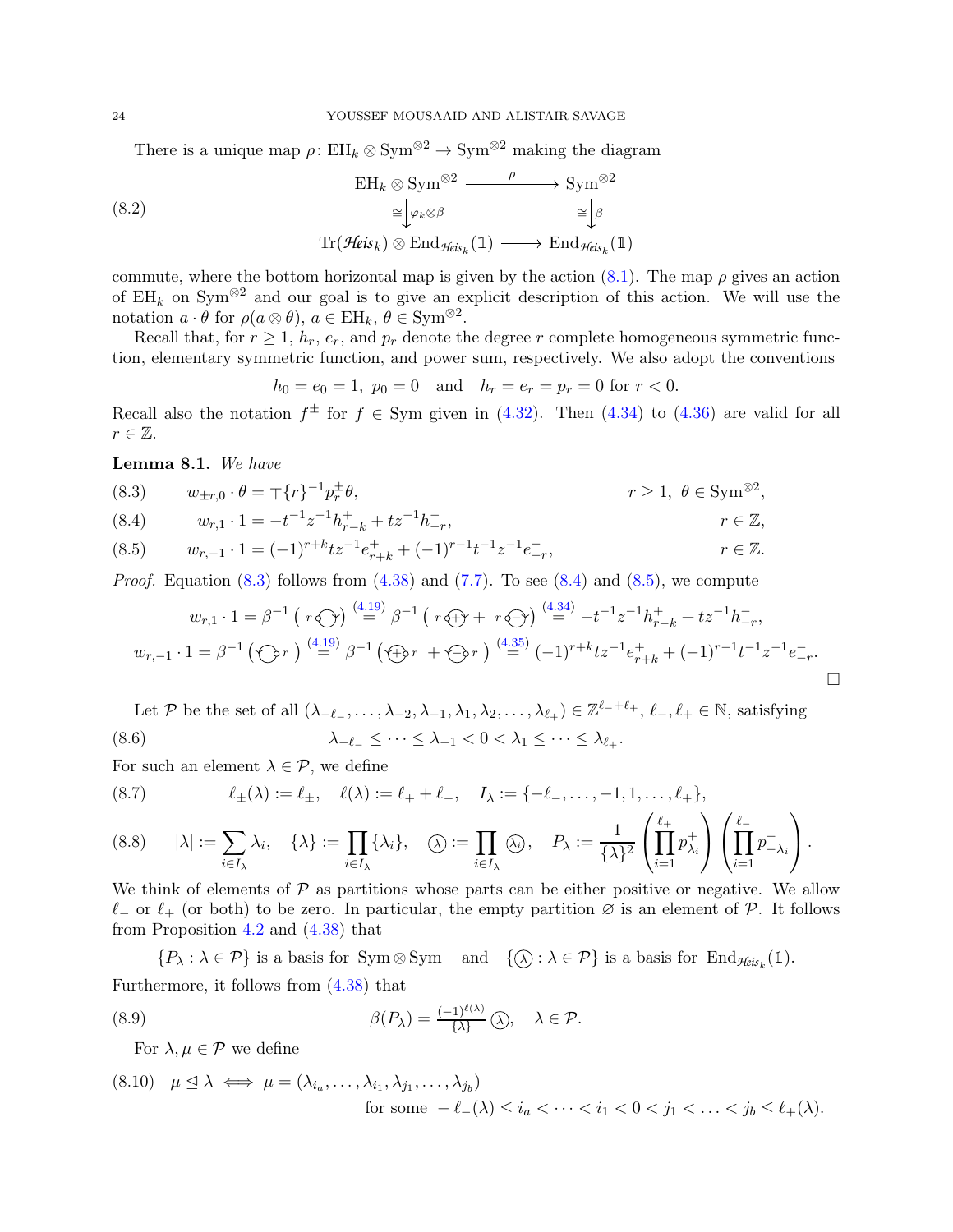In other words,  $\mu \leq \lambda$  if  $\mu$  is obtained from  $\lambda$  by deleting some of its parts (allowing also  $\mu = \lambda$ ). **Lemma 8.2.** For  $\lambda \in \mathcal{P}$ , we have

<span id="page-24-0"></span>
$$
(8.11) \t\t \hat{J} = \{\lambda\} \sum_{\mu \leq \lambda} \frac{1}{\{\mu\}} |\lambda| - |\mu| \hat{J}(\mu), \t\t \hat{J} = \{\lambda\} \sum_{\mu \leq \lambda} \frac{(-1)^{\ell(\lambda) - \ell(\mu)}}{\{\mu\}} |\lambda| - |\mu| \hat{J}(\mu).
$$

<span id="page-24-1"></span>*Proof.* This follows from Proposition [4.3](#page-12-2) by induction on  $\ell(\lambda)$ .

**Theorem 8.3.** The action  $\rho$  in [\(8.2\)](#page-23-3) is the unique action of  $EH_k$  on Sym  $\otimes$  Sym given by

$$
w_{r,1} \cdot P_{\lambda} = z^{-1} \sum_{\mu \leq \lambda} \left( -t^{-1} h_{r+|\lambda|-|\mu|-k}^+ + t h_{-r-|\lambda|+|\mu|}^- \right) P_{\mu},
$$
  

$$
w_{r,-1} \cdot P_{\lambda} = z^{-1} \sum_{\mu \leq \lambda} (-1)^{r+\ell(\lambda)-\ell(\mu)+|\lambda|+|\mu|} \left( (-1)^k t e_{r+|\lambda|-|\mu|+k}^+ - t^{-1} e_{-r-|\lambda|+|\mu|}^- \right) P_{\mu},
$$

for  $r \in \mathbb{Z}, \lambda \in \mathcal{P}$ . Furthermore, Sym  $\otimes$  Sym is a cyclic  $EH_k$ -module generated by  $1 \in \text{Sym} \otimes \text{Sym}$ .

*Proof.* The given expressions for  $w_{r,\pm 1} \cdot P_\lambda$  follow from [\(8.4\)](#page-23-1), [\(8.5\)](#page-23-2), and [\(8.11\)](#page-24-0). The uniqueness follows from the fact that  $EH_k$  is generated by  $w_{r,\pm 1}$ ,  $r \in \mathbb{Z}$ ; see Lemma [2.11.](#page-5-1) The fact that the module is generated by 1 follows from  $(8.3)$ .

**Remark 8.4.** When  $k = 0$ , the action described in Theorem [8.3](#page-24-1) is essentially the action described in [\[MS17,](#page-34-11) Th. 4.1]. The precise connection is as follows. Let

$$
\gamma = \begin{pmatrix} 0 & -1 \\ 1 & 0 \end{pmatrix} \in \text{GL}_2(\mathbb{Z}), \qquad \xi \colon \text{Sym}^{\otimes 2} \to \text{Sym}^{\otimes 2}, \quad \xi(P_\lambda) = (-1)^{\ell(\lambda)} \{\lambda\} P_\lambda, \ \lambda \in \mathcal{P}.
$$

Then we have a commutative diagram

$$
\begin{array}{ccc}\n\text{EH}_0 \otimes \text{Sym}^{\otimes 2} & \xrightarrow{\rho} & \text{Sym}^{\otimes 2} \\
& \downarrow^{\gamma \otimes \xi} & \downarrow^{\xi} \\
\text{EH}_0 \otimes \text{Sym}^{\otimes 2} & \xrightarrow{\text{Sym}^{\otimes 2}\n\end{array}
$$

,

where  $\gamma: EH_0 \to EH_0$  is the isomorphism [\(2.8\)](#page-3-2) and the bottom horizontal arrow is the action of [\[MS17,](#page-34-11) Th. 4.1].

Note that, even though the definition of  $\text{EH}_k$  does not depend on t, its action on Sym ⊗ Sym does. So we obtain a family of modules depending on the parameter  $t$ . In addition, the following result shows that the cyclic vector  $1 \in \text{Sym} \otimes \text{Sym}$  is an eigenvector for many of the  $w_{0,n}$ , with the eigenvalues depending on t.

Proposition 8.5. We have

$$
(8.12) \t w_{0,n} \cdot 1 = \frac{t^n - t^{-n}}{\{n\}} \quad \text{if } k = 0, \ n \neq 0, \qquad w_{0,n} \cdot 1 = \frac{t^n}{\{n\}} \quad \text{if } k, n > 0 \text{ or } k, n < 0.
$$

*Proof.* First suppose  $k = 0$ . Then we have

<span id="page-24-2"></span>(8.13) 
$$
\left[\bigcirc\limits_{s=1}^{t} t\right], \qquad \left[\bigcirc\limits_{s=1}^{t} t\right], \qquad \left[\bigcirc\limits_{s=1}^{t} t\right], \qquad \left[\bigcirc\limits_{s=1}^{t} t\right], \qquad \left[\bigcirc\limits_{s=1}^{t} t\right].
$$

This can be seen by using the fact that  $\mathcal{H}eis_0$  is the framed HOMFLYPT skein category (Proposi-tion [6.1\)](#page-15-2) or by using  $(4.21)$ ,  $(4.22)$ ,  $(4.28)$ , and  $(4.29)$ .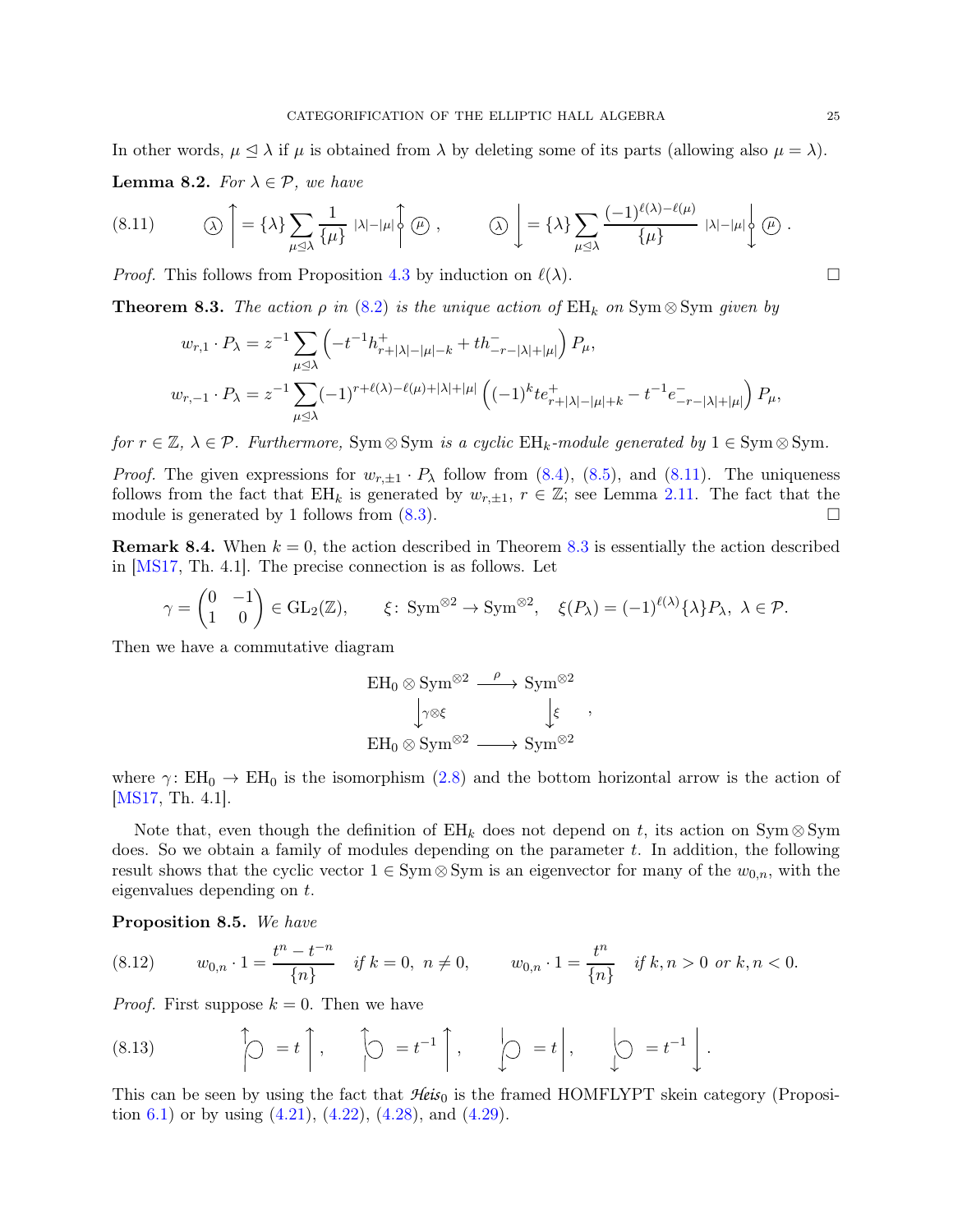If  $n > 0$ , we have

$$
w_{0,n} \cdot 1 \stackrel{(7.8)}{=} \frac{z}{\{n\}} \sum_{i=0}^{n-1} [\sigma_{i,n-i-1}] \cdot 1 \stackrel{(8.13)}{=} \frac{z}{\{n\}} \sum_{i=0}^{n-1} t^{n-2i-1} \frac{t-t^{-1}}{z} = \frac{t^n - t^{-n}}{\{n\}}.
$$

The case  $n < 0$  is analogous

Now suppose  $n, k > 0$ . Then, by  $(4.21), (4.22), (4.28),$  $(4.21), (4.22), (4.28),$  $(4.21), (4.22), (4.28),$  $(4.21), (4.22), (4.28),$  $(4.21), (4.22), (4.28),$  and  $(4.29),$  we have

(8.14) = t , = 0.

Thus

<span id="page-25-1"></span>
$$
w_{0,n} \cdot 1 \stackrel{(7.8)}{=} \frac{z}{\{n\}} \sum_{i=0}^{n-1} [\sigma_{i,n-i-1}] \cdot 1 \cdot \frac{(8.14)}{\frac{z}{\{n\}}}\frac{z}{\{n\}} t^{n-1} \frac{t}{z} = \frac{t^n}{\{n\}}.
$$

<span id="page-25-0"></span>The case  $n, k < 0$  can be proved directly in an analogous manner, or obtained from the  $n, k > 0$ case by applying the isomorphism  $\Omega_k$  from [\(4.45\)](#page-13-3).

### 9. Action on cocenters of cyclotomic Hecke algebras

In this final section, we describe the action of  $\text{Tr}(\mathcal{H}\acute{e}is_k)$  on traces of cyclotomic quotients of  $\mathcal{H}\acute{e}is_k$ or, equivalently, on cocenters of cyclotomic Hecke algebras. Throughout this section we assume that k is a field of characteristic zero and  $q, t \in \mathbb{k}^{\times}$ , with q not a root of unity.

If C and D are k-linear categories, we let  $\mathcal{C} \boxtimes \mathcal{D}$  be the k-linear category with objects that are pairs  $(X, Y)$  of objects  $X \in \mathcal{C}$  and  $Y \in \mathcal{D}$ , and morphisms given by

$$
\mathrm{Hom}_{\mathcal{C}\boxtimes\mathcal{D}}((X_1,Y_1),(X_2,Y_2)) := \mathrm{Hom}_{\mathcal{C}}(X_1,X_2) \otimes_{\Bbbk} \mathrm{Hom}_{\mathcal{D}}(Y_1,Y_2).
$$

Composition of morphisms in  $\mathcal{C} \boxtimes \mathcal{D}$  is given by  $(e \otimes f) \circ (g \otimes h) := (e \circ g) \otimes (f \circ h)$ , extended by linearity. It is straightforward to verify that we have a linear isomorphism

$$
\mathrm{Tr}(\mathcal{C})\otimes\mathrm{Tr}(\mathcal{D})\xrightarrow{\cong}\mathrm{Tr}(\mathcal{C}\boxtimes\mathcal{D}),\quad [f]\otimes[g]\mapsto [f\otimes g].
$$

A module category over C is a k-linear category M, together with a k-linear functor  $\mathcal{C}\boxtimes\mathcal{M}\to\mathcal{M}$ satisfying the usual associativity and unity axioms. Equivalently, it is a  $\Bbbk$ -linear category  $\mathcal M$  together with a strict k-linear monoidal functor  $C \to \mathcal{E}nd_k(\mathcal{M})$ , where  $\mathcal{E}nd_k(\mathcal{M})$  denotes the strict k-linear monoidal category whose objects are  $\Bbbk$ -linear endofunctors of M and whose morphisms are natural transformations.

If M is a module category over C with action functor  $F: \mathcal{C} \boxtimes \mathcal{M} \to \mathcal{M}$ , then we have an induced action of  $\text{Tr}(\mathcal{C})$  on  $\text{Tr}(\mathcal{M})$  given by

(9.1) 
$$
\text{Tr}(\mathcal{C}) \otimes \text{Tr}(\mathcal{M}) \xrightarrow{\cong} \text{Tr}(\mathcal{C} \boxtimes \mathcal{M}) \xrightarrow{\text{Tr}[F]} \text{Tr}(\mathcal{M}).
$$

The goal of this section is to use this fact to construct  $\mathrm{EH}_{k}$ -modules from certain module categories over the quantum Heisenberg category.

For  $n \in \mathbb{Z}_{\geq 1}$ , let  $H_n$  denote the Iwahori–Hecke algebra of rank n. This is the associative k-algebra with generators  $\tau_1, \ldots, \tau_{n-1}$  and relations

$$
\tau_i \tau_j = \tau_j \tau_i, \qquad 1 \le i, j \le n - 1, \ |i - j| > 1, \n\tau_i \tau_{i+1} \tau_i = \tau_{i+1} \tau_i \tau_{i+1}, \qquad 1 \le i \le n - 2, \n\tau_i^2 = z\tau_i + 1, \qquad 1 \le i \le n - 1.
$$

Let  $AH_n$  denote the affine Hecke algebra of rank n. Thus  $AH_n = H_n \otimes_{\mathbb{k}} \mathbb{k}[x_1^{\pm 1}, \dots, x_n^{\pm n}]$  as k-modules, with the two factors being subalgebras, and

$$
\tau_i x_i = x_{i+1} \tau_i^{-1}, \quad 1 \le i \le n-1.
$$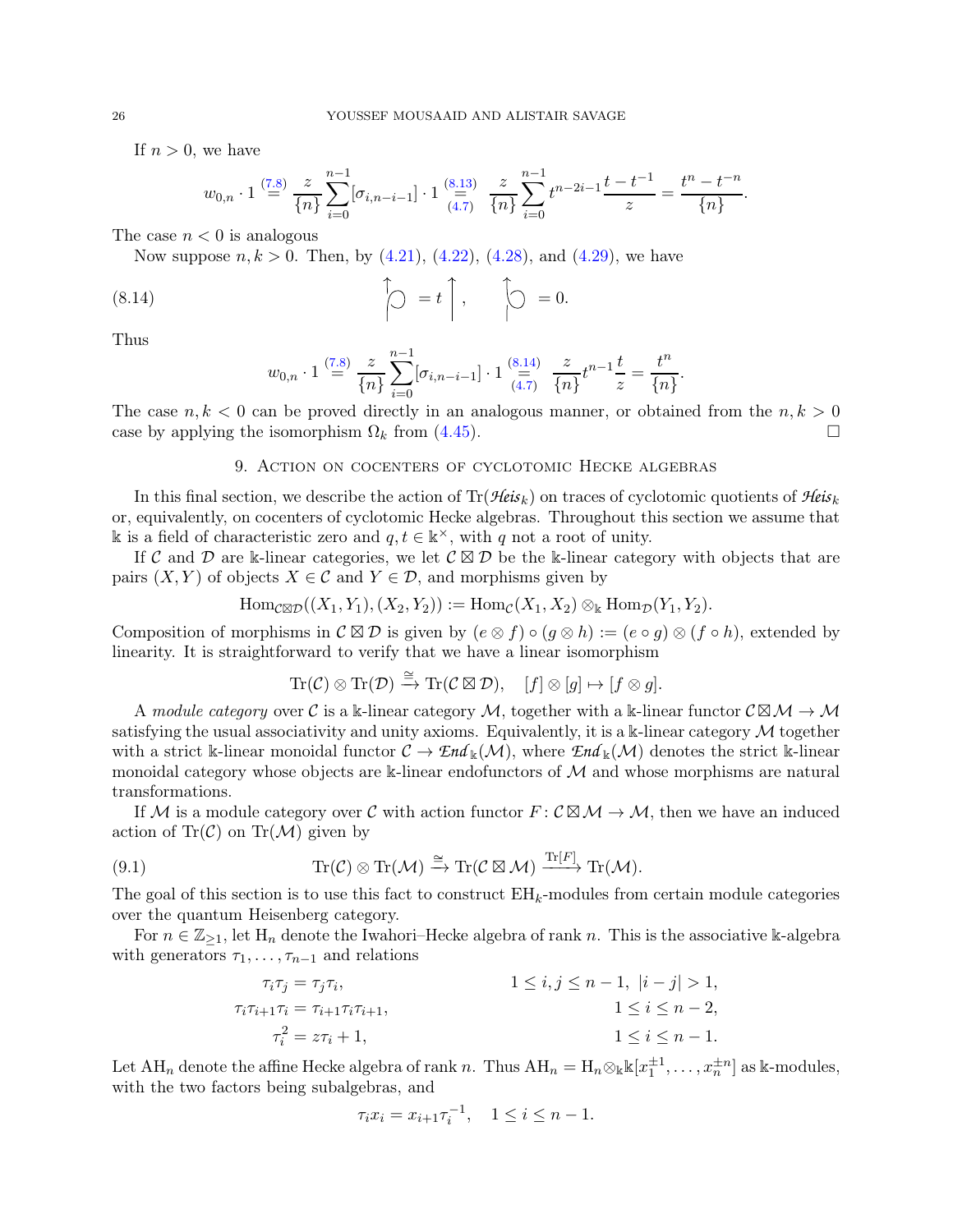We adopt the convention that  $H_0 = AH_0 = \mathbb{k}$ .

It follows from  $(4.1)$  to  $(4.3)$  that we have an algebra homomorphism

(9.2) 
$$
\mathrm{AH}_n \to \mathrm{End}_{\mathcal{H}\acute{e}i\varsigma_k}(\uparrow^{\otimes n}),
$$

sending  $x_i$  to a dot on the *i*-th string and  $\tau_i$  to a positive crossing  $\frac{1}{2}$  of the *i*-th and  $(i + 1)$ -st strings, where we number strings  $1, 2, \ldots, n$  from right to left. In fact, it follows from Theorem [4.4](#page-13-1) that this map is injective.

Fix a nonnegative integer  $l$  and a polynomial

(9.3) 
$$
f(u) = f_0 u^l + f_1 u^{l-1} + \dots + f_l \in \mathbb{k}[u], \quad f_0 = 1, \ f_l = t^2.
$$

(Note that this forces  $t = \pm 1$  if  $l = 0$ .) The *cyclotomic Hecke algebra*  $H_n^f$  of level l associated to the polynomial  $f(u)$  is the quotient of  $\overrightarrow{AH}_n$  by the two-sided ideal generated by  $f(x_1)$ . By convention  $H_0^f = \mathbb{k}$ . The basis theorem proved in [\[AK94,](#page-34-21) Th. 3.10] states that

<span id="page-26-0"></span>
$$
\{x_1^{r_1}\cdots x_n^{r_n}\tau_g: 0 \le r_1,\ldots,r_n < l, \ g \in \mathfrak{S}_n\}
$$

is a basis for  $H_n^f$  as a free k-module, where  $\tau_g$  denotes the element of the finite Hecke algebra defined from a reduced expression for the element g of the symmetric group  $\mathfrak{S}_n$ .

Define the *tower of cyclotomic Hecke algebras* associated to f to be the k-linear category  $\mathcal{H}^f$ with objects  $X_n$ ,  $n \in \mathbb{N}$ , and

$$
\mathrm{Hom}_{\mathcal{H}^f}(\uparrow^{\otimes n},\uparrow^{\otimes m})=\begin{cases}\mathrm{H}^f_n &\text{if $m=n$,}\\ 0 &\text{if $m\neq n$.}\end{cases}
$$

Note that  $H^f$  is not naturally a monoidal category. As we will now explain the tower  $H^f$  can also be realized as a cyclotomic quotient of the quantum Heisenberg category.

Let  $\mathcal{I}(f)$  be the left tensor ideal generated by the morphism  $f(\hat{\zeta})$ . The cyclotomic quantum Heisenberg category associated to the polynomial  $f(u)$  is the quotient category

(9.4) 
$$
\mathcal{H}(f) := \mathcal{H} \text{eis}_{-l} / \mathcal{I}(f).
$$

<span id="page-26-2"></span>Note that  $\mathcal{H}(f)$  is a k-linear category, but it does not inherit the monoidal structure from  $\mathcal{H}$ eis<sub>−l</sub>. However, it is a left module category over *Heis*<sub>−l</sub>.

**Proposition 9.1.** The map  $(9.2)$  induces algebra isomorphisms

(9.5) 
$$
\mathrm{H}_n^f \xrightarrow{\cong} \mathrm{End}_{\mathcal{H}(f)}(\uparrow^{\otimes n}), \quad n \in \mathbb{N}.
$$

Furthermore, the functor  $\mathcal{H}^f \to \mathcal{H}(f)$  given on objects by  $X_n \mapsto \uparrow^{\otimes n}$  and on morphisms by [\(9.5\)](#page-26-1) is an equivalence of k-linear categories.

*Proof.* This is shown in  $[BSW20a, \text{ Lem. } 5.13]$  and  $[BSW20b, \text{ Th. } 9.5]$ .

Remark 9.2. As shown in [\[BSW20b,](#page-34-9) Th. 9.5], the equivalence of Proposition [9.1](#page-26-2) induces an equivalence of k-linear categories

<span id="page-26-1"></span>
$$
\text{Kar}(\mathcal{H}(f)) \to \bigoplus_{n \geq 0} \text{H}^f_n\text{-pmod},
$$

where  $\text{Kar}(\mathcal{H}(f))$  denotes the additive Karoubi envelope of  $\mathcal{H}(f)$  and  $\text{H}^f_n\text{-pmod }$  denotes the category of finitely-generated projective left  $H_n^f$ -modules. Under this isomorphism, the natural action of  $\mathcal{H}$ eis<sub>k</sub> on  $\mathcal{H}(f)$  corresponds to an action of  $\mathcal{H}$ *eis*<sub>k</sub> on  $\bigoplus_{n\geq 0} \mathrm{H}_n^f$ -pmod, with the objects  $\uparrow$  and  $\downarrow$  acting by induction and restriction, respectively. We refer the reader to [\[BSW20b,](#page-34-9) §6] for details.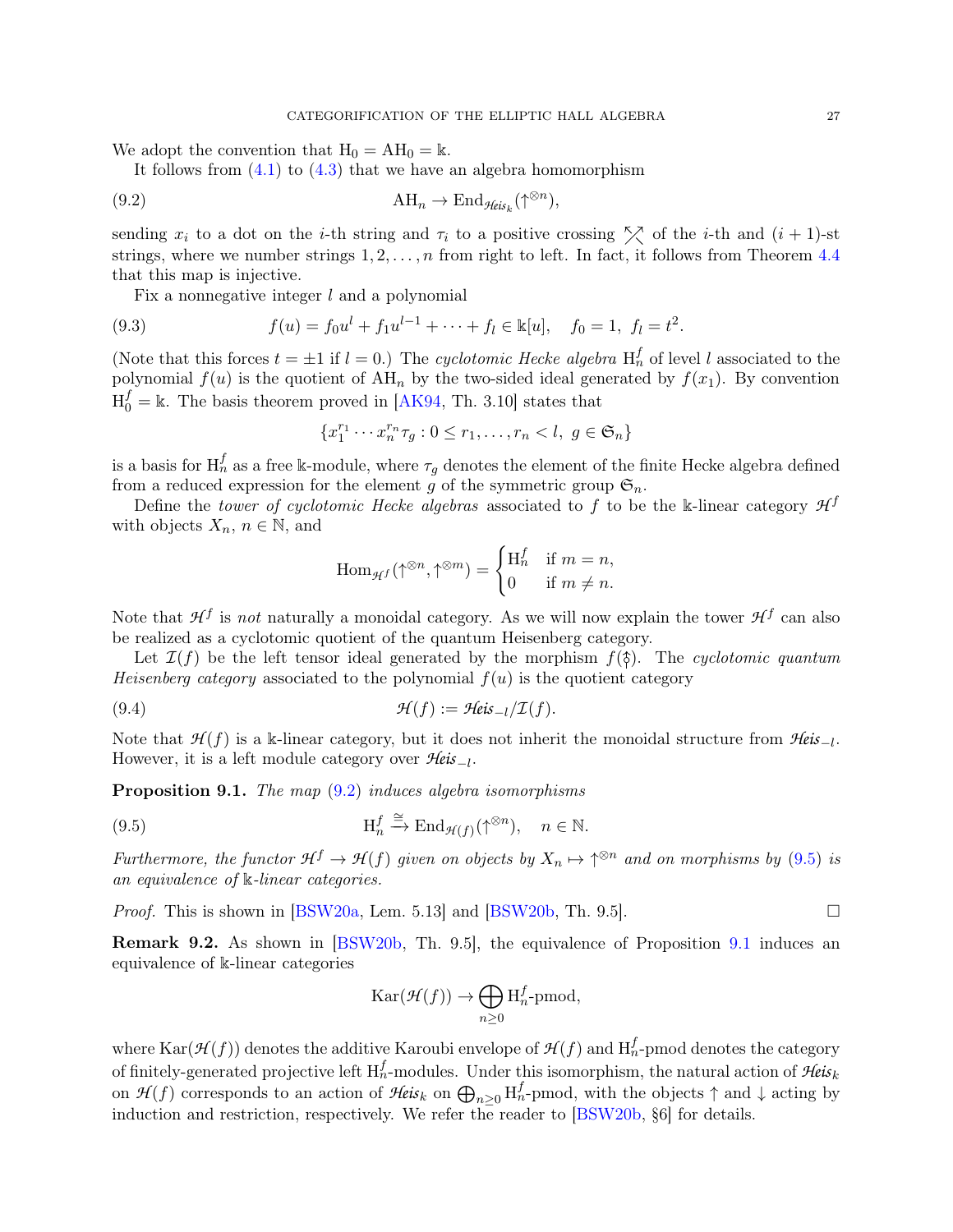For an associative k-algebra  $A$ , its *cocenter* is

$$
C(A) := A / \operatorname{span}_{\mathbb{k}} \{ ab - ba : ab \in A \}.
$$

Note that this is the same as the trace of A considered as a monoidal category with one object. By Proposition [9.1](#page-26-2) and Theorem [7.1,](#page-16-1) we have an action of  $EH_{-l} \cong \text{Tr}(\mathcal{H}eis_{-l})$  on

(9.6) 
$$
V_f := \text{Tr}(\mathcal{H}(f)) \cong \bigoplus_{n \geq 0} C(\mathcal{H}_n^f).
$$

<span id="page-27-6"></span>Denote this action by  $\cdot$ , and let  $v_f$  denote unit element in  $C(\mathbf{H}_0^f) \cong \mathbb{k}$ .

**Proposition 9.3.** The EH<sub>-l</sub>-module  $V_f$  is cyclic, generated by  $v_f$ . Furthermore, we have

<span id="page-27-3"></span>
$$
(9.7) \t\t w_{r,n} \cdot v_f = 0, \t\t r \in \mathbb{Z}, \quad n < 0,
$$

<span id="page-27-4"></span>(9.8) 
$$
w_{r,1} \cdot v_f = -\sum_{i=1}^l f_i w_{r-i,1} \cdot v_f, \qquad r \in \mathbb{Z},
$$

<span id="page-27-1"></span>(9.9) 
$$
\sum_{r\geq 1} u^{1-r} \{r\} w_{r,0} \cdot v_f = \left(u^2 f'(u) f(u)^{-1} - l u\right) v_f,
$$

<span id="page-27-2"></span>(9.10) 
$$
\sum_{r\geq 1} u^{r-1} \{r\} w_{-r,0} \cdot v_f = (f'(u)f(u)^{-1}) v_f,
$$

where [\(9.9\)](#page-27-1) and [\(9.10\)](#page-27-2) are equalities of Laurent series in  $\mathbb{k}(\!(u^{-1})\!)$  and  $\mathbb{k}(\!(u)\!)$ , respectively.

*Proof.* The fact that  $V_f$  is cyclic, generated by  $v_f$ , follows from the fact that this module is a quotient of Tr(*Heis*<sub>−l</sub>). The equalities [\(9.7\)](#page-27-3) and [\(9.8\)](#page-27-4) also follow immediately from the definition of  $\mathcal{I}(f)$ .

It is shown in [\[BSW20b,](#page-34-9) Lem. 9.2] that the ideal  $\mathcal{I}(f)$  contains the morphism  $\downarrow$  and the coefficients of the series

<span id="page-27-5"></span>(9.11) + (u) − f(u) −1 , − (u) − t 2 f(u) −1 , + (u) − f(u), − (u) − t −2 f(u),

where the first and second occurrences of  $f(u)^{-1}$  are interpreted as Laurent series in  $u^{-1}$  and u, respectively; cf.  $(4.23)$  and  $(4.25)$ . Thus, recalling the series defined in  $(4.42)$ , we have

$$
\sum_{r\geq 1} u^{1-r} \{r\} w_{r,0} \cdot v_f \stackrel{(7.7)}{=} -\beta (P_+(u)) \cdot v_f \stackrel{(4.43)}{=} u^2 \beta (H'_+(u)/H_+(u)) \cdot v_f
$$
\n
$$
\xrightarrow{\text{(4.44)}}_{(9.11)} (u^2 f'(u) f(u)^{-1} - l u) \cdot v_f.
$$
\n
$$
(9.11)
$$

This proves  $(9.9)$ ; the proof of  $(9.10)$  is similar.

It follows from Proposition [9.3](#page-27-6) that the cyclic vector  $v_f$  generates a one-dimensional subspace under the action of the commutative subalgebra of  $E_{l_l}$  generated by the  $w_{r,0}, r \in \mathbb{Z} \setminus \{0\}$ , and that  $v_f$  is annihilated by the elements  $w_{r,n}$ ,  $r \in \mathbb{Z}$ ,  $n < 0$ . In this way,  $V_f$  is somewhat like a lowest weight module.

<span id="page-27-0"></span>As for the action on the center described in Section [8,](#page-22-0) the action of  $EH_{-l}$  on  $V_f$  depends on t (since f can involve t) even though  $EH_{-l}$  does not. Proposition [9.3](#page-27-6) is not a complete algebraic description of the action of  $EH_{-l}$  on  $V_f$  since it only describes the action of certain elements on the cyclic vector  $v_f$ . To give a complete algebraic description of the action, one would need to give an explicit description of the images of the elements  $x_i^r \in AH_n$  in the cyclotomic quotients  $H_n^f$ .

$$
\sqcup
$$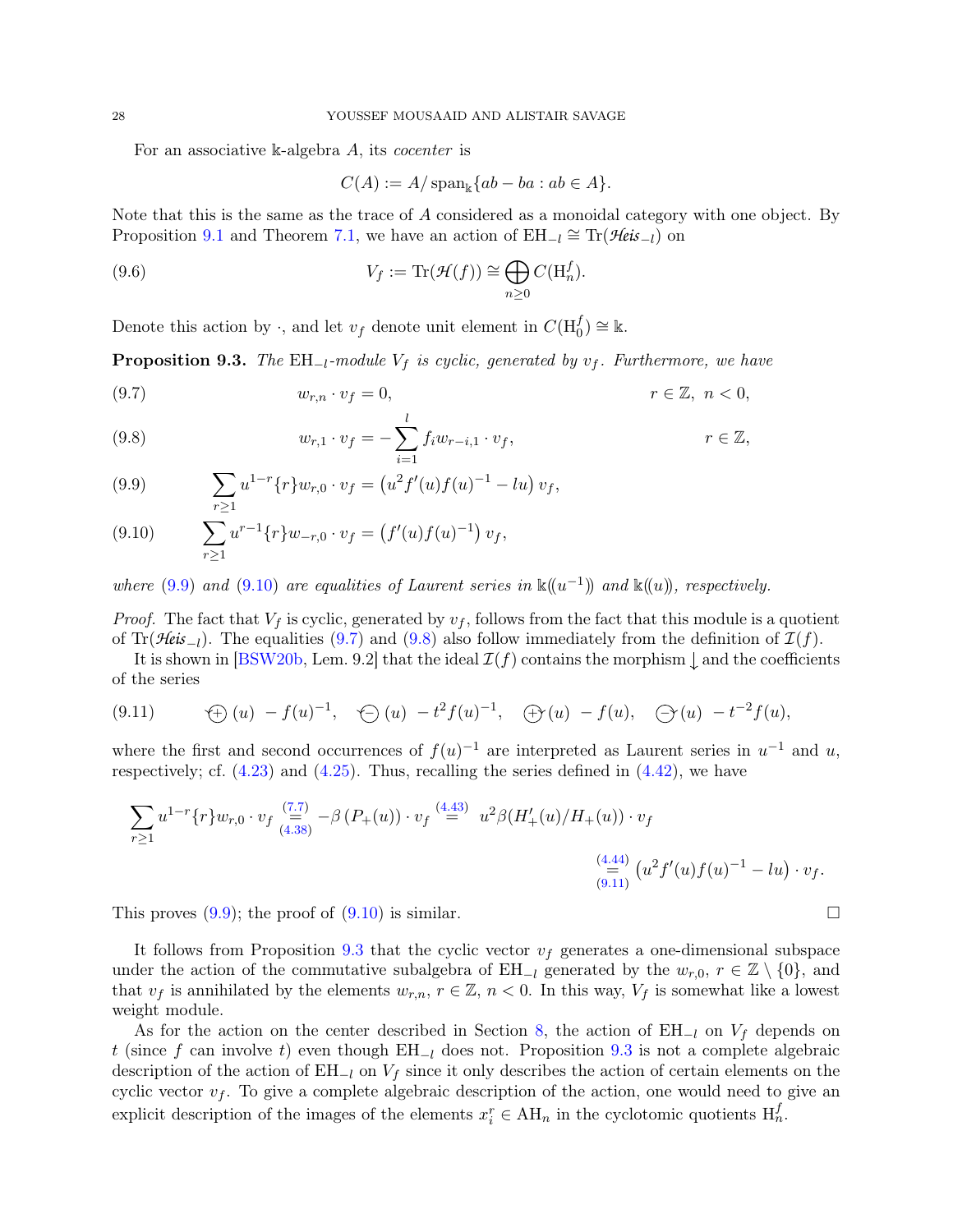**Remark 9.4.** When  $l = 1$ , we have  $H_n^f \cong H_n$ , with the  $x_i$  being sent to the Jucys–Murphy elements. In this case, explicit formulas are known, and the action on  $V_f \cong \text{Sym}$  (for  $t = -z^{-1}$  and  $f(u) = u + z^{-2}$  was computed in [\[CLL](#page-34-12)<sup>+</sup>18, §7] for "half" of EH<sub>-1</sub>; see Remark [7.9.](#page-22-1) The action computed in  $[CLL+18, §7]$  is a twist of the polynomial representation defined in  $[SV13, §1]$ , where it is also realized in terms of the K-theory of the Hilbert scheme of  $\mathbb{A}^2$ . It is natural to expect that, for higher level l, the modules  $V_f$  are related to the K-theory of the moduli space of framed torsion-free sheaves on  $\mathbb{P}^2$ , which can be viewed as higher rank analogues of the Hilbert scheme; see [\[SV13,](#page-35-0) §8].

For the remainder of this subsection, we assume that  $\Bbbk$  is an algebraically closed field of characteristic zero. Let I be the union of the orbits of the roots of  $f(u)$  under the maps  $i \mapsto q^{\pm 2}i$ ,  $i \in \mathbb{k}$ . It follows from our assumption [\(2.1\)](#page-2-3) that the map  $i \mapsto q^2i$  defines oriented edges making the set I into a quiver with connected components of type  $A_{\infty}$ . Let g denote the Kac–Moody Lie algebra associated to this quiver, and let  $\mathcal{U}(\mathfrak{g})$  be the corresponding Kac–Moody 2-category, as defined in [\[KL10,](#page-34-23) [Rou08\]](#page-34-24). (See also [\[Bru16\]](#page-34-25), which unified the two approaches.)

For  $i \in I$ , let  $\mu_i$  be the multiplicity of i as a root of  $f(u)$ . Then let  $\mu := \sum_{i \in I} \mu_i \Lambda_i$  be the corresponding dominant integral weight of  $\mathfrak{g}$ , where  $\Lambda_i$  denotes the fundamental weight corresponding to  $i \in I$ . By [\[BSW20a,](#page-34-22) Th. B],  $\mathcal{H}(f)$  is isomorphic (as a locally unital algebra) to the cyclotomic quotient  $\mathcal{H}(\mu)$  of  $\mathcal{U}(\mathfrak{g})$  corresponding to  $\mu$ . As for the case of the quantum Heisenberg category discussed above, this implies that we have an action of Tr( $\mathcal{U}(\mathfrak{g})$ ) on Tr( $\mathcal{H}(\mu)$ ) ≅ Tr( $\mathcal{H}(f)$ ) ≅  $V_f$ .

To any symmetrizable Kac–Moody algebra  $\mathfrak{g}$ , one can associate a Lie algebra  $C\mathfrak{g}$  (denoted  $L\mathfrak{g}$ in [\[SVV17,](#page-35-2) Def. 3.24] and, when  $\mathfrak g$  is simply laced,  $\mathcal C\mathfrak g$  in [\[BHLW17,](#page-34-17) §3.2]). The Lie algebra  $C\mathfrak g$  is isomorphic to the current algebra  $\mathfrak{g} \otimes \mathbb{k}[t]$  when  $\mathfrak{g}$  is of finite type  $ADE$ , but is larger in general; see  $|SVV17, Rem. 3.26|$ . If g is of *finite* type A, then it follows from  $|SVV17, Th. 1|$  and  $|BHLW17,$ Th. A, B, that  $Tr(\mathcal{U}(\mathfrak{g}))$  is isomorphic to an idempotented form of the universal enveloping algebra  $U(C\mathfrak{g})$  and that the induced action on cyclotomic quotients realizes its Weyl modules. While [\[SVV17,](#page-35-2) [BHLW17\]](#page-34-17) do not treat type  $A_{\infty}$ , we expect that one should be able to take an appropriate limit to handle this case. In this way one would identify  $V_f$  as both a Weyl module for the current algebra and a module for the elliptic Hall algebra.

**Remark 9.5.** In general, one associates a generalized cyclotomic quotient  $\mathcal{H}(f|g)$  to a pair  $(f,g)$  of monic polynomials. If f and g are of degrees l and m, respectively, then  $\mathcal{H}(f|g)$  is a module category over *Heis*<sub>m−l</sub>. We have restricted our attention here to the case where  $g = 1$ , and hence to central charge  $k = -l < 0$ . As we saw in Proposition [9.3,](#page-27-6) this gives rise to a negative-central-charge module  $V_f$  generated by an eigenvector  $v_f$  for EH<sup>−</sup>. If we instead considered the case where  $f = 1$ , we would obtain positive-central-charge modules generated by an eigenvector for  $EH^{+}$ . Alternatively these positive-central-charge modules can be obtained from the  $V_f$  by twisting by the automorphism  $\Omega_k$ from  $(4.45)$ . The general case, of arbitrary f and g, would yield a tensor product of these positiveand negative-central-charge modules; see Remark [2.6.](#page-3-4) We refer the reader to [\[BSW20b,](#page-34-9) §9] for further details on the more general  $\mathcal{H}(f|g)$ .

## <span id="page-28-1"></span>Appendix A. Universal central extension

<span id="page-28-0"></span>In this section we prove Proposition [2.1](#page-2-1) using an argument inspired by the one in [\[LT05\]](#page-34-26). We make the same assumptions on the ground field  $\Bbbk$  as given at the beginning of Section [2,](#page-2-0) and we assume that q is not integral over the canonical image of  $\mathbb Z$  in k.

Let

(A.1) 
$$
0 \to 3 \to \widehat{\mathfrak{CS}} \xrightarrow{\hat{\pi}} \mathfrak{CS} \to 0
$$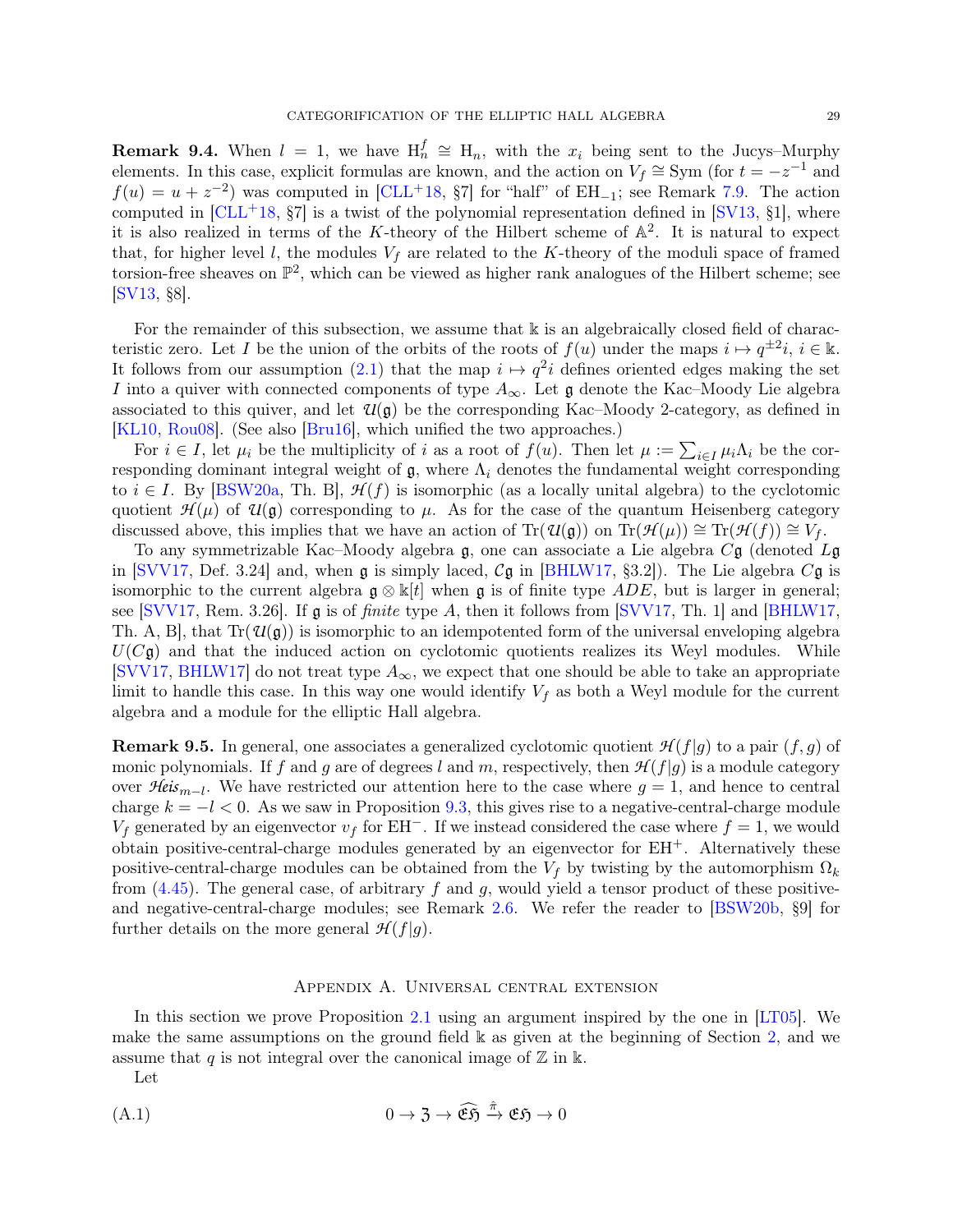be an arbitrary central extension of  $\mathfrak{E}5$ . We must show that there exists a unique homomorphism of Lie algebras  $\zeta: \widetilde{\mathfrak{E}} \mathfrak{H} \to \widetilde{\mathfrak{E}} \mathfrak{H}$  such that  $\pi \zeta = \tilde{\pi}$ , where

<span id="page-29-7"></span>
$$
\tilde{\pi} \colon \widetilde{\mathfrak{C}}\tilde{\mathfrak{H}} \to \mathfrak{E}\tilde{\mathfrak{H}}, \qquad w_{\mathbf{x}} \mapsto w_{\mathbf{x}}, \quad z \mapsto 0, \quad \mathbf{x} \in \mathbf{Z}^*, \ z \in \mathbf{Z}_{\mathbb{k}}.
$$

Fix a linear map (not necessarily a homomorphism of Lie algebras)  $\zeta_1: \mathfrak{E} \mathfrak{H} \to \widehat{\mathfrak{E}} \mathfrak{H}$  such that  $\hat{\pi}\zeta_1 = \mathrm{id}_{\mathfrak{E}5}$ . Then define

(A.2) 
$$
\vartheta \colon \mathfrak{E} \mathfrak{H} \times \mathfrak{E} \mathfrak{H} \to \mathfrak{Z}, \quad \vartheta(x, y) = [\zeta_1(x), \zeta_1(y)] - \zeta_1([x, y]), \quad x, y \in \mathfrak{E} \mathfrak{H}.
$$

It follows immediately from the fact that the Lie bracket on  $\mathfrak{E} \mathfrak{H}$  is alternating and satisfies the Jacobi identity that

<span id="page-29-0"></span>
$$
\vartheta(x,y) = -\vartheta(y,x), \qquad \vartheta(x,x) = 0,
$$

<span id="page-29-1"></span>(A.4) 
$$
\vartheta([x, y], z) + \vartheta([y, z], x) + \vartheta([z, x], y) = 0,
$$

<span id="page-29-8"></span>for all  $x, y, z \in \mathfrak{E}$ , (The two equations in [\(A.3\)](#page-29-0) are equivalent when char(k)  $\neq 2$ .)

Lemma A.1. The function

$$
\mathbf{Z} \to \mathbf{Z}, \qquad \mathbf{x} \mapsto \begin{cases} \vartheta(w_{\mathbf{x}}, w_{-\mathbf{x}}) & \text{if } \mathbf{x} \neq 0, \\ 0 & \text{if } \mathbf{x} = 0, \end{cases}
$$

is a homomorphism of additive groups.

*Proof.* Suppose  $\mathbf{x}, \mathbf{y} \in \mathbb{Z}^*$  satisfy det  $(\mathbf{x} \ \mathbf{y}) \neq 0$ , that is,  $\mathbf{x}$  and  $\mathbf{y}$  are not colinear. Taking  $x = w_{\mathbf{x}}$ ,  $y = w_{\mathbf{y}}, z = w_{-\mathbf{x}-\mathbf{y}}$  in [\(A.4\)](#page-29-1), and letting  $\mathbf{z} = -\mathbf{x} - \mathbf{y}$ , we have

<span id="page-29-2"></span>(A.5) {det 
$$
(\mathbf{x} \ \mathbf{y})
$$
}  $\vartheta(w_{\mathbf{x}+\mathbf{y}}, w_{-\mathbf{x}-\mathbf{y}})$  + {det  $(\mathbf{y} \ \mathbf{z})$ }  $\vartheta(w_{-\mathbf{x}}, w_{\mathbf{x}})$  + {det  $(\mathbf{z} \ \mathbf{x})$ }  $\vartheta(w_{-\mathbf{y}}, w_{\mathbf{y}})$ .

The determinants appearing in  $(A.5)$  are all equal, and so, also using  $(A.3)$ , we have

 $\vartheta(w_{\mathbf{x}+\mathbf{v}}, w_{-\mathbf{x}-\mathbf{v}}) = \vartheta(w_{\mathbf{x}}, w_{-\mathbf{x}}) + \vartheta(w_{\mathbf{v}}, w_{-\mathbf{v}}).$ 

On the other hand, if  $x$  and  $y$  are colinear, choose  $z$  that is not colinear with  $x$  (equivalently, not colinear with y). Then, using the non-colinear case proved above, we have

$$
\vartheta(w_{\mathbf{x}+\mathbf{y}}, w_{-\mathbf{x}-\mathbf{y}}) = \vartheta(w_{\mathbf{x}+\mathbf{z}}, w_{-\mathbf{x}-\mathbf{z}}) + \vartheta(w_{\mathbf{y}-\mathbf{z}}, w_{-\mathbf{y}+\mathbf{z}})
$$
  
\n
$$
= \vartheta(w_{\mathbf{x}}, w_{-\mathbf{x}}) + \vartheta(w_{\mathbf{z}}, w_{-\mathbf{z}}) + \vartheta(w_{\mathbf{y}}, w_{-\mathbf{y}}) + \vartheta(w_{-\mathbf{z}}, w_{\mathbf{z}})
$$
  
\n
$$
\stackrel{\text{(A.3)}}{=} \vartheta(w_{\mathbf{x}}, w_{-\mathbf{x}}) + \vartheta(w_{\mathbf{y}}, w_{-\mathbf{y}}),
$$

<span id="page-29-6"></span>completing the proof.  $\Box$ 

# Lemma A.2. We have

<span id="page-29-5"></span> $\vartheta(w_{r,0}, w_{s,0}) = 0 = \vartheta(w_{0,m}, w_{0,n}), \quad r, s, m, n \in \mathbb{Z} \setminus \{0\}, \; r \neq -s, \; m \neq -n.$ 

*Proof.* We prove the first equality, since the proof of the second is similar. Since the case  $r = s$ follows immediately from [\(A.3\)](#page-29-0), suppose  $r \neq s$ . Taking  $x = w_{0,1}$ ,  $y = w_{0,-1}$ ,  $z \in w_{r+s,0}$  in [\(A.4\)](#page-29-1), and then dividing by  $\{r + s\}$ , we have

(A.6) ϑ(wr+s,−1, w0,1) + ϑ(wr+s,1, w0,−1) = 0.

Next, take  $x = w_{s,-1}$ ,  $y = w_{0,1}$ ,  $z \in w_{r,0}$  in [\(A.4\)](#page-29-1) to get

<span id="page-29-3"></span>(A.7) 
$$
\{s\}\theta(w_{s,0}, w_{r,0}) - \{r\}\theta(w_{r,1}, w_{s,-1}) - \{r\}\theta(w_{r+s,-1}, w_{0,1}) = 0.
$$

Then take  $x = w_{r,1}$ ,  $y = w_{0,-1}$ ,  $z = w_{s,0}$  in [\(A.4\)](#page-29-1) to get

<span id="page-29-4"></span>(A.8) 
$$
- \{r\} \vartheta(w_{r,0}, w_{s,0}) + \{s\} \vartheta(w_{s,-1}, w_{r,1}) + \{s\} \vartheta(w_{r+s,1}, w_{0,-1}) = 0.
$$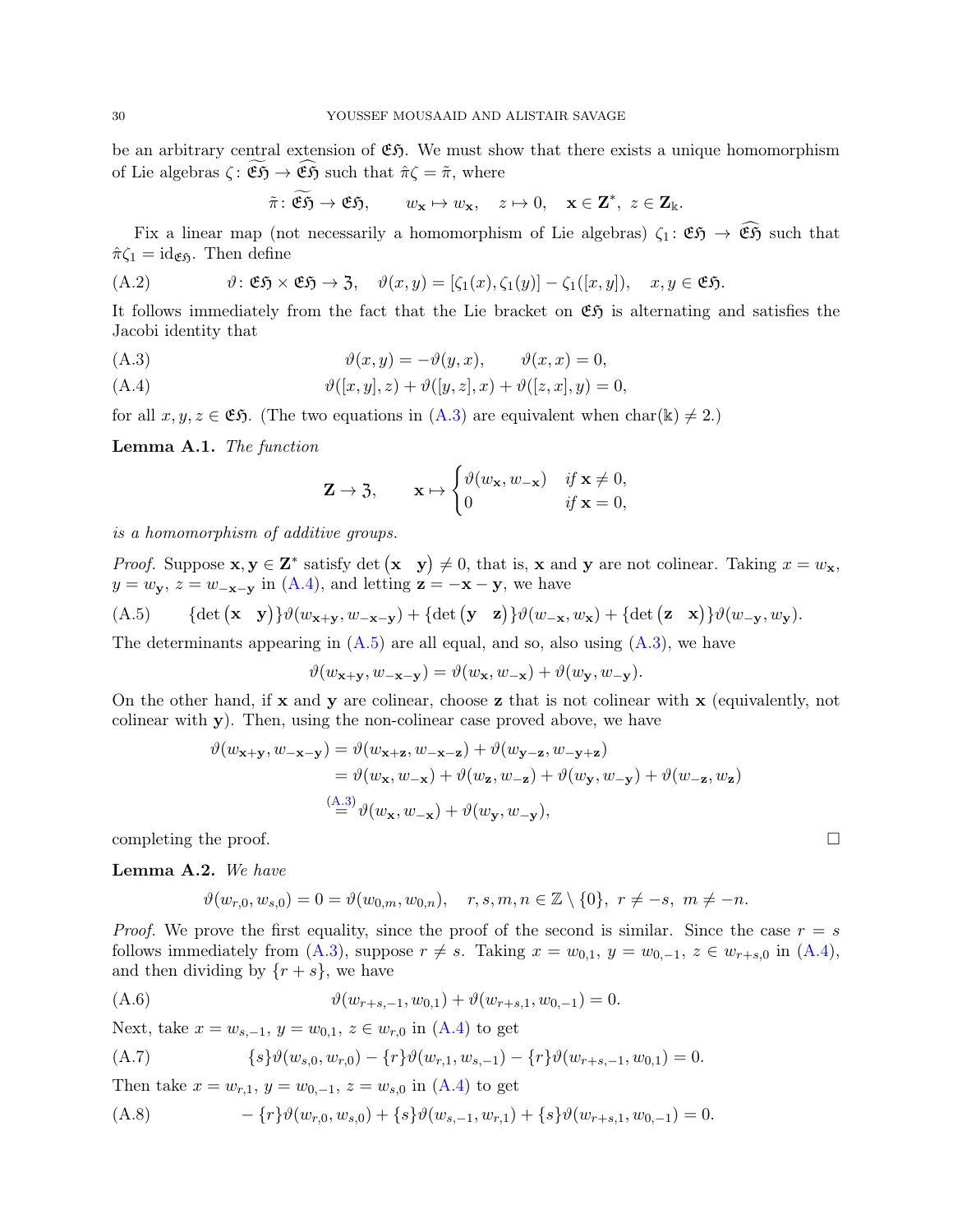Subtracting  $\{s\}$  times  $(A.7)$  from  $\{r\}$  times  $(A.8)$ , then using  $(A.3)$  and  $(A.6)$ , we have

$$
({s}^{2} - {r}^{2})\vartheta(w_{r,0}, w_{s,0}) = 0.
$$

Since  $r \neq \pm s$  and q is not integral over the canonical image of Z in k, we have  $\{s\}^2 \neq \{r\}^2$ , and so the result follows.  $\Box$ 

<span id="page-30-0"></span>Define

(A.9) 
$$
\zeta_2 \colon \mathfrak{E} \mathfrak{H} \to \mathfrak{Z}, \quad \zeta_2(w_{r,n}) = \begin{cases} \frac{1}{\{r\}} \vartheta(w_{r,0}, w_{0,n}) & \text{if } r, n \neq 0, \\ \frac{1}{\{r\}} \vartheta(w_{1,n}, w_{-1,0}) & \text{if } r = 0, n \neq 0, \\ \frac{1}{\{r\}} \vartheta(w_{0,-1}, w_{r,1}) & \text{if } r \neq 0, n = 0. \end{cases}
$$

<span id="page-30-2"></span>Lemma A.3. We have

(A.10) 
$$
\vartheta(w_{\mathbf{x}}, w_{\mathbf{y}}) = \zeta_2([w_{\mathbf{x}}, w_{\mathbf{y}}]), \quad \mathbf{x}, \mathbf{y} \in \mathbf{Z}^*, \ \mathbf{x} + \mathbf{y} \neq 0.
$$

*Proof.* Let  $\mathbf{x} = (r, n)$ ,  $\mathbf{y} = (s, m)$ . If  $n = m = 0$  or  $r = s = 0$ , then the result holds by Lemma [A.2.](#page-29-6) If  $s = n = 0$ , then we have

<span id="page-30-1"></span>
$$
\vartheta(w_{r,0}, w_{0,m}) \stackrel{\text{(A.9)}}{=} \{rm_{\{r m\}\zeta_2}(w_{r,m}) \stackrel{\text{(2.2)}}{=} \zeta_2([w_{r,0}, w_{0,m}]).
$$

The case  $r = m = 0$  then follows by using the fact that both sides of  $(A.10)$  are antisymmetric in the arguments  $w_x$  and  $w_y$ . We have now proved that  $(A.10)$  holds when at least two of r, s, m, n are zero. Therefore, for the remainder of the proof, we assume that at most one of these is zero.

Suppose that  $m = 0$  and  $r + s \neq 0$ . Taking  $x = w_{-s,n}$ ,  $y = w_{s,0}$ ,  $z = w_{r+s,0}$  in [\(A.4\)](#page-29-1), we have

$$
-\{sn\}\vartheta(w_{0,n}, w_{r+s,0}) + \{(r+s)n\}\vartheta(w_{r,n}, w_{s,0}) = 0.
$$

Thus, we have

$$
\vartheta(w_{r,n},w_{s,0}) = \frac{\{sn\}}{\{(r+s)n\}} \vartheta(w_{0,n},w_{r+s,0}) \stackrel{\text{(A.9)}}{=} -\{sn\} \zeta_2(w_{r+s,n}) \stackrel{\text{(2.2)}}{=} \zeta_2(w_{r,n},w_{s,0}).
$$

On the other hand, if  $m = 0 = r + s$ , then, taking  $x = w_{-1,0}$ ,  $y = w_{r+1,n}$ ,  $z = w_{-r,0}$  in [\(A.4\)](#page-29-1), we have

$$
-\{n\}\vartheta(w_{r,n},w_{-r,0}) + \{rn\}\vartheta(w_{1,n},w_{-1,0}) = 0.
$$

Therefore

$$
\vartheta(w_{r,n},w_{-r,0}) = \frac{\{rn\}}{\{n\}} \vartheta(w_{1,n},w_{-1,0}) \stackrel{\text{(A.9)}}{=} \{rn\} \zeta_2(w_{0,n}) \stackrel{\text{(2.2)}}{=} \zeta_2([w_{r,n},w_{-r,0}]).
$$

This completes the proof of  $(A.10)$  when  $m = 0$ . The case  $n = 0$  then follows by using the fact that both sides of [\(A.10\)](#page-30-1) are antisymmetric in the arguments  $w_x$  and  $w_y$ . The cases  $r = 0$  and  $s = 0$ are similar.

It remains to consider the case where  $r, s, m, n$  are all nonzero. In this case, taking  $x = w_{s,m}$ ,  $y = w_{r,0}, z = w_{0,n}$  in [\(A.4\)](#page-29-1) gives

$$
-\{rm\} \vartheta(w_{r+s,m}, w_{0,n}) + \{rn\} \vartheta(w_{r,n}, w_{s,m}) - \{sn\} \vartheta(w_{s,m+n}, w_{r,0}) = 0.
$$

Thus

$$
\vartheta(w_{r,n}, w_{s,m}) = \frac{\{rm}{m}\} \vartheta(w_{r+s,m}, w_{0,n}) + \frac{\{sn\}}{\{rn\}} \vartheta(w_{s,m+n}, w_{r,0})
$$
  
\n
$$
= \frac{\{rm}{m}\} \zeta_2([w_{r+s,m}, w_{0,n}]) + \frac{\{sn\}}{\{rn\}} \zeta_2([w_{s,m+n}, w_{r,0}])
$$
  
\n
$$
= \left(\frac{\{rm}{rm}\} \{(r+s)n\} - \frac{\{sn\}}{\{rn\}} \{(r(m+n)\}\right) \zeta_2(w_{r+s,m+n})
$$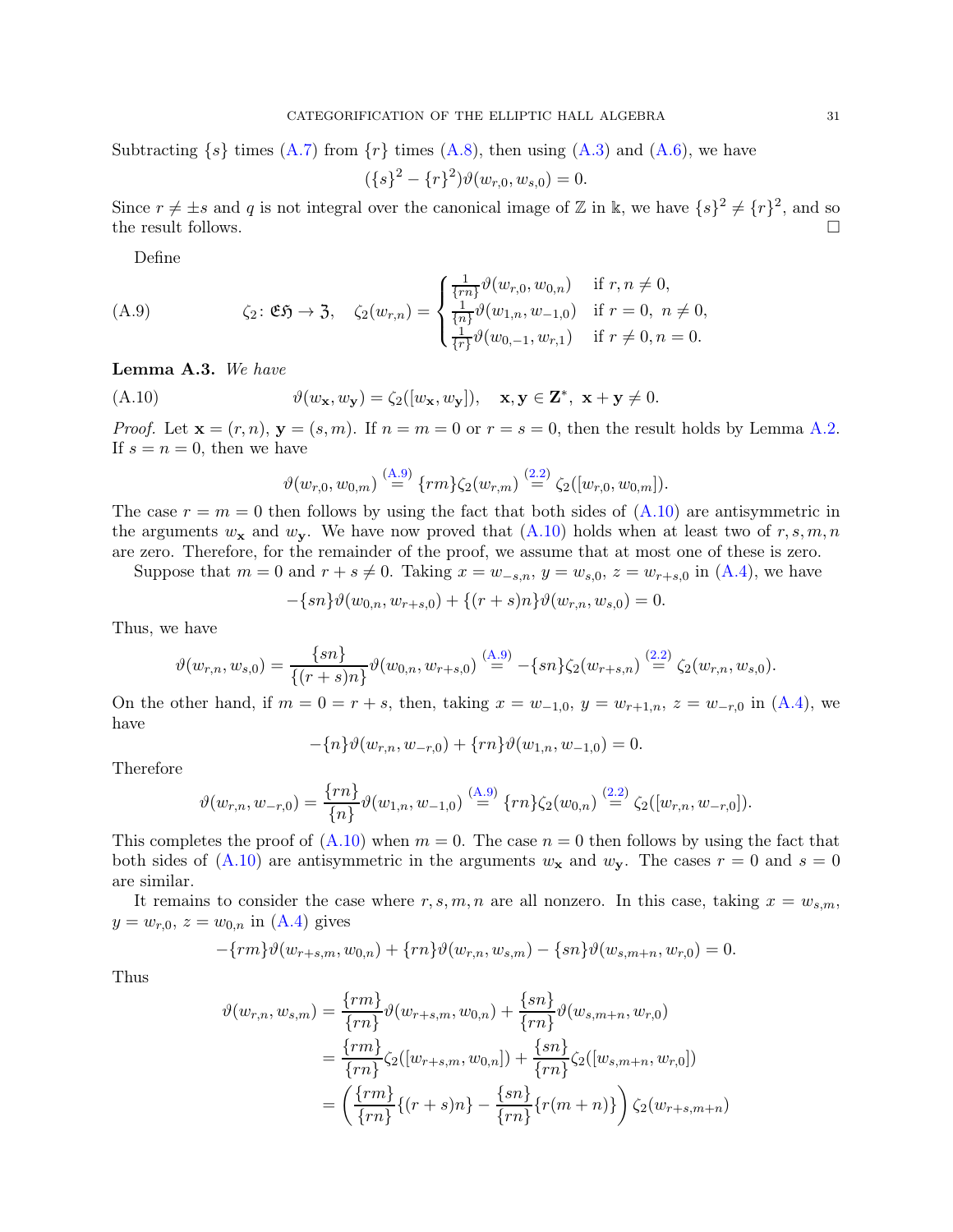$$
= \{rm -sn\} \zeta_2(w_{r+s,m+n})
$$
  
\n
$$
\stackrel{(2.2)}{=} \zeta_2([w_{r,n}, w_{s,m}]),
$$

where, in the second equality, we used the previous cases.  $\Box$ 

<span id="page-31-1"></span>Define the linear map  $\zeta: \widetilde{\mathfrak{E}} \widetilde{\mathfrak{H}} \to \widehat{\mathfrak{E}} \widetilde{\mathfrak{H}}$  by

(A.11) 
$$
\zeta(x) = \zeta_1(x) + \zeta_2(x), \qquad x \in \mathfrak{E}\mathfrak{H},
$$

$$
\zeta((a,b)) = a\vartheta(w_{1,0}, w_{-1,0}) + b\vartheta(w_{0,1}, w_{0,-1}), \quad (a,b) \in \mathbf{Z}_{\mathbb{k}}.
$$

<span id="page-31-0"></span>**Lemma A.4.** The map  $\zeta$  is a homomorphism of Lie algebras.

*Proof.* To avoid potential confusion with the Lie bracket on  $\mathfrak{E}$ , we denote the Lie bracket on  $\mathfrak{E}$ by  $[\cdot, \cdot]'$  in this proof. If  $x, y \in \mathfrak{E} \mathfrak{H}$  with  $x \in \mathbf{Z}_{\mathbb{k}}$  or  $y \in \mathbf{Z}_{\mathbb{k}}$ , then

$$
\zeta([x,y]') = 0 = [\zeta(x), \zeta(y)].
$$

It remains to show that  $\zeta([w_x, w_y]) = [\zeta(w_x), \zeta(w_y)]$  for  $x, y \in \mathbb{Z}^*$ . We have

$$
\zeta([w_{\mathbf{x}},w_{\mathbf{y}}]') \stackrel{(2.3)}{=} \zeta([w_{\mathbf{x}},w_{\mathbf{y}}]+\delta_{\mathbf{x},-\mathbf{y}}\mathbf{x}) = \zeta_1([w_{\mathbf{x}},w_{\mathbf{y}}]) + \zeta_2([w_{\mathbf{x}},w_{\mathbf{y}}]) + \delta_{\mathbf{x},-\mathbf{y}}\zeta(\mathbf{x}).
$$

If  $x + y \neq 0$ , then, by Lemma [A.3,](#page-30-2) we have

$$
\zeta([w_{\mathbf{x}}, w_{\mathbf{y}}]') = \zeta_1([w_{\mathbf{x}}, w_{\mathbf{y}}]) + \vartheta(w_{\mathbf{x}}, w_{\mathbf{y}}) \stackrel{\text{(A.2)}}{=} [\zeta_1(w_{\mathbf{x}}), \zeta_1(w_{\mathbf{y}})] = [\zeta(w_{\mathbf{x}}), \zeta(w_{\mathbf{y}})],
$$

where the last equality follows from the fact that the image of  $\zeta_2$  is contained in 3, and hence in the center of  $\mathfrak{E}\mathfrak{H}$ . On the other hand, if  $\mathbf{x} + \mathbf{y} = 0$ , with  $\mathbf{x} = (r, n)$ , then

$$
\zeta([w_{\mathbf{x}}, w_{-\mathbf{x}}]') = \zeta(\mathbf{x})
$$
  
=  $r\vartheta(w_{1,0}, w_{-1,0}) + n\vartheta(w_{0,1}, w_{0,-1})$   
=  $\vartheta(w_{\mathbf{x}}, w_{-\mathbf{x}})$  (by Lemma A.1)  

$$
\stackrel{\text{(A.2)}}{=} [\zeta_1(w_{\mathbf{x}}), \zeta_1(w_{-\mathbf{x}})]
$$
  
=  $[\zeta(w_{\mathbf{x}}), \zeta(w_{-\mathbf{x}})],$ 

where the last equality again follows from the fact that the image of  $\zeta_2$  is contained in  $\zeta$ .

We are now ready to prove Proposition [2.1.](#page-2-1)

*Proof of Proposition [2.1.](#page-2-1)* Suppose we have a central extension as in  $(A.1)$ . By Lemma [A.4,](#page-31-0) the map  $\zeta$  defined by  $(A.11)$  is a homomorphism of Lie algebras. For  $\mathbf{x} \in \mathbf{Z}^*$  and  $z \in \mathbf{Z}_{\mathbb{k}}$ , we have

$$
(\hat{\pi}\zeta)(w_{\mathbf{x}}) = \hat{\pi}(\zeta_1(w_{\mathbf{x}}) + \zeta_2(w_{\mathbf{x}})) = (\hat{\pi}\zeta_1)(w_{\mathbf{x}}) = w_{\mathbf{x}} = \tilde{\pi}(w_{\mathbf{x}}), \qquad (\hat{\pi}\zeta)(z) = 0 = \tilde{\pi}(z).
$$

Hence  $\hat{\pi}\zeta = \tilde{\pi}$ , and so  $\zeta$  is a morphism of extensions, as desired.

It remains to show uniqueness of  $\zeta$ . Suppose we have another homomorphism of Lie algebra  $\zeta' : \widetilde{\mathfrak{E}} \mathfrak{H} \to \widetilde{\mathfrak{E}} \mathfrak{H}$  such that  $\hat{\pi} \zeta' = \tilde{\pi}$ . Let  $z \in \widetilde{\mathfrak{E}} \mathfrak{H}$ . Since  $\widetilde{\mathfrak{E}} \mathfrak{H}$  is easily seen to be perfect (that is,  $[\mathfrak{E}\mathfrak{H},\mathfrak{E}\mathfrak{H}] = \mathfrak{E}\mathfrak{H}$ , there exist  $x, y \in \mathfrak{E}\mathfrak{H}$  such that  $z = [x, y]$ . Then we have

$$
\zeta'(x) - \zeta(x), \ \zeta'(y) - \zeta(y) \in \ker(\hat{\pi}) = \mathfrak{Z}.
$$

Since  $\mathfrak{Z}$  is contained in the center of  $\widehat{\mathfrak{E}}\widehat{\mathfrak{H}}$ , this implies that

$$
\zeta'(z) = [\zeta'(x), \zeta'(y)] = [\zeta(x), \zeta(y)] = \zeta(z).
$$

Thus  $\zeta' = \zeta$ , as desired.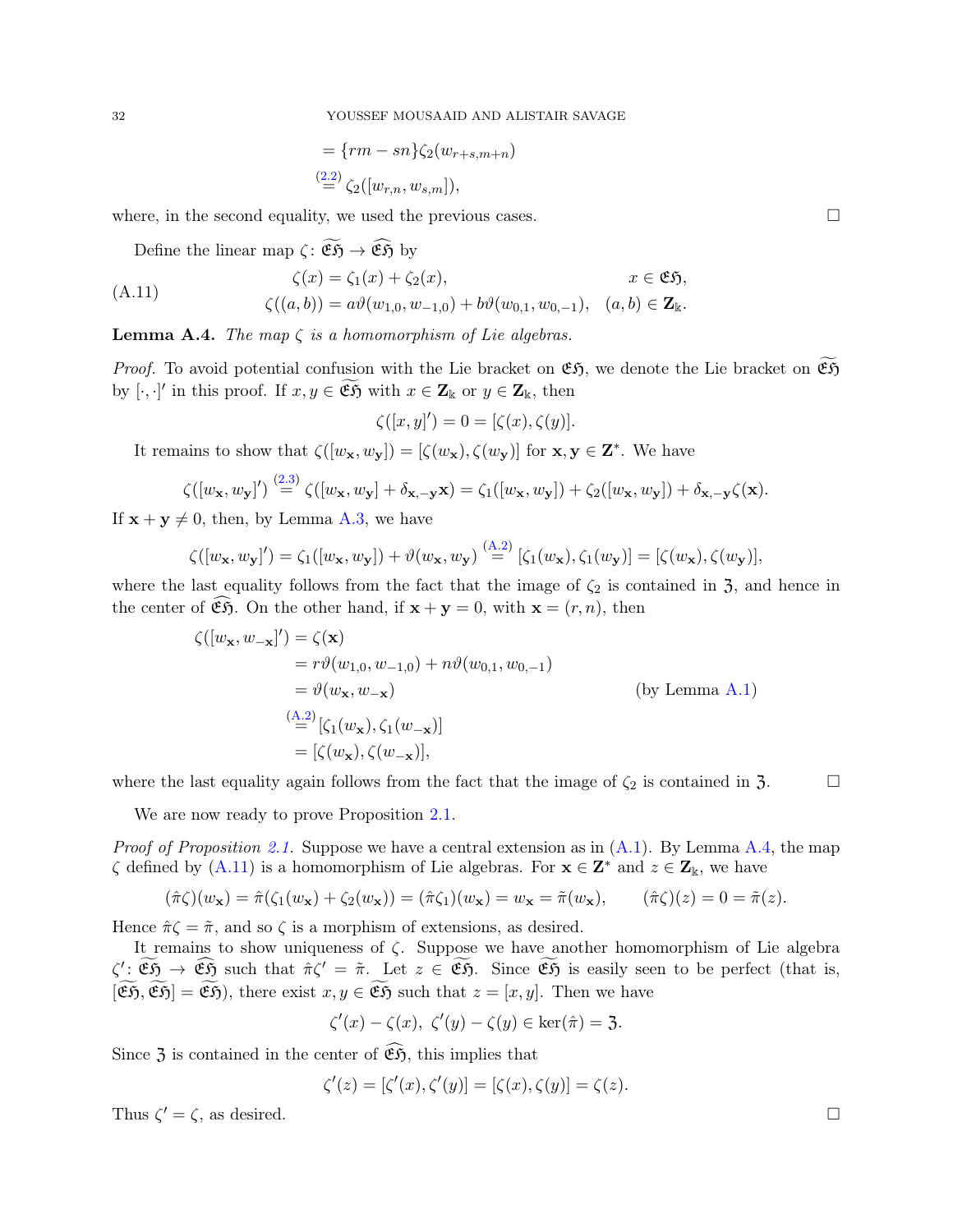<span id="page-32-0"></span>Appendix B. Relation to the elliptic Hall algebra of Burban and Schiffmann

In this section we show (in Proposition [B.1\)](#page-33-0) how the central reductions defined in Section [2.2](#page-3-5) are specializations of a central extension of the elliptic Hall algebra of Burban and Schiffmann [\[BS12\]](#page-34-1). This relationship is not used elsewhere in the paper. The fundamental ingredient here is the work of Morton and Samuelson [\[MS17\]](#page-34-11), who described an isomorphism between the HOMFLYPT skein algebra of the torus and the elliptic Hall algebra. This corresponds to the case of central charge  $k = 0$ . The case  $k = -1$  was treated in [\[CLL](#page-34-12)+18]; see Remark [B.2.](#page-33-1)

We work here over the field  $\mathbb{C}(v, q)$  of rational functions in two indeterminates. We first recall from [\[BS12,](#page-34-1) Def. 6.4] the definition of the central extension BS of the elliptic Hall algebra. This central extension is denoted  $\widetilde{\mathcal{E}}_{\mathbf{K}}$  in [\[BS12\]](#page-34-1), where  $\mathbf{K} = \mathbb{C}(v, q)$ . Our v and q are denoted  $\sigma^{1/2}$  and  $\bar{\sigma}^{1/2}$  in [\[BS12\]](#page-34-1). For  $\mathbf{x}, \mathbf{y} \in \mathbf{Z}^*$ , we define

$$
\epsilon_{\mathbf{x}} = \begin{cases} 1 & \text{if } \mathbf{x} \in \mathbf{Z}^+, \\ -1 & \text{if } \mathbf{x} \in \mathbf{Z}^-, \end{cases} \quad \text{and} \quad \epsilon_{\mathbf{x},\mathbf{y}} = \text{sign}(\det\begin{pmatrix} \mathbf{x} & \mathbf{y} \end{pmatrix}) \in \{\pm 1\}, \quad \text{if } \mathbf{x},\mathbf{y} \text{ are not colinear.}
$$

For  $a \in \mathbb{C}(v,q)^\times$  and  $d \in \mathbb{Z}$ , define

$$
\{d\}_a := a^d - a^{-d} \quad \text{and} \quad [d]_a := \frac{\{d\}_a}{\{1\}_a} = \frac{a^d - a^{-d}}{a - a^{-1}}.
$$

These are both elements of  $\mathbb{Z}[a^{\pm 1}] \subseteq \mathbb{C}(v,q)$ . Note also that  $[d]_1 = d$ . For  $d \geq 1$ , we define

$$
\alpha_d := \frac{1}{d}(1 - v^{2d})(1 - q^{2d})(1 - (vq)^{-2d}) = \frac{1}{d}\{d\}_v\{d\}_q\{d\}_{vq}.
$$

Define  $\widetilde{\mathrm{BS}}$  to be the  $\mathbb{C}(v, q)$ -algebra with generators

$$
\kappa_{\mathbf{x}},\ \mathbf{x}\in \mathbf{Z},\quad u_{\mathbf{x}},\ \mathbf{x}\in \mathbf{Z}^*,
$$

modulo the following relations:

(a) The  $\kappa_{\mathbf{x}}$  are central, and we have

$$
\kappa_{(0,0)} = 1, \quad \kappa_{\mathbf{x}} \kappa_{\mathbf{y}} = \kappa_{\mathbf{x} + \mathbf{y}}.
$$

(b) If  $\mathbf{x}, \mathbf{y} \in \mathbf{Z}^*$  are collinear, then

$$
[u_{\mathbf{y}}, u_{\mathbf{x}}] = \delta_{\mathbf{x}, -\mathbf{y}} \frac{\kappa_{\mathbf{x}} - \kappa_{\mathbf{x}}^{-1}}{\alpha_{\gcd(\mathbf{x})}},
$$

where  $gcd(\mathbf{x})$  denotes the greatest common denominator of the components of  $\mathbf{x}$ .

(c) If  $\mathbf{x}, \mathbf{y} \in \mathbf{Z}^*$  are not colinear,  $gcd(\mathbf{x}) = 1$ , and the triangle in **Z** with vertices  $\{(0,0), \mathbf{x}, \mathbf{x} + \mathbf{y}\}\$ has no element of  $Z$  in its interior, then

$$
[u_{\mathbf{y}}, u_{\mathbf{x}}] = \epsilon_{\mathbf{x}, \mathbf{y}} \kappa_{\alpha(\mathbf{x}, \mathbf{y})} \frac{\theta_{\mathbf{x} + \mathbf{y}}}{\alpha_1},
$$

where

$$
\alpha(\mathbf{x},\mathbf{y}) = \begin{cases} \epsilon_{\mathbf{x}}(\epsilon_{\mathbf{x}}\mathbf{x} + \epsilon_{\mathbf{y}}\mathbf{y} - \epsilon_{\mathbf{x}+\mathbf{y}}(\mathbf{x}+\mathbf{y}))/2 & \text{if } \epsilon_{\mathbf{x},\mathbf{y}} = 1, \\ \epsilon_{\mathbf{y}}(\epsilon_{\mathbf{x}}\mathbf{x} + \epsilon_{\mathbf{y}}\mathbf{y} - \epsilon_{\mathbf{x}+\mathbf{y}}(\mathbf{x}+\mathbf{y}))/2 & \text{if } \epsilon_{\mathbf{x},\mathbf{y}} = -1, \end{cases}
$$

and where the elements  $\theta_{\mathbf{z}}, \mathbf{z} \in \mathbf{Z}^*$ , are determined by

$$
\sum_{i\geq 1} \theta_{i\mathbf{x}_0} w^i = \exp\left(\sum_{r\geq 1} \alpha_r u_{r\mathbf{x}_0} w^r\right)
$$

for any  $\mathbf{x}_0 \in \mathbf{Z}^*$  such that  $gcd(\mathbf{x}_0) = 1$ . Here w is a formal variable.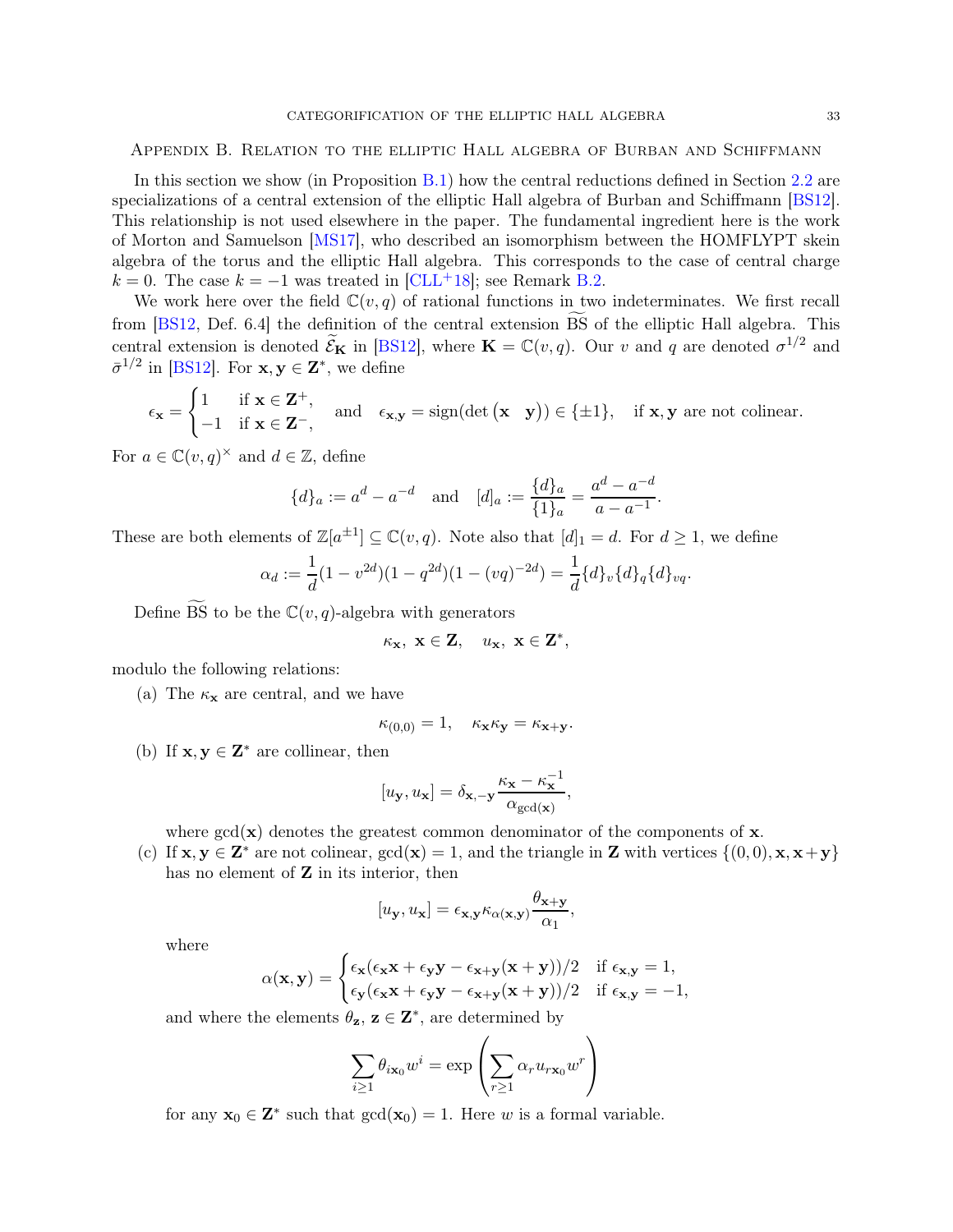The relations imply that the  $\mathbb{C}(v, q)$ -subalgebra K generated by the  $\kappa_{\mathbf{x}}$ ,  $\mathbf{x} \in \mathbf{Z}$ , is isomorphic to the group algebra, over  $\mathbb{C}(v, q)$  of the abelian group **Z**, and that BS is naturally a K-algebra.

Fix a Z-linear map  $\lambda: \mathbf{Z} \to \mathbb{Z}$  and define  $BS_{\lambda}$  to be the  $\mathbb{C}(v, q)$ -algebra obtained from BS by imposing the additional relations

$$
\kappa_{\mathbf{x}} = (vq)^{\lambda(\mathbf{x})}, \quad \mathbf{x} \in \mathbf{Z}.
$$

Now define the following elements of  $\overline{BS}_\lambda$ :

$$
w_{\mathbf{x}} := \{\gcd(\mathbf{x})\}_v u_{\mathbf{x}}, \quad \mathbf{x} \in \mathbf{Z}^*.
$$

Let  $\widetilde{\mathrm{BS}}'_{\lambda}$  be the  $\mathbb{C}[v, q, \{d\}_v^{-1}, \{d\}_q^{-1} : d \geq 1]$ -subalgebra of  $\widetilde{\mathrm{BS}}_{\lambda}$  generated by the  $w_{\mathbf{x}}$ ,  $\mathbf{x} \in \mathbf{Z}^*$ . Thus  $\widetilde{\mathrm{BS}}'_{\lambda}$  is the  $\mathbb{C}[v, q, \{d\}^{-1}_v, \{d\}^{-1}_q : d \geq 1]$ -algebra generated by  $w_{\mathbf{x}}, \mathbf{x} \in \mathbf{Z}^*$ , subject to the following relations:

(a) If  $\mathbf{x}, \mathbf{y} \in \mathbf{Z}^*$  are collinear, then

$$
[w_{\mathbf{y}}, w_{\mathbf{x}}] = \delta_{\mathbf{x}, -\mathbf{y}} d \frac{\{d\}_v}{\{d\}_q} \left[\frac{\lambda(\mathbf{x})}{d}\right]_{(vq)^d}
$$
, where  $d = \gcd(\mathbf{x})$ .

(b) If  $\mathbf{x}, \mathbf{y} \in \mathbf{Z}^*$  are such that  $gcd(\mathbf{x}) = 1$  and the triangle in **Z** with vertices  $\{(0,0), \mathbf{x}, \mathbf{x} + \mathbf{y}\}\)$ has no interior lattice point, then

$$
[w_{\mathbf{y}}, w_{\mathbf{x}}] = \epsilon_{\mathbf{x},\mathbf{y}} \kappa_{\alpha(\mathbf{x},\mathbf{y})} \{1\}_v \{ \gcd(\mathbf{y}) \}_v \frac{\theta_{\mathbf{x}+\mathbf{y}}}{\alpha_1}.
$$

Now, by [\[MS17,](#page-34-11) Lem. 5.4], we have, for  $\mathbf{x} \in \mathbf{Z}^*$ ,

$$
\frac{\theta_{\mathbf{x}}}{\alpha_1} = (\left[\gcd(\mathbf{x})\right]_v)^2 u_{\mathbf{x}} = -\frac{\left[\gcd(\mathbf{x})\right]_q}{\{1\}_q} w_{\mathbf{x}} \quad \text{when } q = v^{-1}.
$$

(Note that our v and q are the  $q^{1/2}$  and  $t^{-1/2}$  of [\[MS17\]](#page-34-11), respectively.) Let  $BS_{\lambda} := BS_{\lambda}/(vq-1)$ . Thus, setting  $\mathbb{k} = \mathbb{C}[q^{\pm 1}, \{d\}^{-1} : d \geq 1]$ , we see that  $BS_{\lambda}$  is the k-algebra generated by  $w_{\mathbf{x}}, \mathbf{x} \in \mathbb{Z}^*$ , subject to the following relations:

(a) If  $\mathbf{x}, \mathbf{y} \in \mathbf{Z}^*$  are collinear, then

$$
[w_{\mathbf{x}}, w_{\mathbf{y}}] = \delta_{\mathbf{x}, -\mathbf{y}} \lambda(\mathbf{x}).
$$

(b) If  $\mathbf{x}, \mathbf{y} \in \mathbf{Z}^*$  are such that  $gcd(\mathbf{x}) = 1$  and the triangle in **Z** with vertices  $\{(0,0), \mathbf{x}, \mathbf{x} + \mathbf{y}\}\)$ has no element of  $Z$  in its interior, then

<span id="page-33-0"></span>(B.2) 
$$
[w_{\mathbf{x}}, w_{\mathbf{y}}] = \epsilon_{\mathbf{x}, \mathbf{y}} \{ \gcd(\mathbf{y}) \}_q [\gcd(\mathbf{x} + \mathbf{y})]_q w_{\mathbf{x} + \mathbf{y}}.
$$

**Proposition B.1.** We have an isomorphism of  $\&$ -algebras

<span id="page-33-3"></span><span id="page-33-2"></span>
$$
EH_{\lambda} \xrightarrow{\cong} BS_{\lambda}, \quad w_{\mathbf{x}} \mapsto w_{\mathbf{x}}, \ \mathbf{x} \in \mathbf{Z}^{*}.
$$

*Proof.* When  $\lambda = 0$ , this is precisely [\[MS17,](#page-34-11) Th. 5.6] after recalling that the s, v, q, t of [\[MS17\]](#page-34-11) are  $q, t^{-1}, v^2, q^{-2}$  in our notation. To prove the result for general  $\lambda$ , we make the dependence on  $\lambda$ explicit by letting  $[\cdot, \cdot]_\lambda$  denote the bracket on BS<sub> $\lambda$ </sub> given by [\(B.1\)](#page-33-2) and [\(B.2\)](#page-33-3). Then we have

(B.3) 
$$
[w_{\mathbf{x}}, w_{\mathbf{y}}]_{\lambda} = [w_{\mathbf{x}}, w_{\mathbf{y}}]_{0} + \delta_{\mathbf{x}, -\mathbf{y}} \lambda(\mathbf{x}).
$$

Comparing to [\(2.3\)](#page-2-4) and [\(2.5\)](#page-3-6), we see that this is precisely the relationship between the bracket in  $EH_0$  and the one in  $EH_{\lambda}$ .

<span id="page-33-1"></span>**Remark B.2.** When  $\lambda = 0$ , EH<sub>0</sub> is the elliptic Hall algebra (no central extension) denoted  $\mathcal{E}_{\sigma,\bar{\sigma}}$ in [\[BS12\]](#page-34-1), specialized at  $\sigma^{-1/2} = q = \bar{\sigma}^{1/2}$ . When  $\lambda = \lambda_{-1}$ , EH<sub>-1</sub> is the algebra denoted E in  $[CLL+18, Det. 4.4].$  $[CLL+18, Det. 4.4].$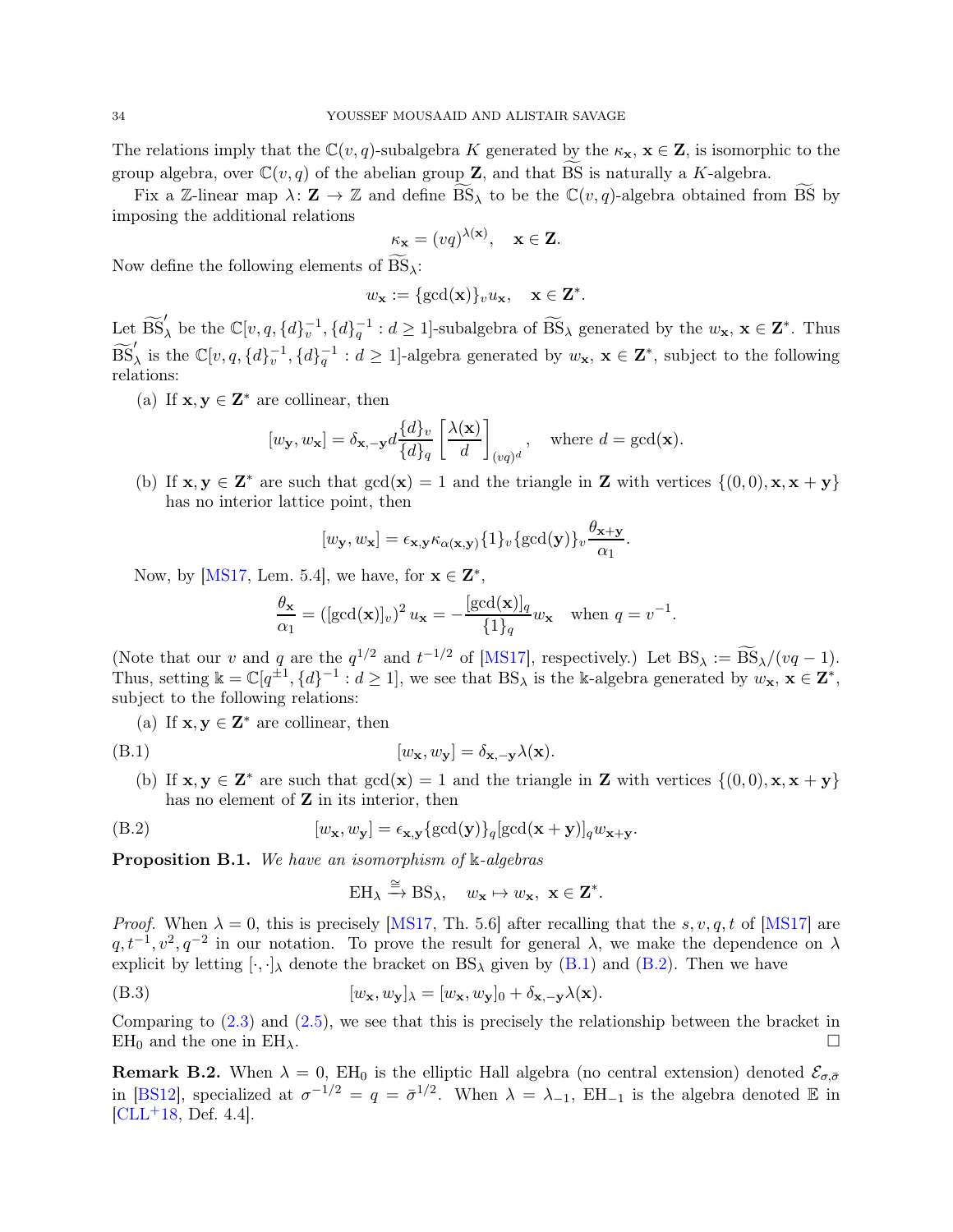#### <span id="page-34-0"></span>**REFERENCES**

- <span id="page-34-21"></span>[AK94] S. Ariki and K. Koike. A Hecke algebra of  $(\mathbb{Z}/r\mathbb{Z})\wr\mathfrak{S}_n$  and construction of its irreducible representations. Adv. Math., 106(2):216-243, 1994. [doi:10.1006/aima.1994.1057](https://doi.org/10.1006/aima.1994.1057).
- <span id="page-34-16"></span>[BGHL14] A. Beliakova, Z. Guliyev, K. Habiro, and A. D. Lauda. Trace as an alternative decategorification functor. Acta Math. Vietnam., 39(4):425–480, 2014. [arXiv:1409.1198](http://arxiv.org/abs/1409.1198), [doi:10.1007/s40306-014-0092-x](https://doi.org/10.1007/s40306-014-0092-x).
- <span id="page-34-17"></span>[BHLW17] A. Beliakova, K. Habiro, A. D. Lauda, and B. Webster. Current algebras and categorified quantum groups. J. Lond. Math. Soc. (2), 95(1):248–276, 2017. [arXiv:1412.1417](http://arxiv.org/abs/1412.1417), [doi:10.1112/jlms.12001](https://doi.org/10.1112/jlms.12001).
- <span id="page-34-25"></span>[Bru16] J. Brundan. On the definition of Kac-Moody 2-category. Math. Ann., 364(1-2):353–372, 2016. [arXiv:1501.00350](http://arxiv.org/abs/1501.00350), [doi:10.1007/s00208-015-1207-y](https://doi.org/10.1007/s00208-015-1207-y).
- <span id="page-34-1"></span>[BS12] I. Burban and O. Schiffmann. On the Hall algebra of an elliptic curve, I. Duke Math. J., 161(7):1171–1231, 2012. [arXiv:math/0505148](http://arxiv.org/abs/math/0505148), [doi:10.1215/00127094-1593263](https://doi.org/10.1215/00127094-1593263).
- <span id="page-34-13"></span>[BSW18] J. Brundan, A. Savage, and B. Webster. The degenerate Heisenberg category and its Grothendieck ring. 2018. [arXiv:1812.03255](http://arxiv.org/abs/1812.03255).
- <span id="page-34-22"></span>[BSW20a] J. Brundan, A. Savage, and B. Webster. Heisenberg and Kac-Moody categorification. Selecta Math. (N.S.), 26(5):Paper No. 74, 62, 2020. [arXiv:1907.11988](http://arxiv.org/abs/1907.11988), [doi:10.1007/s00029-020-00602-5](https://doi.org/10.1007/s00029-020-00602-5).
- <span id="page-34-9"></span>[BSW20b] J. Brundan, A. Savage, and B. Webster. On the definition of quantum Heisenberg category. Algebra Number Theory, 14(2):275–321, 2020. [arXiv:1812.04779](http://arxiv.org/abs/1812.04779), [doi:10.2140/ant.2020.14.275](https://doi.org/10.2140/ant.2020.14.275).
- <span id="page-34-14"></span>[BSW20c] J. Brundan, A. Savage, and B. Webster. Quantum Frobenius Heisenberg categorification. 2020. [arXiv:2009.06690](http://arxiv.org/abs/2009.06690).
- <span id="page-34-12"></span>[CLL<sup>+</sup>18] S. Cautis, A. D. Lauda, A. M. Licata, P. Samuelson, and J. Sussan. The elliptic Hall algebra and the deformed Khovanov Heisenberg category. Selecta Math. (N.S.), 24(5):4041-4103, 2018. [arXiv:1609.03506](http://arxiv.org/abs/1609.03506), [doi:10.1007/s00029-018-0429-8](https://doi.org/10.1007/s00029-018-0429-8).
- <span id="page-34-2"></span>[DI97] J. Ding and K. Iohara. Generalization of Drinfeld quantum affine algebras. Lett. Math. Phys., 41(2):181– 193, 1997. [doi:10.1023/A:1007341410987](https://doi.org/10.1023/A:1007341410987).
- <span id="page-34-7"></span>[FFJ+11] B. Feigin, E. Feigin, M. Jimbo, T. Miwa, and E. Mukhin. Quantum continuous  $\mathfrak{gl}_{\infty}$ : semiinfinite construction of representations.  $Kyoto$  J. Math.,  $51(2):337-364$ ,  $2011$ .  $arXiv:1002.3100$ , [doi:10.1215/21562261-1214375](https://doi.org/10.1215/21562261-1214375).
- <span id="page-34-4"></span>[FT11] B. L. Feigin and A. I. Tsymbaliuk. Equivariant K-theory of Hilbert schemes via shuffle algebra. Kyoto J. Math., 51(4):831–854, 2011. [arXiv:0904.1679](http://arxiv.org/abs/0904.1679), [doi:10.1215/21562261-1424875](https://doi.org/10.1215/21562261-1424875).
- <span id="page-34-23"></span>[KL10] M. Khovanov and A. D. Lauda. A categorification of quantum  $sl(n)$ . Quantum Topol., 1(1):1–92, 2010. [arXiv:0807.3250](http://arxiv.org/abs/0807.3250), [doi:10.4171/QT/1](https://doi.org/10.4171/QT/1).
- <span id="page-34-10"></span>[LS13] A. Licata and A. Savage. Hecke algebras, finite general linear groups, and Heisenberg categorification. Quantum Topol., 4(2):125–185, 2013. [arXiv:1101.0420](http://arxiv.org/abs/1101.0420), [doi:10.4171/QT/37](https://doi.org/10.4171/QT/37).
- <span id="page-34-26"></span>[LT05] W. Lin and S. Tan. Central extensions and derivations of the Lie algebras of skew derivations for the quantum torus. Comm. Algebra, 33(11):3919–3938, 2005. [doi:10.1080/00927870500261066](https://doi.org/10.1080/00927870500261066).
- <span id="page-34-18"></span>[Mac95] I. G. Macdonald. Symmetric functions and Hall polynomials. Oxford Mathematical Monographs. The Clarendon Press, Oxford University Press, New York, second edition, 1995. With contributions by A. Zelevinsky, Oxford Science Publications.
- <span id="page-34-3"></span>[Mik07] K. Miki. A  $(q, \gamma)$  analog of the  $W_{1+\infty}$  algebra. J. Math. Phys., 48(12):123520, 35, 2007. [doi:10.1063/1.2823979](https://doi.org/10.1063/1.2823979).
- <span id="page-34-20"></span>[Mor02] H. R. Morton. Skein theory and the Murphy operators. volume 11, pages 475–492. 2002. Knots 2000 Korea, Vol. 2 (Yongpyong). [arXiv:math/0102098](http://arxiv.org/abs/math/0102098), [doi:10.1142/S0218216502001767](https://doi.org/10.1142/S0218216502001767).
- <span id="page-34-11"></span>[MS17] H. Morton and P. Samuelson. The HOMFLYPT skein algebra of the torus and the elliptic Hall algebra. Duke Math. J., 166(5):801–854, 2017. [arXiv:1410.0859](http://arxiv.org/abs/1410.0859), [doi:10.1215/00127094-3718881](https://doi.org/10.1215/00127094-3718881).
- <span id="page-34-19"></span>[MS21] Y. Mousaaid and A. Savage. Affinization of monoidal categories. J. Éc. polytech. Math., 8:791–829, 2021. [arXiv:2010.13598](http://arxiv.org/abs/2010.13598), [doi:10.5802/jep.158](https://doi.org/10.5802/jep.158).
- <span id="page-34-5"></span>[Neg14] A. Negut. The shuffle algebra revisited. Int. Math. Res. Not. IMRN, (22):6242–6275, 2014. [arXiv:1209.3349](http://arxiv.org/abs/1209.3349), [doi:10.1093/imrn/rnt156](https://doi.org/10.1093/imrn/rnt156).
- <span id="page-34-8"></span>[Neg15] A. Neguţ. Moduli of flags of sheaves and their K-theory. Algebr. Geom., 2(1):19–43, 2015. [arXiv:1209.4242](http://arxiv.org/abs/1209.4242), [doi:10.14231/AG-2015-002](https://doi.org/10.14231/AG-2015-002).
- <span id="page-34-24"></span>[Rou08] R. Rouquier. 2-Kac-Moody algebras. 2008. [arXiv:0812.5023](http://arxiv.org/abs/0812.5023).
- <span id="page-34-15"></span>[RS] M. Reeks and A. Savage. Frobenius W-algebras and traces of Frobenius Heisenberg categories. J. Pure Appl. Algebra. To appear. [arXiv:2007.02732](http://arxiv.org/abs/2007.02732), [doi:10.1142/S0219498822500359](https://doi.org/10.1142/S0219498822500359).
- <span id="page-34-6"></span>[SV11] O. Schiffmann and E. Vasserot. The elliptic Hall algebra, Cherednik Hecke algebras and Macdonald polynomials. Compos. Math., 147(1):188–234, 2011. [arXiv:0802.4001](http://arxiv.org/abs/0802.4001), [doi:10.1112/S0010437X10004872](https://doi.org/10.1112/S0010437X10004872).